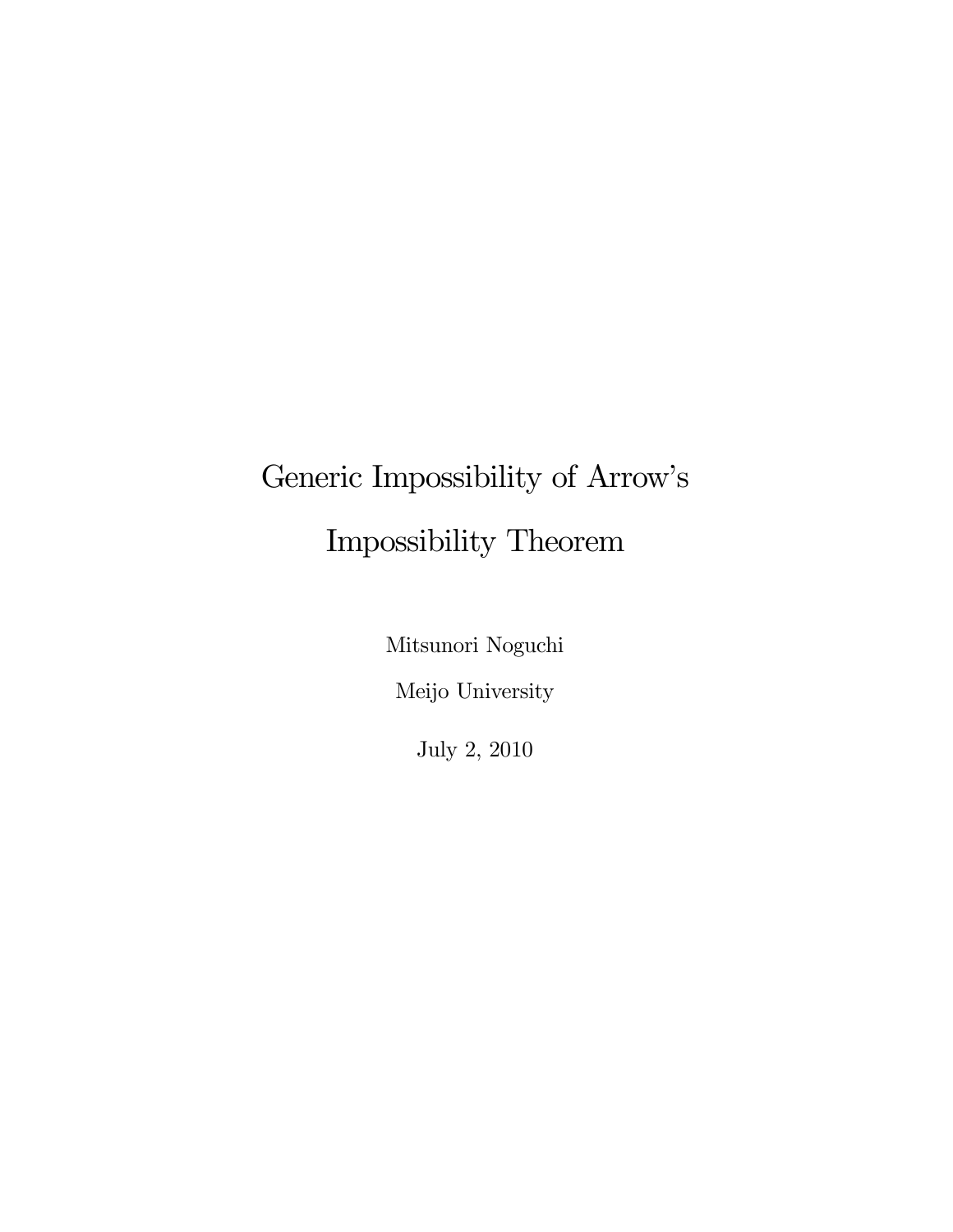#### Abstract

Bossert and Suzumura (2009) showed that the assignment of a quasi-transitive Arrovian collective choice rule  $F$  (not necessary reflexive and complete) to the corresponding set of decisive coalitions  $\mathcal{V}_F$  defines a surjective map  $\rho : \mathbb{CR}^{QT} \to \mathbb{F} \subseteq 2^T$ , where  $\mathbb{CR}^{QT}$  is the set of all quasi-transitive Arrovian collective choice rules and  $\mathbb F$  the set of all filters in  $\mathcal T$ . One major objective in the present paper is to determine the inverse image of the set of all ultrafilters  $\mathbb{UF} \subseteq \mathbb{F}$  under  $\rho$  to be  $\rho^{-1}(\mathbb{UF}) = \mathbb{CR}^{QT,SP}$ , that is, the subset of  $\mathbb{CR}^{QT}$  consisting of those satisfying the so-called strong preference property, which is also precisely the set of all Arrovian collective choice rules lying within  $\mathbb{CR}^{QT}$  that admit dictators. Another major objective is to show that in the presence of infinitely many alternatives the set of Arrovian collective choice rules which fall into Arrow's impossibility theorem is "negligible" in the totality of quasi-transitive Arrovian collective choice rules, i.e.,  $\mathbb{CR}^{QT,SP}$ is nowhere dense in  $\mathbb{CR}^{QT}$ , where relevant spaces are equipped with suitable topologies.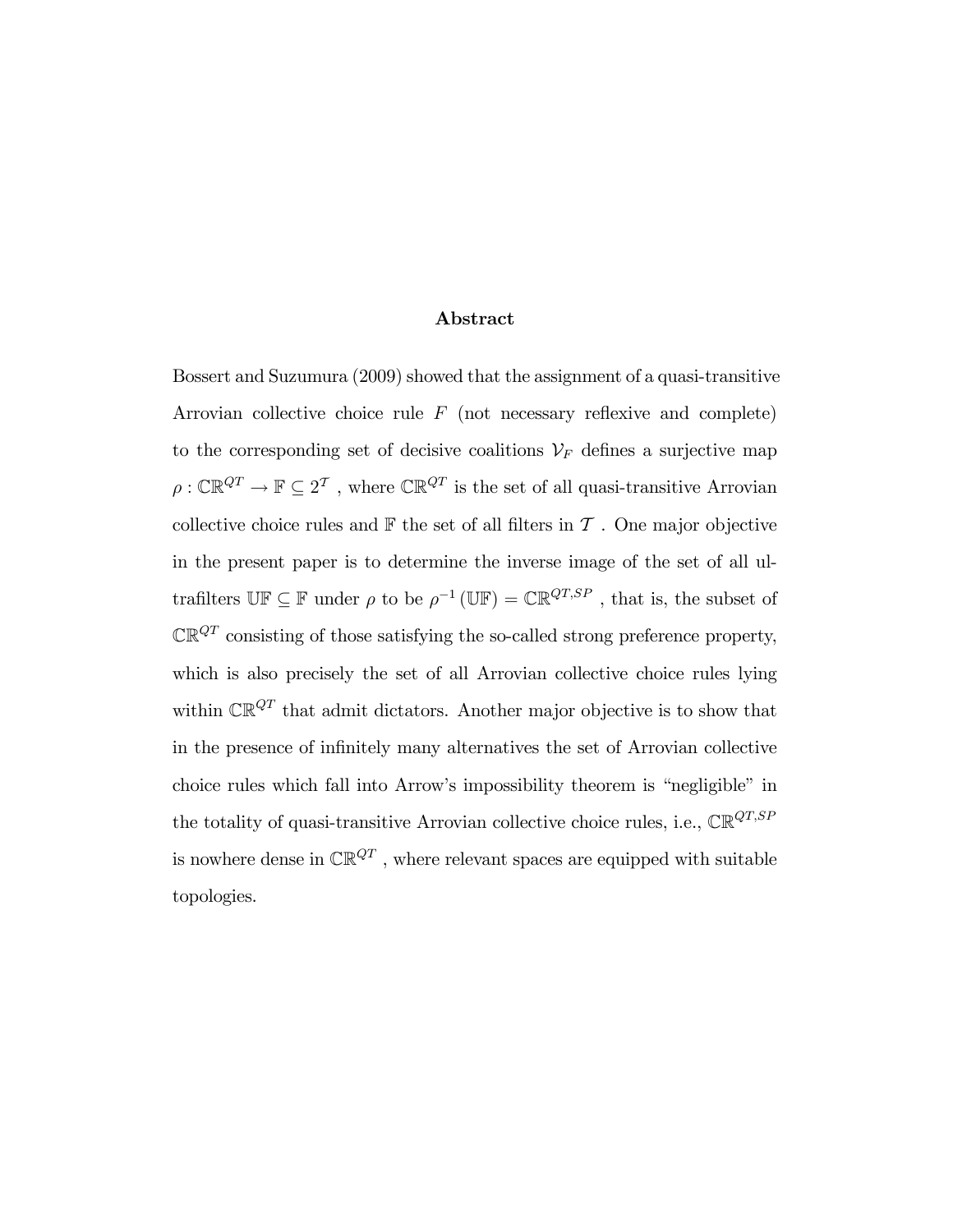### 1 Introduction

Arrowís seminal work on social welfare functions spawned a celebrated theorem, known in the literature as Arrowís impossibility theorem (Arrow, 1963), which states that the set of seemingly innocuous criteria imposed on social welfare functions (universal domain, unanimity, independence of irrelevant alternatives, and no dictatorship) is inconsistent provided that there are at least three alternatives and that society consists of finitely many individuals. Alternatively stated, in a finite society with at least three alternatives, if a social welfare function satisÖes universal domain, unanimity, and independence of irrelevant alternatives conditions, then there must exist a dictator. On the other hand, Fishburn (1970) demonstrated that the same set of Arrowís conditions becomes consistent when society admits infinitely many individuals, which in turn entails the possibility of the existence of a social welfare function satisfying universal domain, unanimity, and independence of irrelevant alternatives, but yet free from dictatorship.

Kirman and Sondermann (1972) considered as a model of large society a measure space of agents in which each individual is negligible, and hence a dictator is inherently nonexistent. However, they argued that dictatorship in a different but meaningful sense still persists even in society with a continuum of agents, namely there may be an infinitesimal group of individuals who can dictate an Arrovian social welfare function. Moreover, Kirman and Sondermann (1972) demonstrated that the original set of individuals  $T$  can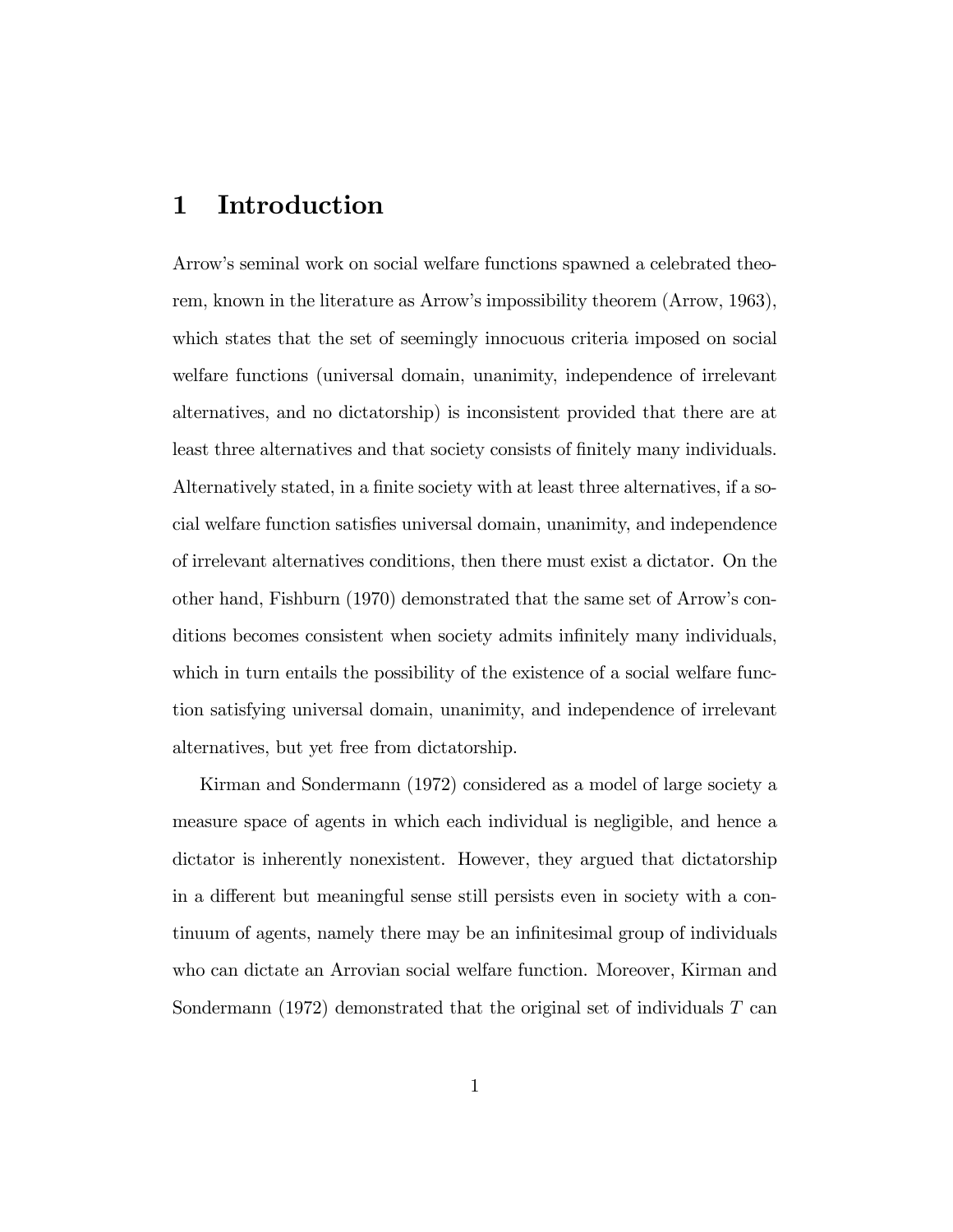be topologically completed by the set of ultrafilters  $\mathbb{U} \mathbb{F}$  equipped with the Stone topology, in which the original "visible" dictators, if any, are embedded as the subset of Öxed (trivial) ultraÖlters, whereas the remaining free ultrafilters represent invisible dictators who are to be thought of as "idealized" dictators in the sense that they can be approximated by visible dictators.

Armstrong (1980) introduced the notion of coalition algebra  $\mathcal T$ , an algebra of subsets of  $T$  that is to be interpreted as a collection of admissible coalitions of individuals such as observable coalitions, and also introduced an ideal  $\mathcal N$  of negligible coalitions consisting of a coalition that cannot at least in one situation dictate the Arrovian social welfare function under consideration. Note that Ölters and ultraÖlters can be deÖned as objects associated with  $T$  instead of  $T$  and also that when  $T = 2^T$ , the power set of  $T$ , and  $\mathcal{N} = \{\varnothing\}$  , Armstrong's formalism reduces to that of Kirman and Sondermann (1972). Furthermore, Armstrong (1980) constructed an injective function  $\sigma$  from UF to the set of all Arrovian social welfare functions, which can be viewed as a "section" of a function  $\rho$  in the sense that  $\rho \circ \sigma = id$  holds where  $\rho$  assigns each Arrovian social welfare function to the corresponding ultrafilter of decisive coalitions. Armstrong (1985), moreover, identified the image of  $\sigma$  to be the set of Arrovian social welfare functions satisfying the so-called relational monotonicity.

Hansson (1976) took full advantage of mathematical structures of decisive coalitions (filters and ultrafilters) and obtained a series of results that we focus on in the present paper. To be more specific, Hansson  $(1976)$  proved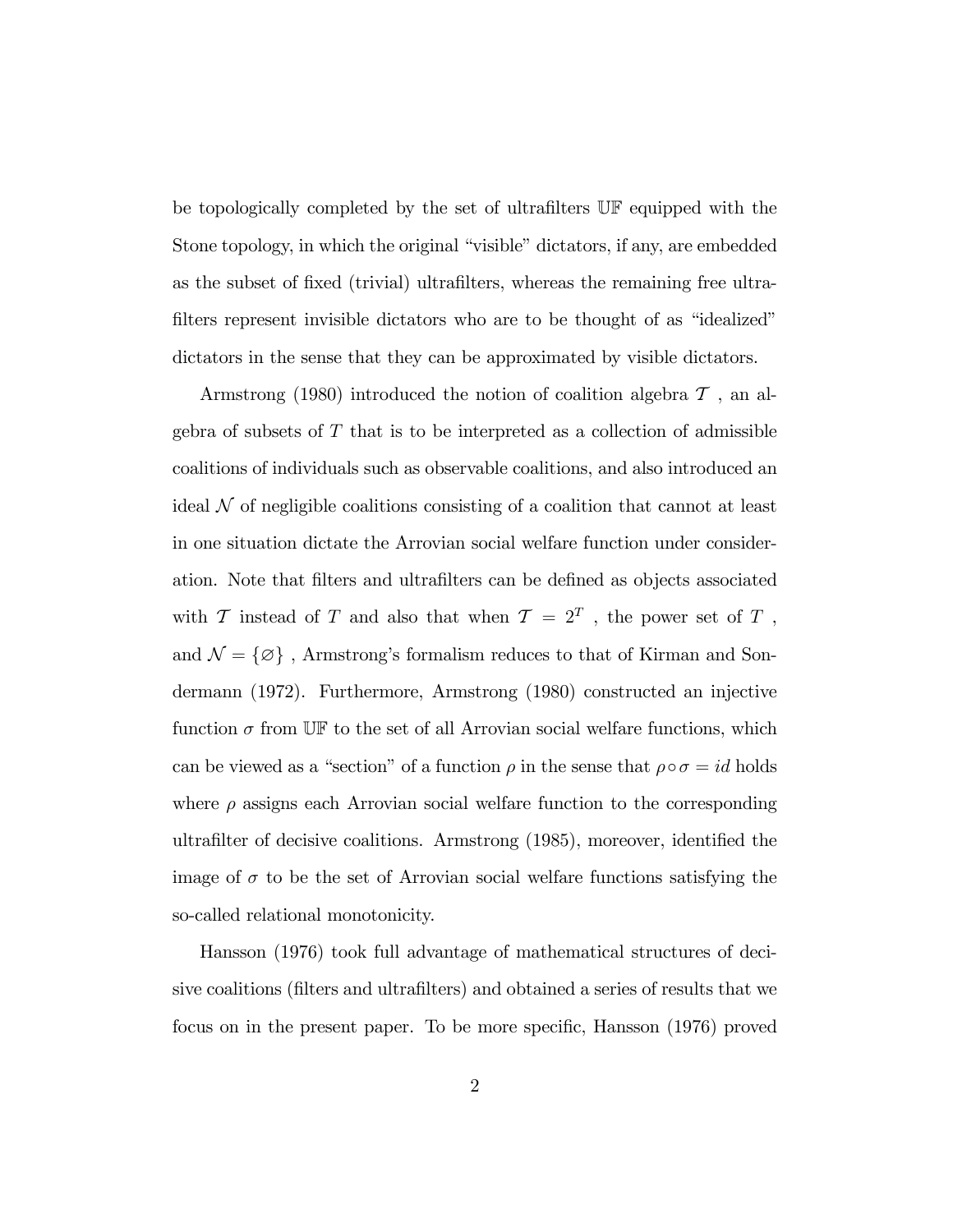among other things that each Arrovian social welfare function  $F$  gives rise to an ultraÖlter, which is an ultraÖlter of decisive coalitions associated with  $F$ , and conversely, given an ultrafilter  $\mathcal V$  there is an Arrovian social welfare function  $F_v$  whose associated ultrafilter of decisive coalitions is precisely the one given at the outset. Noting that some of the properties of ultrafilters are debatable when viewed as properties of decisive coalitions, Hansson weakened transitivity of social preferences to quasi-transitivity and yet obtained analogous results concerning the relationship between quasi-transitive Arrovian social welfare functions and filters instead of ultrafilters. Another noteworthy result is that when the cardinal number  $\alpha$  of the set of individuals T is infinite and there are finitely many alternatives, the cardinal number of the set of Arrovian social welfare functions whose associated ultrafilters are free (i.e., invisible dictators) is  $2^{2^{\alpha}}$  and is equal to the cardinal number of the set of all Arrovian social welfare functions. This indicates that the set of non-dictatorial Arrovian social welfare functions becomes quite large in the presence of a relatively small number of alternatives.

Bossert and Suzumura (2009) sharpened the earlier results of Hansson (1976) by demonstrating that those results remain valid in the absence of reflexivity and completeness. To be more specific, they proved in the terminology here adopted that the assignment of a quasi-transitive Arrovian collective choice rule  $F$  (not necessary reflexive and complete) to the corresponding set of decisive coalitions  $\mathcal{V}_F$  defines a surjective map  $\rho : \mathbb{CR}^{QT} \to \mathbb{F} \subseteq 2^T$  where  $\mathbb{CR}^{QT}$  is the set of all quasi-transitive Arrovian collective choice rules and  $\mathbb F$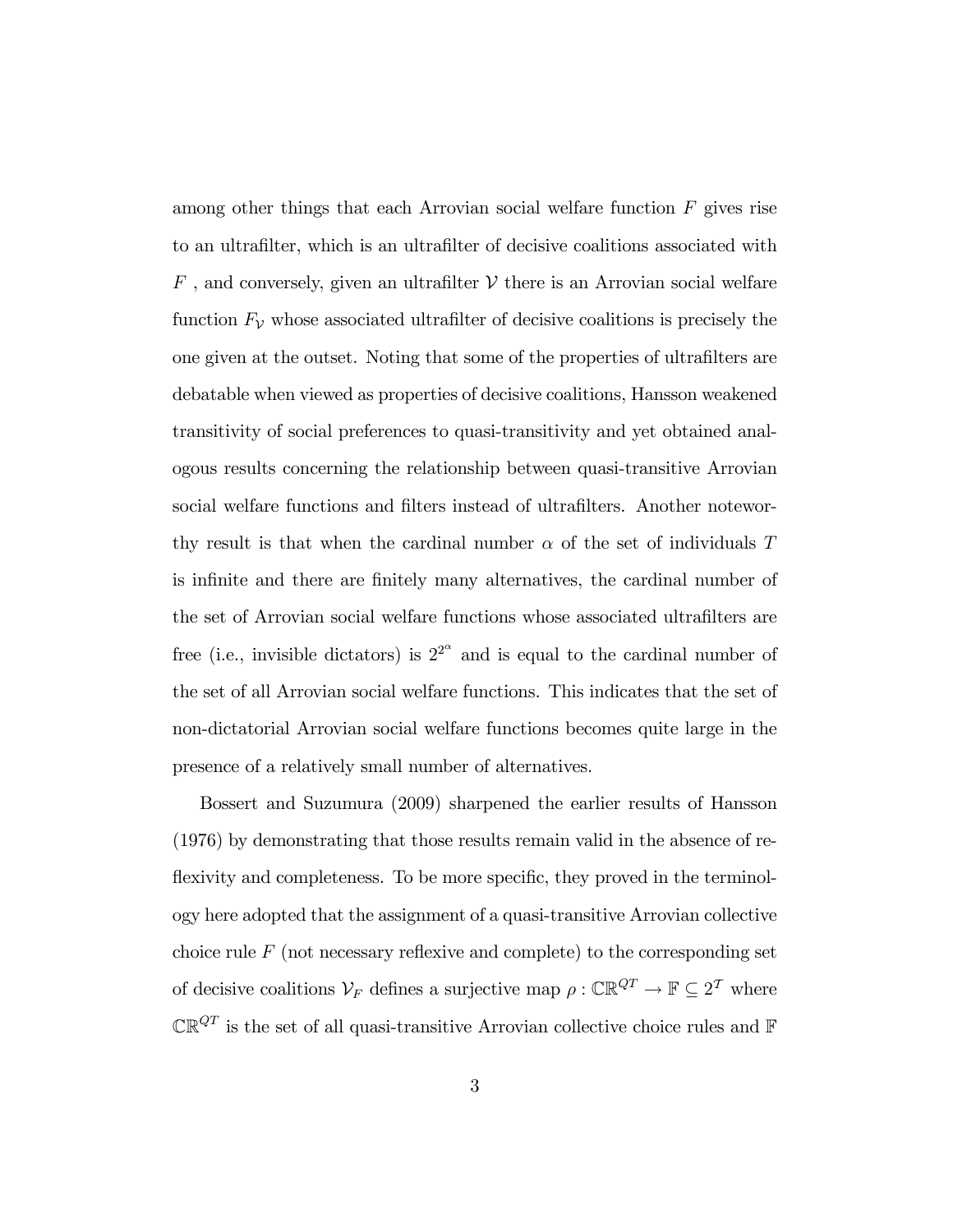the set of all filters in  $\mathcal T$ .

Our first goal in the present paper is to determine the inverse image of the set of all ultrafilters  $\mathbb{U}\mathbb{F} \subseteq \mathbb{F}$  under  $\rho$ , which turns out to be  $\rho^{-1}(\mathbb{U}\mathbb{F}) =$  $\mathbb{CR}^{QT,SP} \subseteq \mathbb{CR}^{QT}$ : the subset of  $\mathbb{CR}^{QT}$  consisting of those satisfying the so-called strong preference property, i.e., those  $F \in \mathbb{CR}^{QT}$  which transform strict individual preferences into strict social preferences. Note that  $\mathbb{CR}^{QT,SP}$ is precisely the set of Arrovian collective choice rules lying within  $\mathbb{CR}^{QT}$  that admit dictators.

Motivated by the work of Armstrong (1985) which identified the image of a "section" of the restriction  $\rho'$  of  $\rho$  to  $\mathbb{CR}^{T,C} \subseteq \mathbb{CR}^{QT,SP}$ , where  $\mathbb{CR}^{T,C}$  is the set of all complete transitive Arrovian social choice rules which are nothing but the so-called Arrovian social welfare functions, our second goal is to find some useful properties of two sections  $\sigma, \sigma^a : \mathbb{F} \to \mathbb{CR}^{QT}$  of  $\rho$ , where  $\sigma$  is a natural extension of the one constructed by Kirman and Sondermann (1972), Hansson (1976), Armstrong (1980) and others, and  $\sigma^a$  the one considered by Bossert and Suzumura (2009). We scrutinize the internal structure of  $\mathbb{CR}^{QT}$ since  $\mathbb{CR}^{QT}$  plays the role of a background space in our later discussions.

We endow  $\mathbb F$  with a  $T_0$ -topology in a manner analogous to that in which we equip UF with the Stone topology, and we endow  $\mathbb{CR}^{QT}$  with a compact Hausdorff topology in a natural manner.

Our final goal is to show that in the presence of infinitely many alternatives the set of Arrovian collective choice rules that fall into Arrow's impossibility theorem is in some sense "negligible" in the totality of quasi-transitive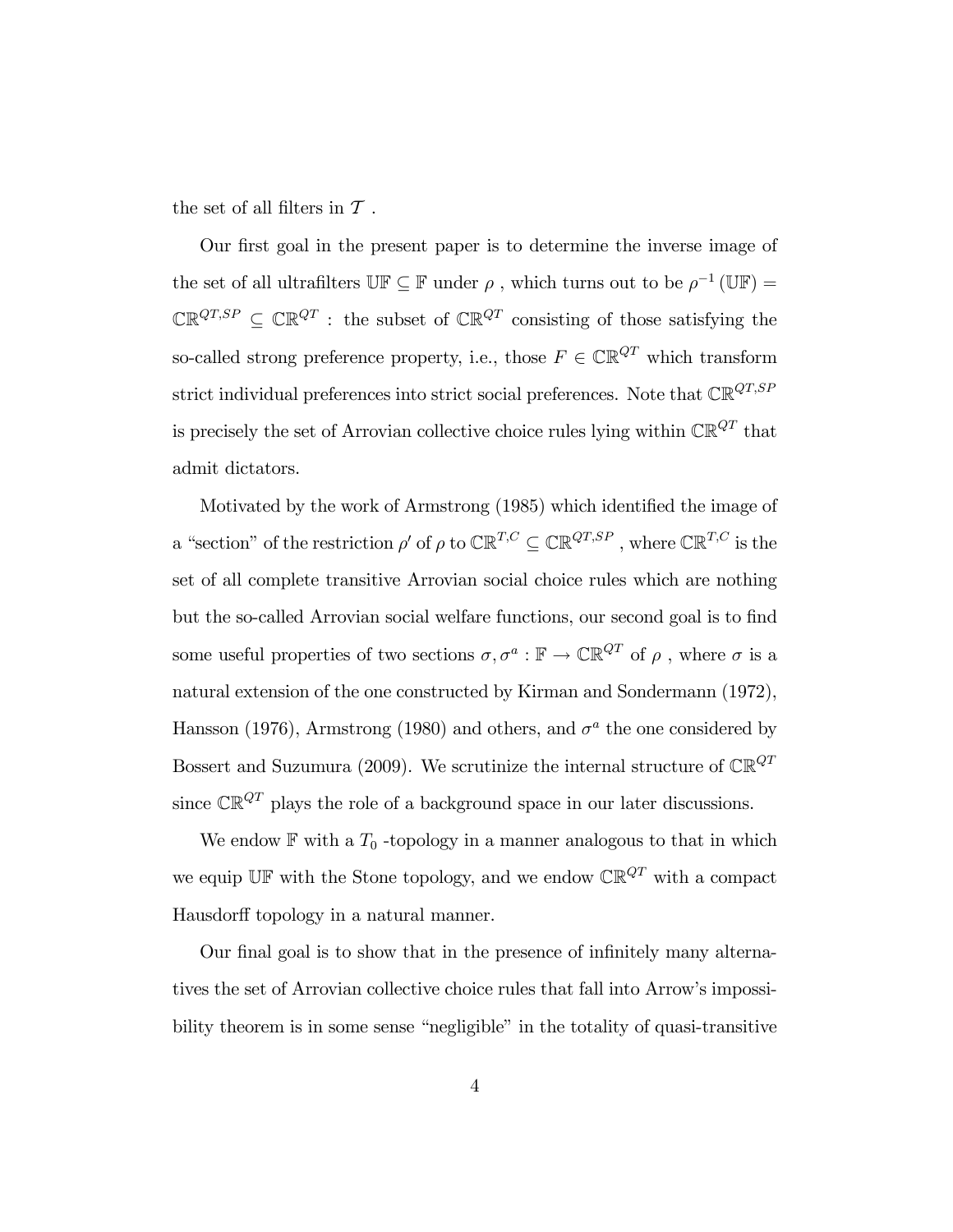Arrovian collective choice rules, i.e.,  $\mathbb{CR}^{QT,SP}$  is nowhere dense in  $\mathbb{CR}^{QT}$ . We also show that in the presence of infinitely many alternatives the set of the so-called Arrovian social welfare functions  $\mathbb{CR}^{T,C}$  is negligible in the totality of quasi-transitive Arrovian collective choice rules that give rise to ultrafilters of decisive coalitions, i.e.,  $\mathbb{CR}^{T,C}$  is nowhere dense in  $\mathbb{CR}^{QT,SP}$ .

We also discuss social choice problems in conjunction with "large society" and put some of the known results in our perspective.

Section 2 introduces notations and definitions, and Section 3 discusses, with the newly added notions of coalition algebras and ideals of negligible coalitions , properties of decisive coalitions, and the validity of some of the related results known in the literature to date including the so-called Field Expansion Lemma. Section 4 investigates properties of  $\rho$  which assigns each  $F\in\mathbb{CR}^{QT}$  to a unique filter  $\mathcal{V}\in\mathbb{F}$  . We are particularly concerned with determining the inverse image  $\rho^{-1}(\mathbb{U}\mathbb{F}) \subseteq \mathbb{CR}^{QT}$  along with restating Arrow's classical impossibility theorem in our framework. In Section 5, inspired by the work of Armstrong (1985) which identifies the set of precisely dictatorial Arrovian social welfare functions to be the image set of the restriction  $\sigma' : \mathbb{UF} \to \mathbb{CR}^{QT,SP}$ , we identify the image set of  $\sigma^{a'} : \mathbb{UF} \to \mathbb{CR}^{QT,SP}$  and explicitly construct a bijection  $\widetilde{\Phi}$  between them. Section 6 contains our main assertions that when there are infinitely many alternatives,  $\mathbb{CR}^{QT,SP}$  becomes nowhere dense in  $\mathbb{CR}^{QT}$ , and  $\mathbb{CR}^{T,C}$  becomes nowhere dense in  $\mathbb{CR}^{QT,SP}$ . Section 5 discusses society  $(T, \mathcal{T}, \mathcal{N})$  with and without atoms.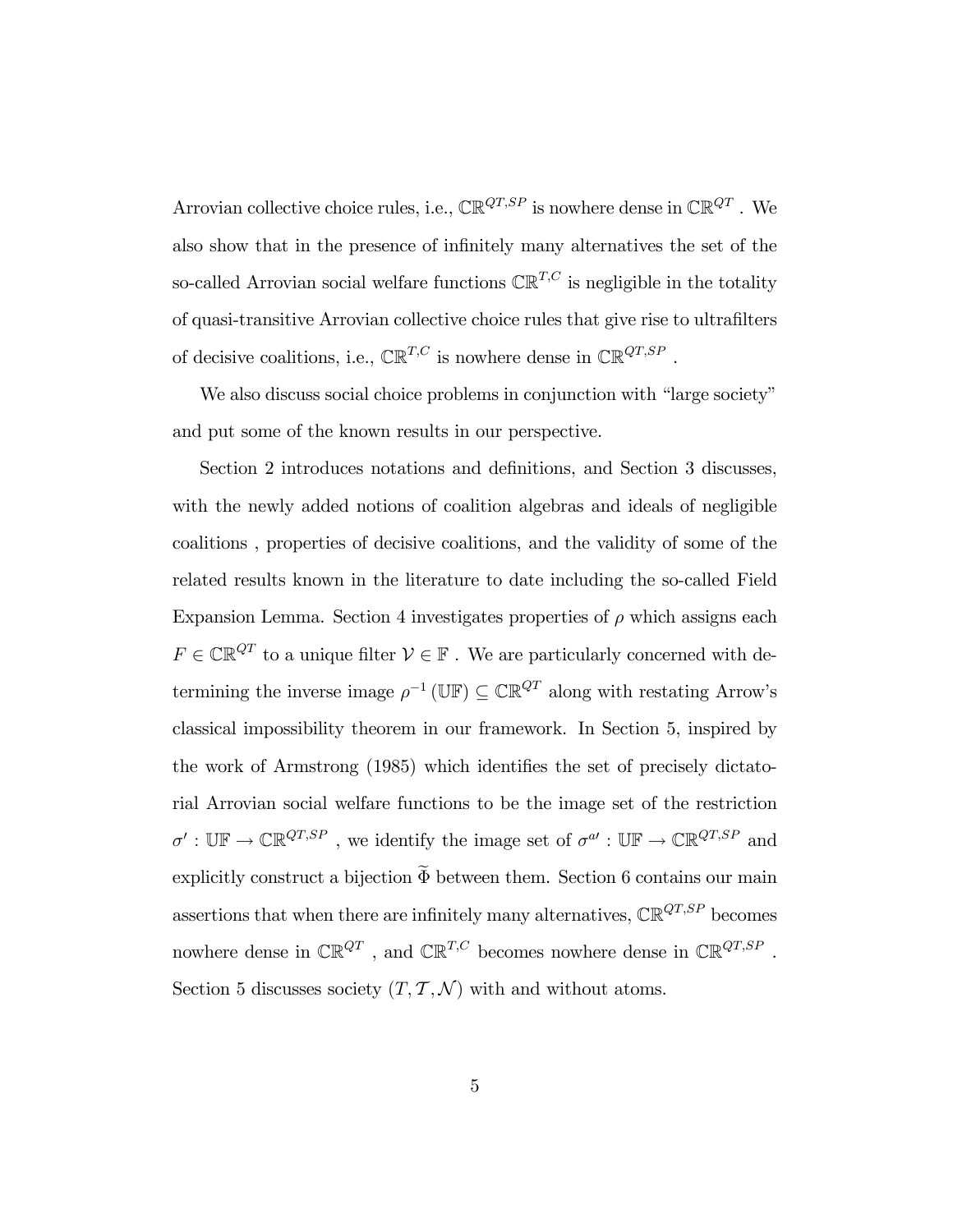## 2 Notations and Definitions

Throughout the paper we adhere to the following standard logic notations:

- 1.  $\forall$  abbreviates "for all"
- 2.  $\exists$  abbreviates "there exist"
- 3.  $\wedge$  abbreviates "and"
- 4.  $\vee$  abbreviates "or"
- 5.  $\neg$  abbreviates "not"
- $6. \Rightarrow$  abbreviates "imply"
- 7.  $\Leftrightarrow$  abbreviates "if and only if"

We often omit these notations for brevity whenever meaning is clear from context.

We denote the set of all social alternatives by  $\mathbb A$  . A binary relation  $\succsim$  on A is said to be a preference relation. We denote the set of all preference relations on  $\mathbb A$  by  $\mathcal P$ .

The asymmetric factor  $\succ$  and symmetric factor  $\sim$  of  $\succsim$  are defined by the following identities:

Asymmetric Factor  $x \succ y \equiv x \succsim y \land \neg y \succsim x$ 

**Symmetric Factor**  $x \sim y \equiv x \succsim y \land y \succsim x$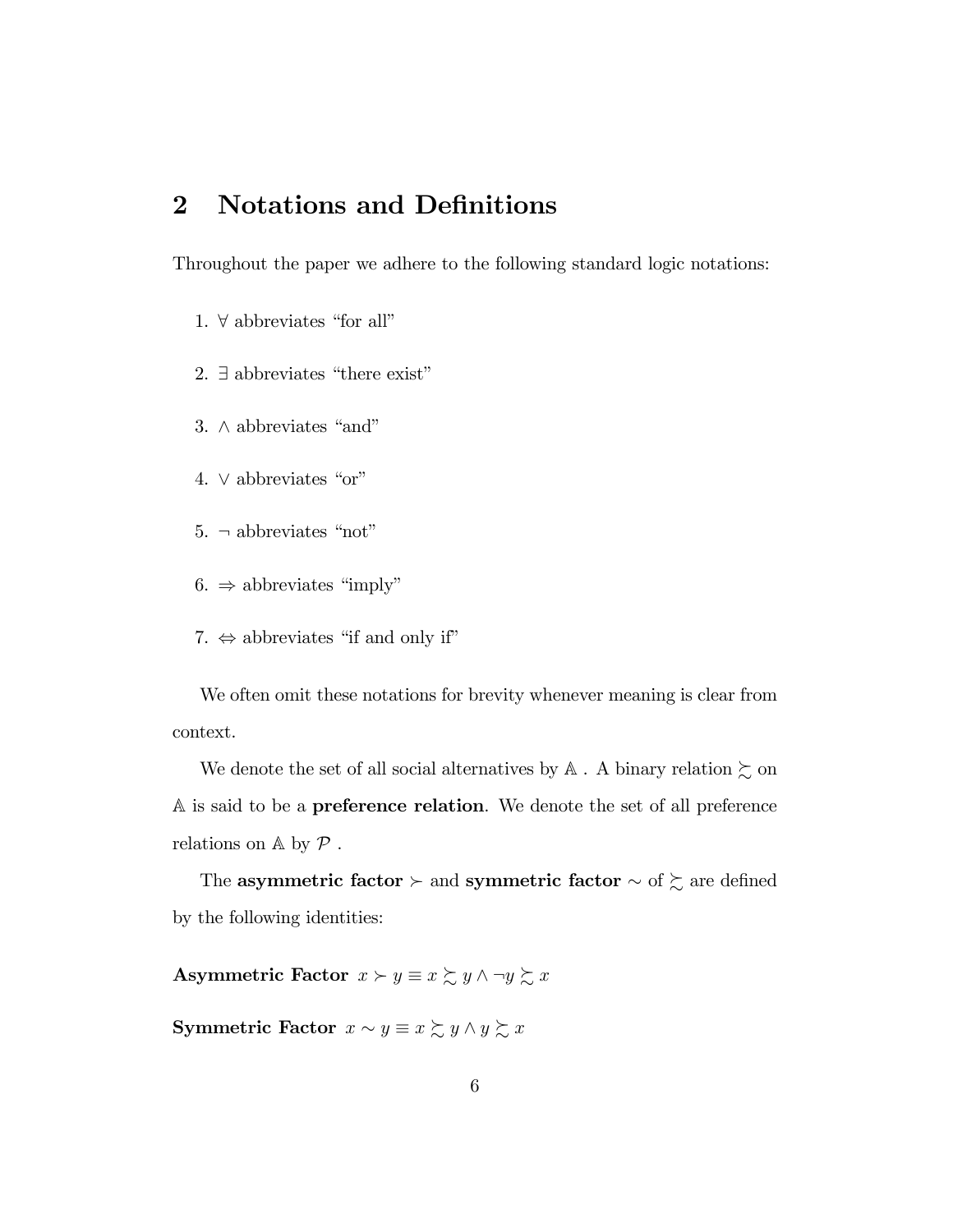The following properties of  $\succsim$  will be relevant in the sequel:

**Transitivity**  $x \succsim y \land y \succsim z \Rightarrow x \succsim z$ Completeness  $x \succsim y \lor y \succsim x$ Asymmetricity  $x \succsim y \Rightarrow \neg y \succsim x$ Quasi-transitivity  $x \succ y \land y \succ z \Rightarrow x \succ z$ Quasi-asymmetricity  $x \succ y \Rightarrow \neg y \succ x$ Negative Quasi-transitivity  $\neg x \succ y \land \neg y \succ z \Rightarrow \neg x \succ z$ 

A transitive and complete preference relation  $\succsim$  on  $\mathbb A$  is said to be an ordering (complete or total preorder).

**Remark 1** Our definition of completeness clearly subsumes reflexivity while some authors use an alternative definition of completeness, that is,  $x \neq y \Rightarrow$  $x \gtrsim y \vee y \gtrsim x$ . In the discussions of the works of those authors who use the latter definition we say "reflexive and complete" to refer to "complete" in our sense.

**Remark 2** It is important to note that the definition of quasi-transitivity adopted here is different from the one considered by Sen  $(1969)$ , Schick  $(1969)$ , and Hansson  $(1976)$  in that our definition, as in Bossert and Suzumura  $(2009)$ , assumes neither reflexivity nor completeness.

We denote the set of all orderings by  $\mathcal{P}^{T,C}$ .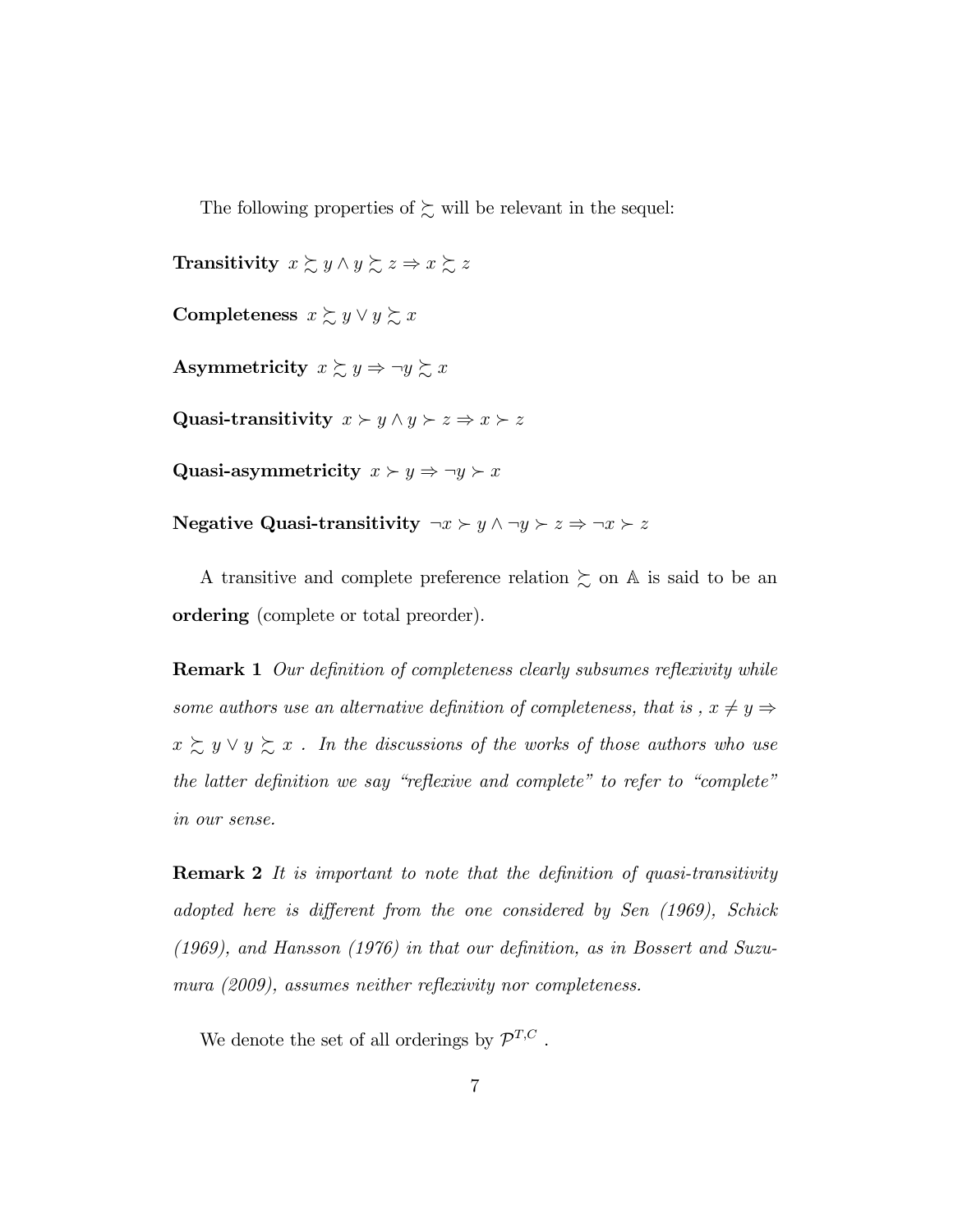**Lemma 3** If  $\gtrsim \in \mathcal{P}$  is transitive, then it is quasi-transitive.

**Proof.** Suppose  $x \succ y \land y \succ z$ . We claim  $x \succ z$ . By transitivity,  $x \succsim z$ . Suppose  $z \gtrsim x$ . Then since  $x \gtrsim y$  we obtain by transitivity that  $z \gtrsim y$ . Since this contradicts to  $y \succ z$ , we deduce  $\neg z \succsim x$ , and hence  $x \succ z$ .

**Lemma 4** If  $\succeq \in \mathcal{P}$  is transitive and complete, i.e.  $\succeq \in \mathcal{P}^{T,C}$ , then it is negative quasi-transitive.

**Proof.** Suppose  $\neg x \succ y \land \neg y \succ z$ . Since  $\succsim$  is complete, we obtain  $y \succsim$  $x \wedge z \succsim y$ , which implies by transitivity that  $z \succsim x$ . Thus  $\neg x \succ z$  as desired.

Remark 5 The preceding two lemmata show that both quasi-transitivity and negative quasi-transitivity are weaker than completeness and transitivity together.

**Lemma 6** If  $\gtrsim \in \mathcal{P}$  is negative quasi-transitive, then it is quasi-transitive.

**Proof.** Suppose  $x \succ y \land y \succ z$ . By negative quasi-transitivity,  $y \succ z$  implies that  $y \succ x$  or  $x \succ z$ . Since  $\succ$  is asymmetric,  $x \succ y$  implies  $\neg y \succ x$ . Hence  $x \succ z$ .

**Lemma 7** If  $\succsim$  is asymmetric, then  $x \succsim y \Leftrightarrow x \succ y$ .

**Proof.** Suppose  $x \succsim y$ . Then by asymmetry  $\neg y \succsim x$  and thus  $x \succsim y \land \neg y \succsim$  $x \Leftrightarrow x \succ y$  while the other implication holds trivially.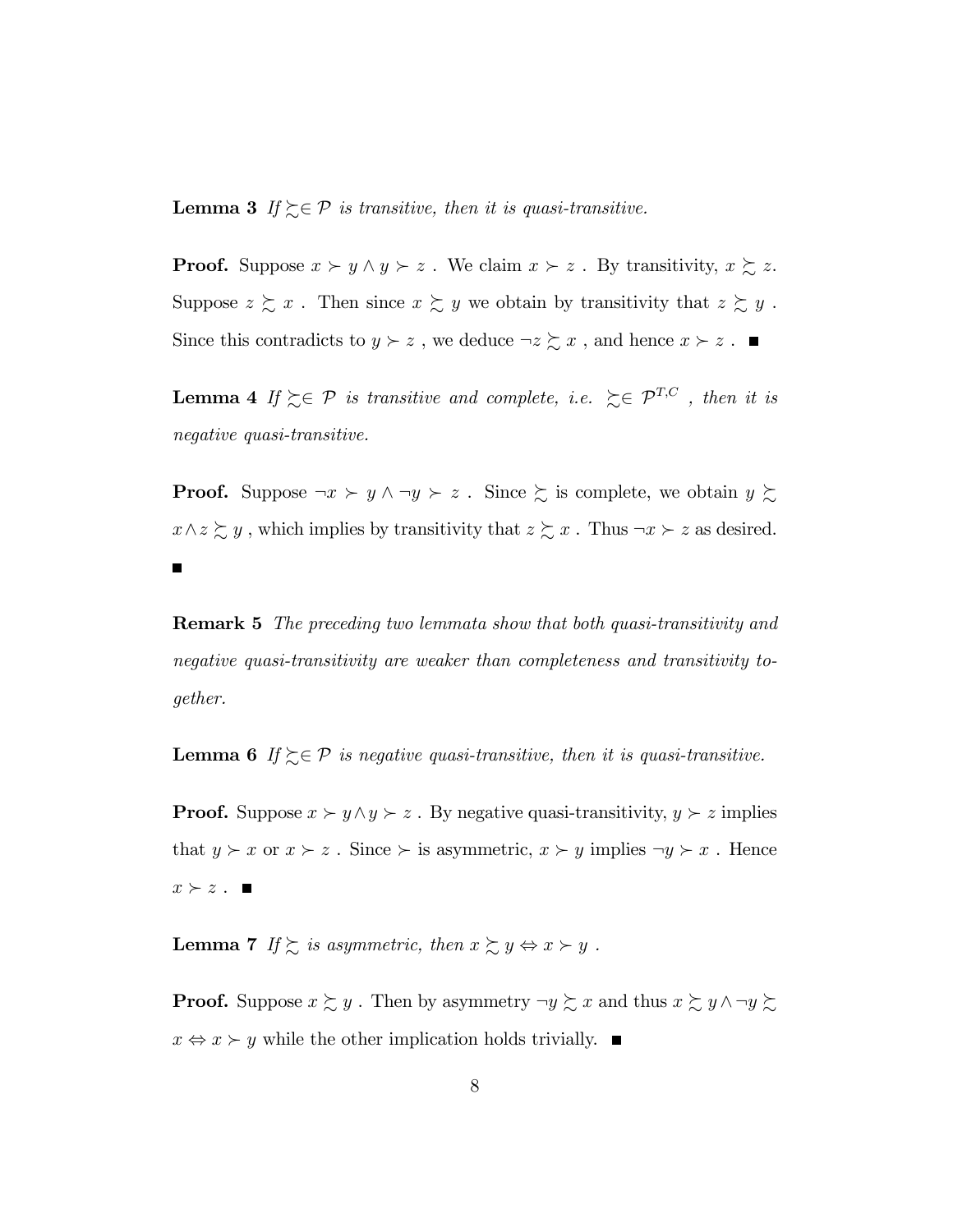**Lemma 8** If  $\geq \in \mathcal{P}$  is complete, then it is quasi-asymmetric.

**Proof.** Let  $\succsim \mathcal{P}$  be complete. Then  $x \succ y \Leftrightarrow \neg y \succsim x$ . Now suppose  $x \succ y$ . We must show  $\neg y \succ x$ . By way of contradiction, suppose  $y \succ x$ . Then  $\neg x \succsim y$  , which leads to a contradiction.  $\blacksquare$ 

Since a preference relation  $\zeta \in \mathcal{P}$  is nothing but a subset of  $\mathbb{A} \times \mathbb{A}$ , we can consider its characteristic function

$$
R: \mathbb{A} \times \mathbb{A} \to \{0, 1\}
$$

defined by

$$
x \succsim y \Leftrightarrow R(x, y) = 1
$$
  

$$
\neg x \succsim y \Leftrightarrow R(x, y) = 0.
$$

Note that  $R$  obviously possesses the following properties:

**Property 1**  $x > y \Leftrightarrow (R(x, y) = 1 \land R(y, x) = 0)$ 

In order to minimize notational complexity we introduce the following shorthand notation:

$$
R(x, y) = 1+ abbreviates R(x, y) = 1 \land R(y, x) = 0
$$

**Property 2**  $x \sim y \Leftrightarrow (R(x, y) = R(y, x) = 1)$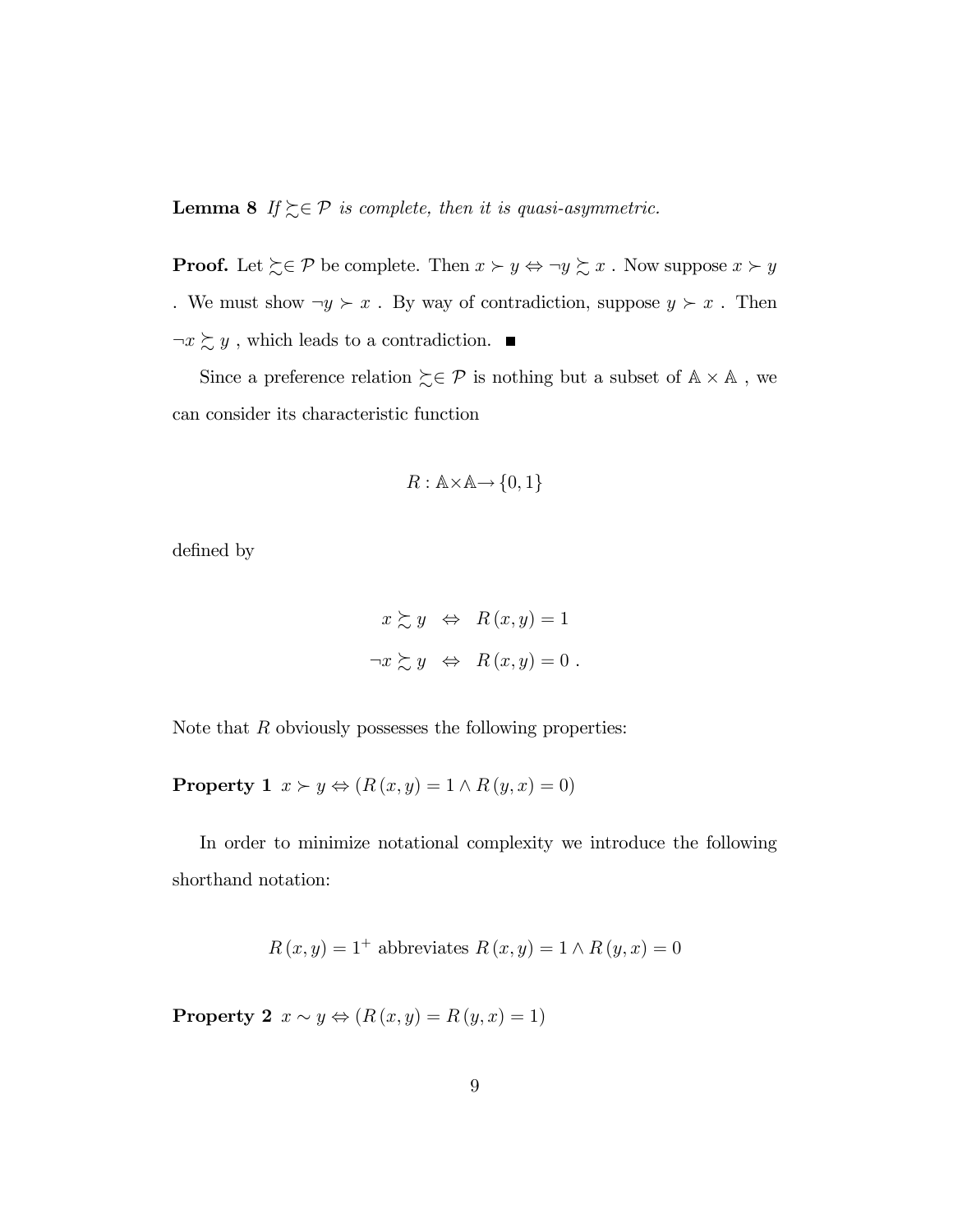**Property 3**  $(x \succsim y \lor y \succsim x) \Leftrightarrow (R(x, y) + R(y, x) \ge 1)$ 

**Property 4**  $[(x \succsim y \land y \succsim z) \Rightarrow x \succsim z]$ 

$$
\Leftrightarrow [(R(x, y) = 1 \land R(y, z) = 1) \Rightarrow R(x, z) = 1]
$$

**Property 5**  $[(x \succ y \land y \succ z) \Rightarrow x \succ z]$ 

$$
\Leftrightarrow [(R(x, y) = 1^+ \land R(y, z) = 1^+) \Rightarrow R(x, z) = 1^+]
$$

We have seen that to each preference relation  $\succsim$  a certain  $\{0,1\}$ -valued function  $R$ , namely its characteristic function, can be associated. On the other hand, it is obvious that to each  $\{0,1\}$ -valued function R we can associate a preference relation  $\succsim$  defined by

$$
x \succsim y \Leftrightarrow R(x, y) \geq 0.
$$

In our remaining discussion we do not distinguish between preference relations  $\gtrsim$  on A and their associated characteristic functions R and use the same symbol  ${\mathcal P}$  to refer to the totality of  $\succsim$  and of  $R$  .

It is a simple exercise to confirm that the following two properties of  $R$ 

$$
R(x, y) + R(y, x) \ge 1
$$
 and  

$$
(R(x, y) = 1 \land R(y, z) = 1) \Rightarrow R(x, z) = 1
$$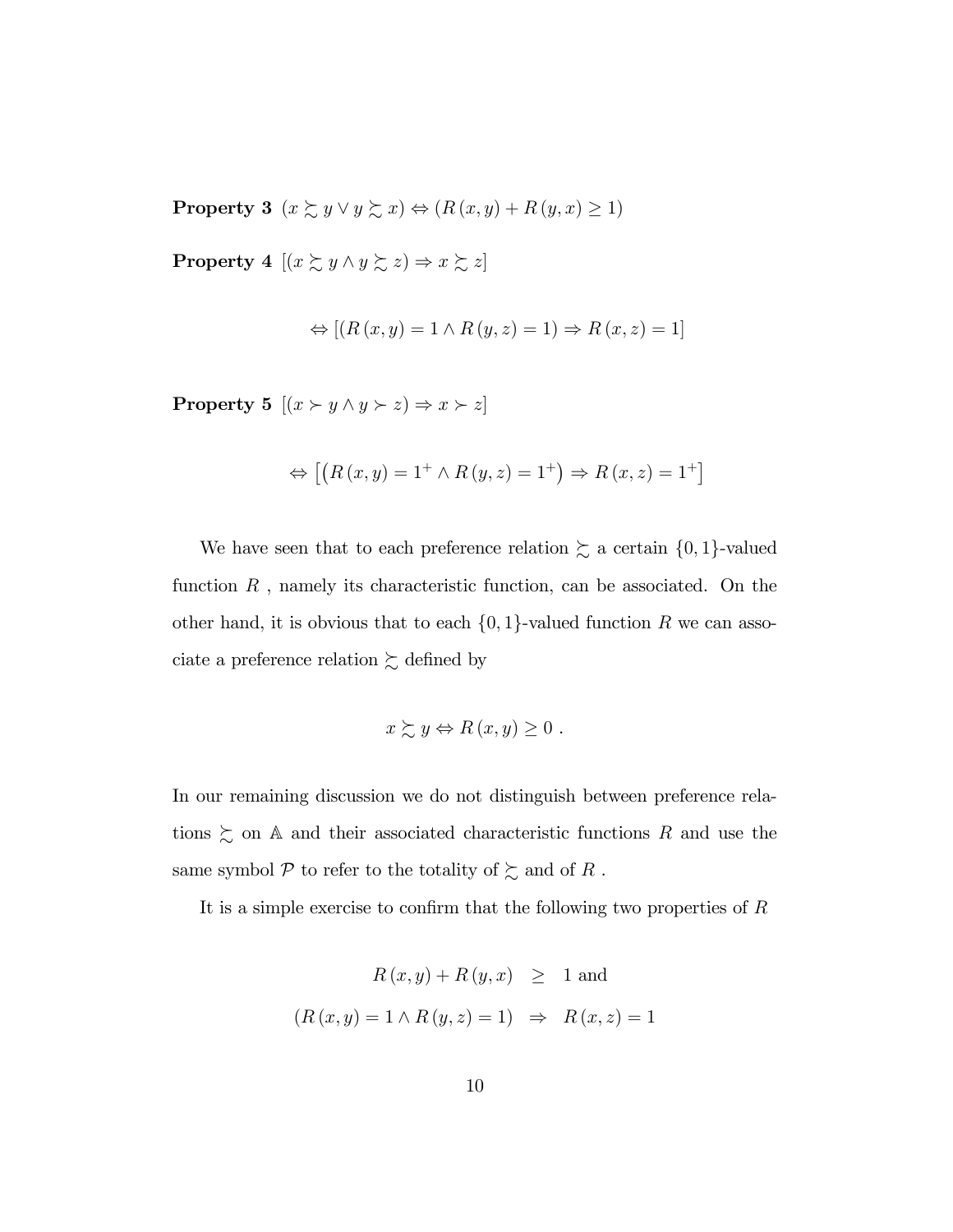completely characterize orderings on  $\mathbb A$  . In fact, the preference relation  $\succsim$ associated with a  $\{0,1\}$ -valued function R satisfying the above two properties can easily be seen to be an ordering.

In order to distinguish aggregated preference relations of society from those of individuals we call the former social preference relations and the latter individual preference relations. Likewise we call aggregated orderings of society social orderings and orderings of individuals individual orderings or orderings for short. In the sequel we assume that all the individual preference relations are orderings while social preference relations may or may not be social orderings.

**Definition 9** A Boolean algebra is a non-empty set  $\mathcal T$  with three operations

 $\cup$ ,  $\cap$ , and -

satisfying the following axioms: For  $U, V, \ldots \in \mathcal{T}$ 

- 1.  $U \cup V = V \cup U$ ,  $U \cap V = V \cap U$ ,
- 2.  $U \cup (V \cup W) = (U \cup V) \cup W$ ,  $U \cap (V \cap W) = (U \cap V) \cap W$ ,
- 3.  $(U \cap V) \cup V = V$   $(U \cup V) \cap V = V$ ;
- 4.  $U\cap (V \cup W) = (U \cap V)\cup (U \cap W)$   $U\cup (V \cap W) = (U \cup V)\cap (U \cup W),$
- 5.  $(U \cap -U) \cup V = V$   $(U \cup -U) \cap V = V$ .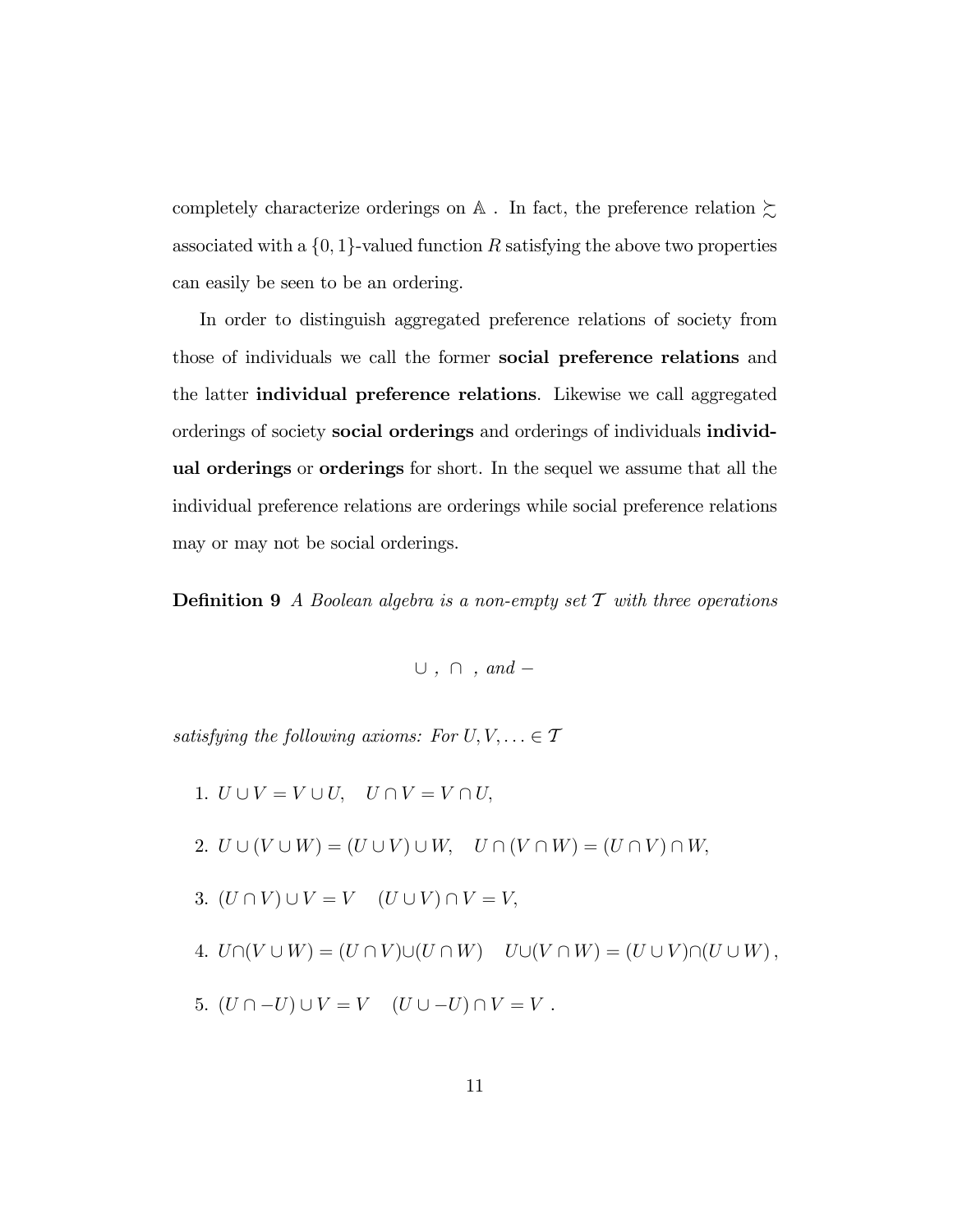The element  $U \cap -U$ , which does not depend on the choice of  $U \in \mathcal{T}$ , is said to be the **zero element** of T and is denoted by  $\lambda$ . The element  $U \cup -U$ , which does not depend on the choice of  $U \in \mathcal{T}$ , is said to be the unit element of  $\mathcal T$  and is denoted by  $\gamma$ . Note that when  $\mathcal T$  is a Boolean algebra of subsets of T,  $-U$  is the complement of U,  $\varnothing$  the zero element of  $\mathcal T$ , and  $T$  the unit element of  $\mathcal T$ .

**Definition 10** A non-empty subset N of a Boolean algebra  $T$  is said to be an ideal provided

- 1. if  $V, V' \in \mathcal{N}$ , then  $V \cup V' \in \mathcal{N}$ ;
- 2. if  $V' \in \mathcal{N}$  and  $V \subseteq V'$ , then  $V \in \mathcal{N}$ , where  $V \subseteq V'$  if and only if  $V \cap V' = V$  if and only if  $V \cup V' = V'$ .

**Definition 11** In the sequel  $T$  denotes a set of individuals, which may be finite or infinite, and we consider a triple  $(T, \mathcal{T}, \mathcal{N})$  where  $\mathcal T$  is a Boolean algebra of subsets of T and N an ideal in T . Following Armstrong (1980) we call  $T$  a **coalition algebra** and each element  $V \in T$  a **coalition**.  $N$  is to be thought of as an ideal of **negligible coalitions** in  $\mathcal T$ .

**Remark 12** If  $\mathcal{T} = 2^T$  (the set of all subsets of a finite set  $T$  ) and  $\mathcal{N} = {\emptyset}$ , the above definition reduces to the one considered by Arrow  $(1963)$  and if T is a  $\sigma$ -algebra of subsets of T and N the set of all  $\lambda$  -null sets, where  $\lambda$ is a countably additive finite measure on  $\mathcal T$ , it reduces to the one considered by Kirman and Sondermann (1980).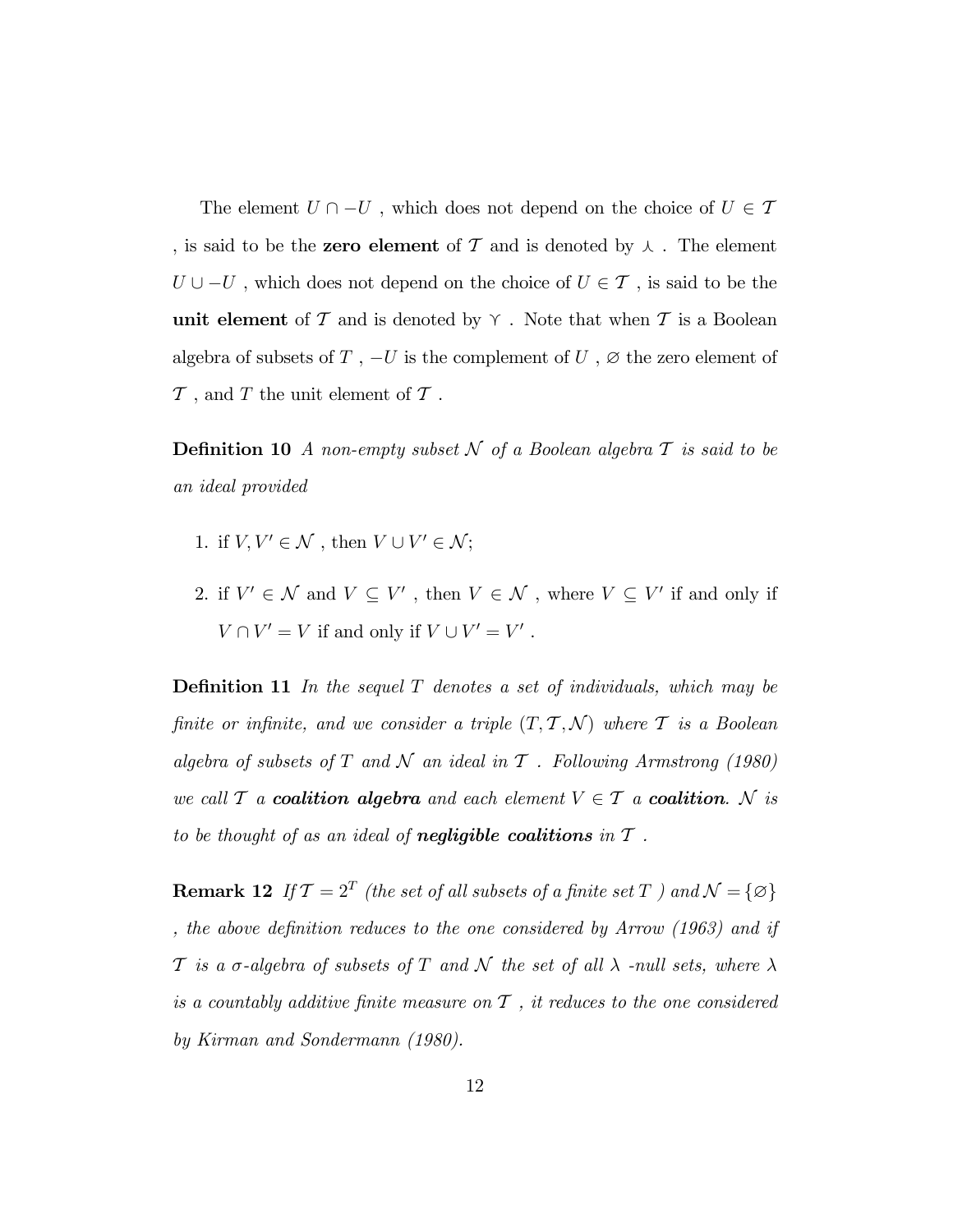**Definition 13** A preference profile is a function  $\widehat{R}$  :  $T \rightarrow \mathcal{P}^{T,C}$  . We require  $R(x, y) : T \to \{0, 1\}$  to be T-measurable for each pair  $(x, y) \in A \times A$ .

Let  $\Gamma$  be the set of all preference profiles, i.e.,  $\Gamma = \left\{\widehat{R}\right\}$  and let  $\Delta \subseteq \Gamma$ .

Definition 14 A collective choice rule is a function  $F : \Delta \to \mathcal{P}$ .

**Remark 15** A similar but slightly different construction identifying  $\gtrsim$  with its indicator function (characteristic function) was adopted by Torres (2005) under the assumption that what we refer to as collective choice rules always generate social orderings.

We introduce the following axioms on collective choice rules that are prevalent in the literature. These axioms are also known as Arrowís conditions.

In what follows, whenever a property  $P\left(t\right)$  holds for almost all  $t\in V\in\mathcal{T}$  , i.e.  $\{t \in V : \neg P\left(t\right)\} \in \mathcal{N}$  , we simply write  $P\left(V\right)$  for brevity unless confusion may result.

#### Unristricted Domain, UD

 $\Delta=\Gamma$ 

Independence of Irrelevant Alternatives, IIA

$$
\widehat{R}(T)(x,y) = \widehat{R}'(T)(x,y) \Rightarrow F(\widehat{R})(x,y) = F(\widehat{R}')(x,y)
$$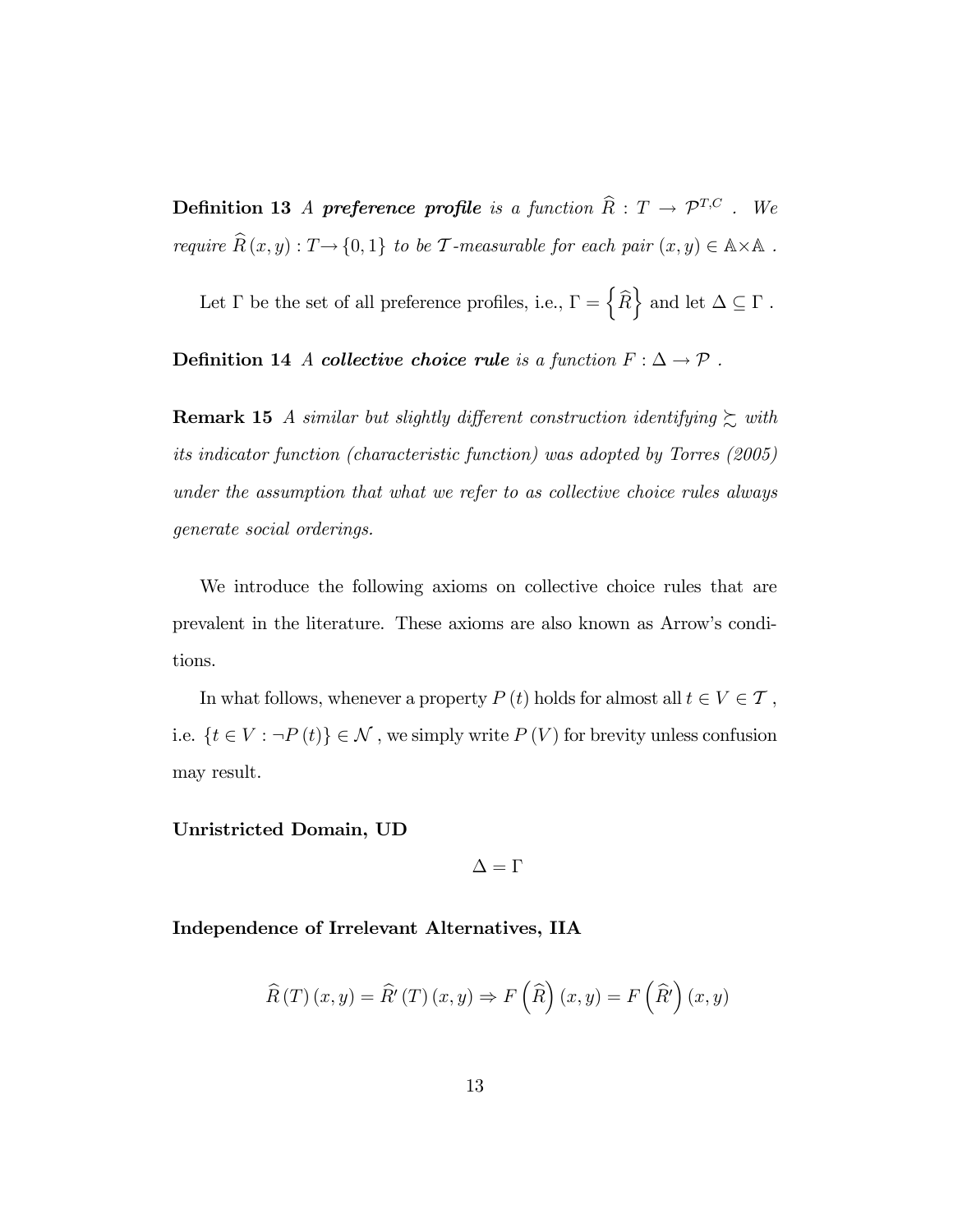Unanimity, U

$$
\forall (x, y) \ \forall \widehat{R} \ \left[ \widehat{R}(T)(x, y) = 1^+ \Rightarrow F\left(\widehat{R}\right)(x, y) = 1^+ \right]
$$

Remark 16 Some authors use the following alternative form of condition IIA:

#### Independence of Irrelevant Alternatives, IIA<sup></sup>

$$
\forall z, w \in \{x, y\}
$$

$$
\left\{ \left[ \widehat{R}(t) (z, w) = 1 \Leftrightarrow \widehat{R}'(t) (z, w) = 1 \right] \text{ for almost all } t \in T \right\}
$$

$$
\Rightarrow \left[ F(\widehat{R}) (z, w) = 1 \Leftrightarrow F(\widehat{R}') (z, w) = 1 \right]
$$

The following lemma shows that our version of independence of irrelevant alternatives condition follows from the above alternative version. It is a simple exercise to verify that  $IIA'$  and  $IIA$  are indeed equivalent.

Lemma 17 IIA<sup></sup> implies IIA.

**Proof.** Suppose  $R(T)(x, y) = R'(T)(x, y)$ . Then either

$$
\widehat{R}(t)(x, y) = \widehat{R}'(t)(x, y) \n= 1 \text{ or } 0
$$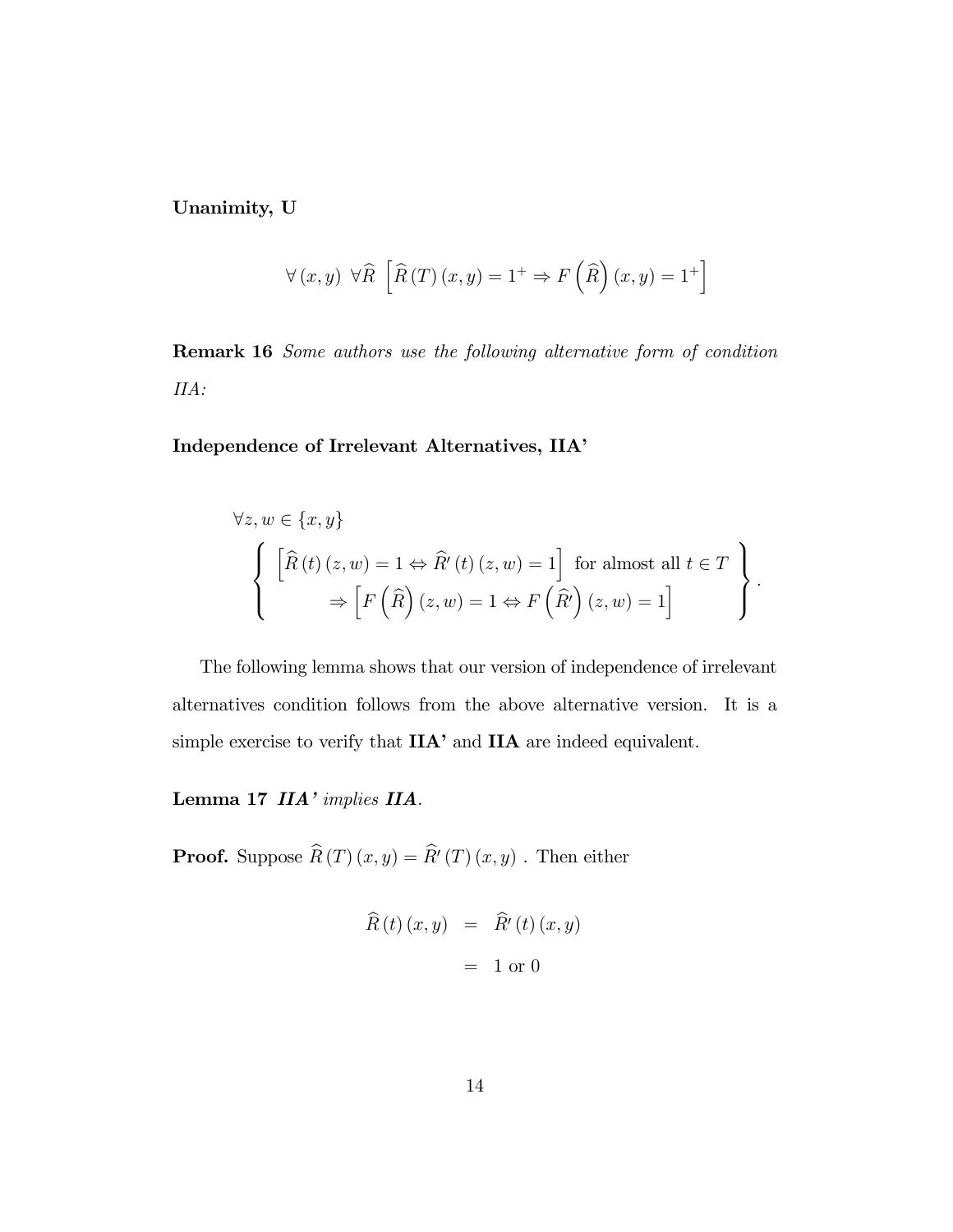for almost all  $t \in T$ . Considering the truth values of  $\Leftrightarrow$  we obtain

$$
\widehat{R}(t)(x,y) = 1 \Leftrightarrow \widehat{R}'(t)(x,y) = 1 \text{ for almost all } t \in \mathcal{T}
$$

and as a consequence of  $IIA'$  we obtain

$$
F\left(\widehat{R}\right)(x,y) = 1 \Leftrightarrow F\left(\widehat{R}'\right)(x,y) = 1 ,
$$

which is equivalent to

$$
F\left(\widehat{R}\right)(x,y) = 0 \Leftrightarrow F\left(\widehat{R}'\right)(x,y) = 0.
$$

Consequently,

$$
F\left(\widehat{R}\right)(x,y) = F\left(\widehat{R'}\right)(x,y)
$$

as desired.

## 3 Properties of Decisive Coalitions

For the rest of this paper, we assume that A contains at least two elements so that there exists at least one pair of distinct alternatives  $x,y\in\mathbb{A}$  .

**Definition 18** For distinct  $x, y \in A$ , a coalition  $V \in T$  is said to be  $(x, y)$ decisive if

$$
\forall \widehat{R} \left[ \widehat{R} \left( V \right) (x, y) = 1^+ \Rightarrow F \left( \widehat{R} \right) (x, y) = 1^+ \right] .
$$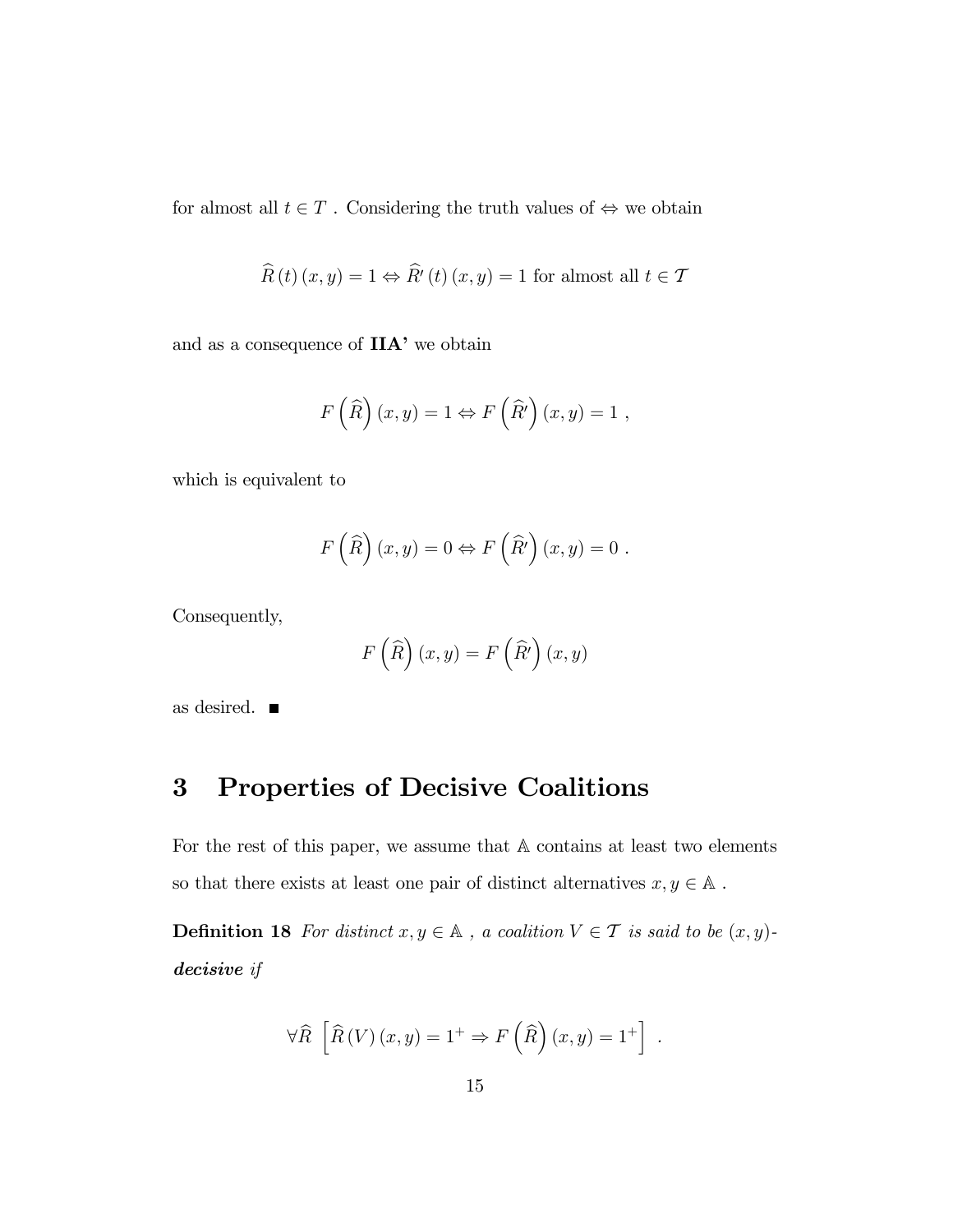**Definition 19** A coalition  $V \in \mathcal{T}$  is said to be **decisive** if it is  $(x, y)$ -decisive for all distinct  $x, y \in A$ .

**Lemma 20** Every coalition  $V \in \mathcal{T}$  which contains a  $(x, y)$ -decisive coalition  $V' \in \mathcal{T}$  is itself  $(x, y)$ -decisive.

**Proof.** It follows from Definition 18.  $\blacksquare$ 

**Proposition 21** Suppose F satisfies  $UD$  . Then if V is decisive, V cannot be negligible.

**Proof.** Assume the contrary to the conclusion, suppose  $V \in \mathcal{N}$  while V is decisive. This would mean that for all distinct  $x, y$ 

$$
\forall \widehat{R} \left[ \widehat{R} \left( V \right) (x, y) = 1^+ \Rightarrow F \left( \widehat{R} \right) (x, y) = 1^+ \right] .
$$

Note that  $\widehat{R}(V)(x,y) = 1^+ \Leftrightarrow \left\{ t \in V : \widehat{R}(V)(x,y) \neq 1^+ \right\} \in \mathcal{N}$  so that with  $V \in \mathcal{N}$ ,  $\widehat{R}(V) (x, y) = 1^+$  follows trivially. Consequently, for all distinct x and y,  $\forall \widehat{R} \ F\left(\widehat{R}\right)(x,y) = 1^+$ . Recalling that  $\Gamma \neq \emptyset$ , choose any profile  $\widehat{R}\, \in\, \Gamma$  (let  $\widehat{R}\, =\, \varnothing$  if  $T\, =\, \varnothing$  ) and let  $x$  ,  $y$  be any pair of distinct alternatives. We then have  $F\left(\widehat{R}\right)(x,y) = F\left(\widehat{R}\right)(y,x) = 1^+$ , which means that  $F\left(\widehat{R}\right)(x,y) = 1 \wedge F\left(\widehat{R}\right)(y,x) = 0$  and  $F\left(\widehat{R}\right)(y,x) = 0$  $1 \wedge F\left(\widehat{R}\right)(x, y) = 0$ . This leads to a contradiction.

Corollary 22 If F satisfies  $UD$  and  $U$ ,  $T$  cannot be negligible.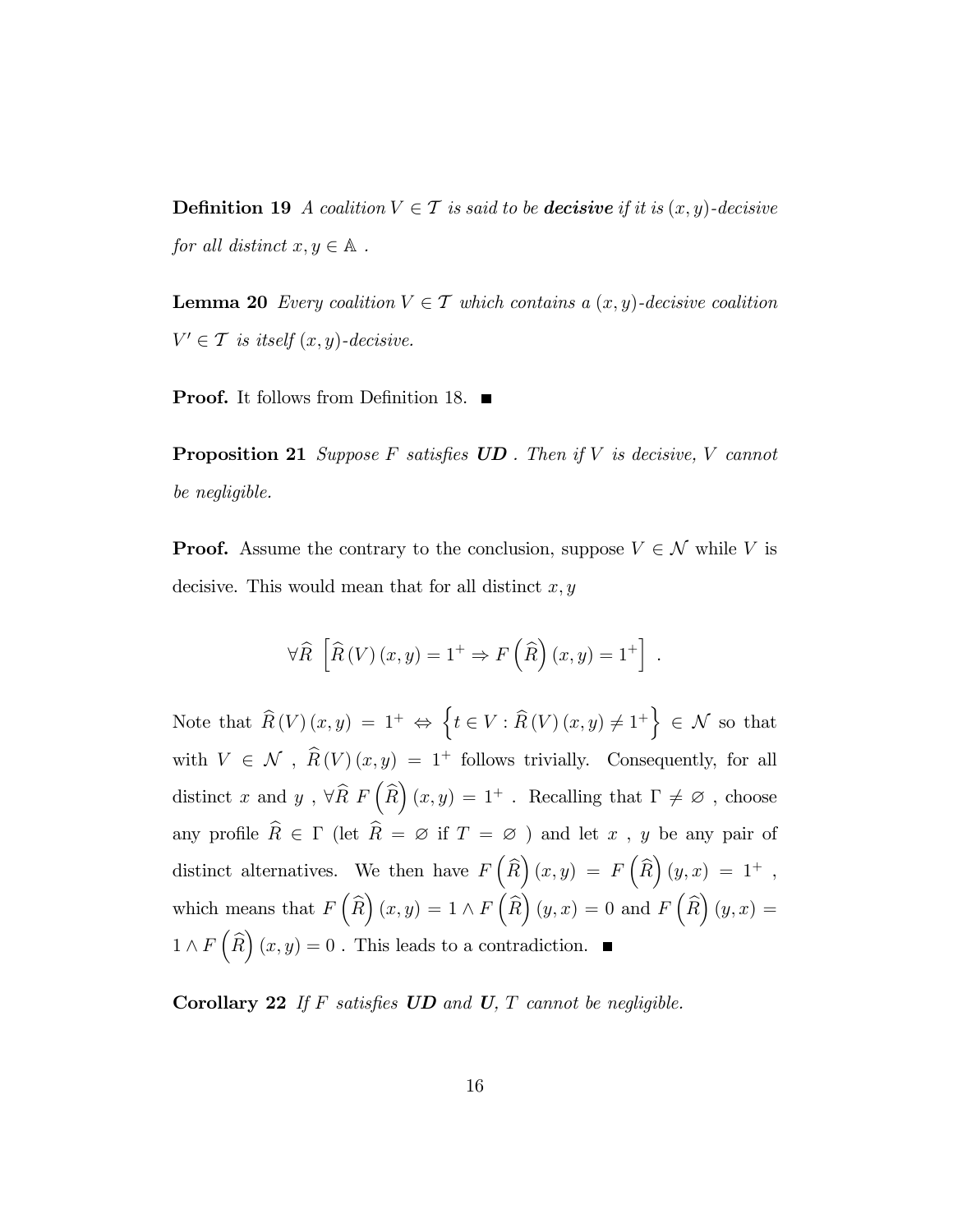**Lemma 23** Suppose  $|\mathbb{A}| \geq 3$  and that F is quasi-transitive and satisfies UD, U, and IIA. Then a coalition  $V \in \mathcal{T}$  is  $(x, y)$ -decisive if and only if

$$
\forall \widehat{R} \left\{ \left[ \widehat{R} \left( V \right) (x, y) = 1^+ \wedge \widehat{R} \left( V^c \right) (y, x) = 1^+ \right] \Rightarrow F \left( \widehat{R} \right) (x, y) = 1^+ \right\} .
$$

**Proof.** Since "only if" direction of the assertion trivially holds, it suffices to prove the assertion only for "if" direction. To this end, suppose  $\widehat{R}(V) (x, y) =$  $1^+$ , where  $x, y$  are distinct. Let  $z \notin \{x, y\}$  and modify  $\widehat{R}$  without altering the preferences over  $x$  and  $y$  to get  $\widehat{R}'$  such that

$$
\widehat{R}'(V)(x, z) = \widehat{R}'(V)(z, y) = 1^+ \text{ and}
$$
  

$$
\widehat{R}'(V^c)(y, z) = \widehat{R}'(V^c)(x, z) = 1^+.
$$

This can be carried out since  $|A| \geq 3$  and F satisfies UD. Then by assumption,  $F\left(\widehat{R}'\right)(z, y) = 1^+$  and by  $\mathbf{U}, F\left(\widehat{R}'\right)(x, z) = 1^+$ . Now by quasi-transitivity, we obtain  $F\left(\widehat{R}'\right)(x, y) = 1^+$  and by **IIA**, we deduce

$$
F\left(\widehat{R}\right)(x,y) = F\left(\widehat{R}'\right)(x,y) = 1^+
$$

as desired.  $\blacksquare$ 

Armstrong (1980, p.65) introduced the notion of  $\mathcal{N}$ - competitive social welfare functions. In our context a similar notion can be defined as follows:

**Definition 24** A collective choice rule F is said to be  $N$ - **competitive** pro-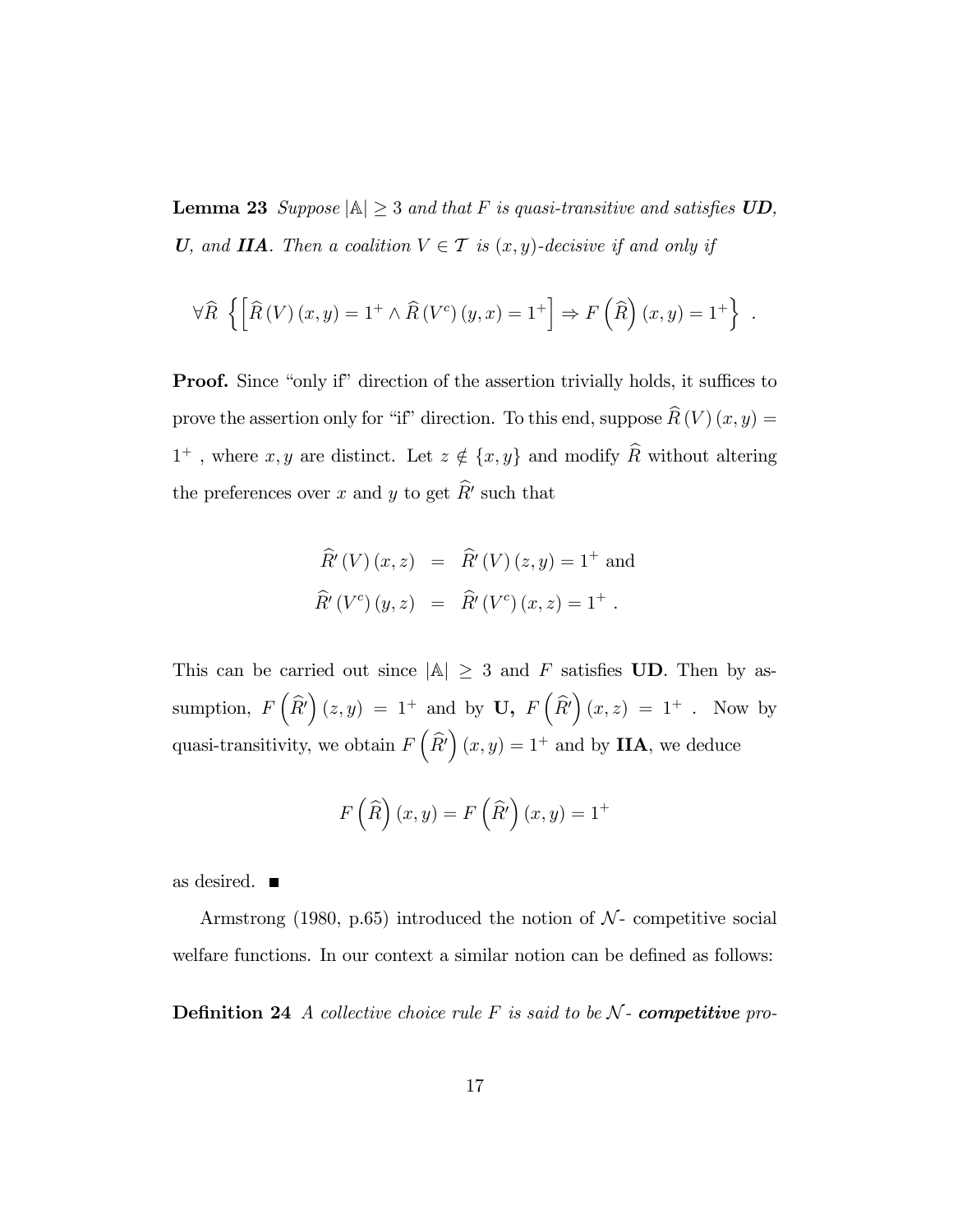vided that  $\forall N \in \mathcal{N} \exists x \neq y \exists \widehat{R} \left[ \widehat{R}(N)(x, y) = 1^+ \wedge F(\widehat{R})(x, y) \neq 1^+ \right]$  or alternatively stated, no null set  $N$  is decisive.

Proposition 21 asserts that with our definition of decisiveness every collective choice rule F is  $\mathcal N$ - competitive provided that  $|\mathbb A|\geq 2$  and F satisfies UD.

**Lemma 25** Suppose  $|\mathbb{A}| \geq 3$  and that F is quasi-transitive and satisfies UD, U, and IIA. Then a coalition  $V \in \mathcal{T}$  is  $(x, y)$ -decisive if and only if

$$
\exists \widehat{R} \left[ \widehat{R}(V)(x,y) = 1^+ \wedge \widehat{R}(V^c)(y,x) = 1^+ \wedge F(\widehat{R})(x,y) = 1^+ \right] .
$$

**Proof.** Suppose that  $\widehat{R}$  satisfies  $\widehat{R}(V)(x, y) = 1^+ \wedge \widehat{R}(V^c)(y, x) = 1^+ \wedge \widehat{R}(V^c)(y, x)$  $F\left(\widehat{R}\right)(x,y) = 1^+$  and let  $\widehat{R}'$  be an arbitrary preference profile such that  $\hat{R}'(V)(x,y) = 1^+ \wedge \hat{R}'(V^c)(y,x) = 1^+$ . Note that we have  $\hat{R}(T)(x,y) =$  $R'(T)(x, y)$  and  $R(T)(y, x) = R'(T)(y, x)$ . Then by **IIA** we obtain  $F\left(\widehat{R}'\right)(x,y) = F\left(\widehat{R}\right)(x,y) = 1 \text{ and } F\left(\widehat{R}'\right)(y,x) = F\left(\widehat{R}\right)(y,x) = 0,$ and hence  $F\left(\widehat{R'}\right)(x, y) = 1^+$  . Now we can appeal to Lemma 23 to establish our claim for "only if " implication. On the other hand, suppose that  $V$  is  $(x, y)$ -decisive. Choose  $\hat{R}$  such that  $\hat{R}(V)(x, y) = 1^+ \wedge \hat{R}(V^c)(y, x) = 1^+$ . Then by **UD** and Lemma 23 we obtain  $F\left(\widehat{R}\right)(x, y) = 1^+$ . This proves "if " implication of our claim.  $\blacksquare$ 

**Proposition 26** Suppose F satisfies **UD**. Then if  $V \in \mathcal{T}$  is  $(x, y)$ -decisive,  $V^c$  cannot be  $(y, x)$ -decisive.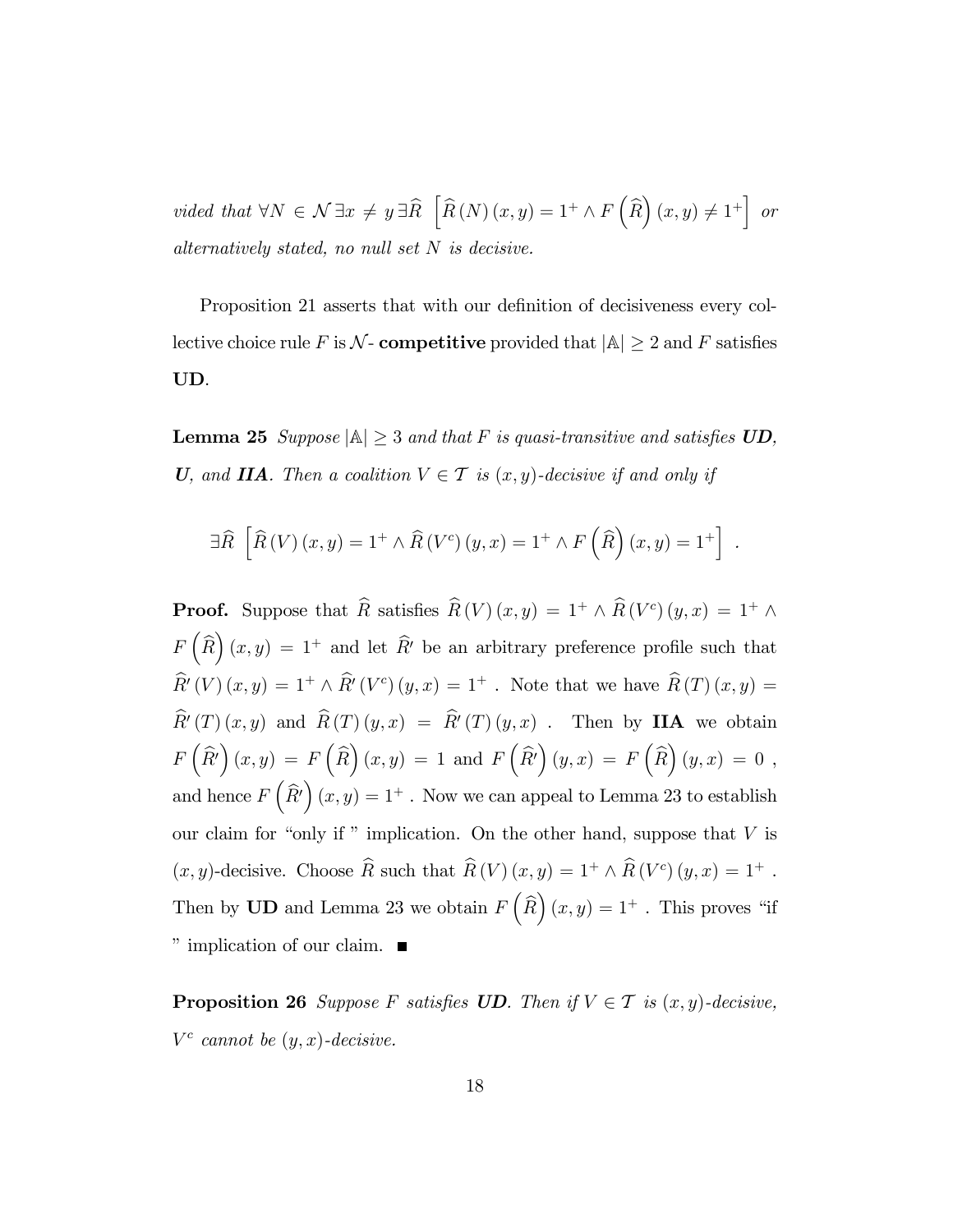**Proof.** Suppose V is  $(x, y)$ -decisive. Assume the contrary to the consequence, that  $V^c$  is  $(y, x)$ -decisive. By **UD** we may choose  $\hat{R}$  such that  $\widehat{R}(V^c)(y,x) = 1^+$  and  $\widehat{R}(V)(x,y) = 1^+$ . By assumption on  $V^c$  we deduce that  $F\left(\widehat{R}\right)(y,x) = 1^+$ . On the other hand, by assumption on V we deduce that  $F\left(\widehat{R}\right)(x, y) = 1^+$ , which leads to a contradiction.

**Corollary 27** Suppose F satisfies **UD**. Then if  $V \in \mathcal{T}$  is decisive,  $V^c$ cannot be decisive.

**Lemma 28** Suppose  $|\mathbb{A}| \geq 3$  and that F is quasi-transitive and satisfies  $UD$ , U, and IIA. Then if  $V \in \mathcal{T}$  is  $(x, y)$ -decisive, V is  $(x, w)$ -decisive for each  $w \notin \{x, y\}$ .

**Proof.** By UD, we may choose  $\widehat{R}$  such that  $\widehat{R}(V) (x, y) = \widehat{R}(V) (y, w) = 1^+$ and  $\hat{R}(V^c)(y, w) = \hat{R}(V^c)(w, x) = 1^+$ . By assumption on V we have  $F\left(\widehat{R}\right)(x,y) = 1^+$ , and by **U** we obtain  $F\left(\widehat{R}\right)(y,w) = 1^+$ . Then by quasitransitivity  $F\left(\widehat{R}\right)(x,w) = 1^+$  . Furthermore, since  $\widehat{R}(V)(x,w) = 1^+$  and  $\hat{R}(V_c)(w, x) = 1^+$ , by Lemma 25 V is  $(x, w)$ -decisive.

The following proposition is a version of Sen's field expansion lemma (Sen, 1995, p.4), which is crucial to the rest of our arguments and was proved by Bossert and Suzumura (2009, p.139) for the case that T is finite,  $T = 2^T$ , and  $\mathcal{N} = \{ \emptyset \}$  while F is assumed be neither reflexive nor complete. We present our version of proof even though it is merely a minor modification of the one appearing in Bossert and Suzumura (2009, p.139) since it is short and demonstrates that Bossert and Suzumuraís basic arguments are still valid in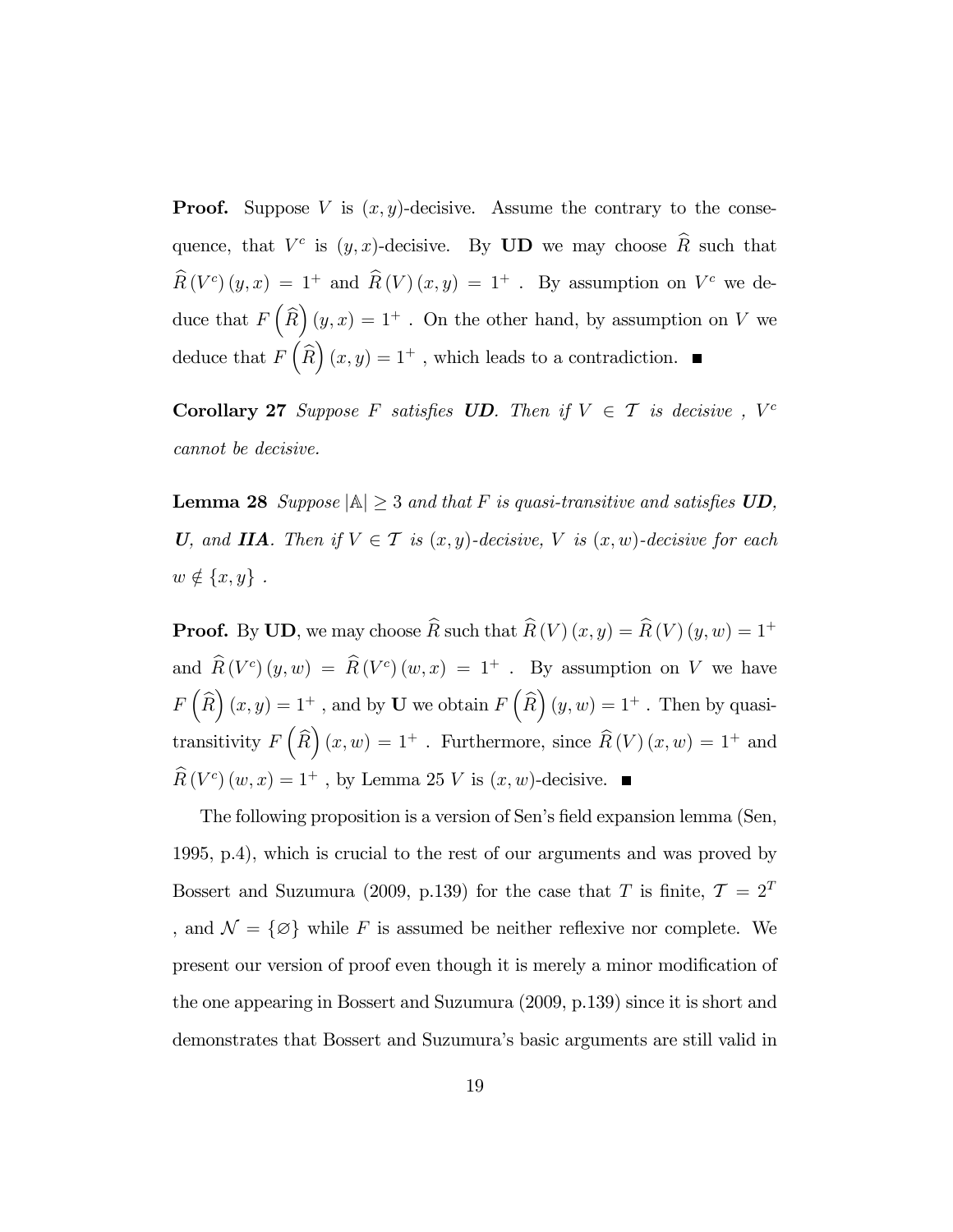the broader context of coalition algebras and that our formalism apparently renders these by now standard arguments more transparent.

Proposition 29 (Field Expansion Lemma) Suppose  $|\mathbb{A}| \geq 3$  and that F is quasi-transitive and satisfies UD, U, and IIA. Then if  $V \in \mathcal{T}$  is  $(x, y)$ decisive, *V* is decisive.

**Proof.** Suppose V is  $(x, y)$ -decisive. Then by Lemma 28, V is  $(u, v)$ decisive for  $u = x$  and  $v \neq x$  as well. First, we claim that V is  $(u, v)$ decisive for an arbitrary u and  $v \neq x$  whenever u, v are distinct. To this end, consider  $\hat{R}$  such that  $\hat{R}(V) (u, x) = \hat{R}(V) (x, v) = 1^+$  and  $\hat{R}(V^c) (v, u) =$  $\widehat{R}(V^c)(u, x) = 1^+$ . By assumption on V we have  $F(\widehat{R})(x, v) = 1^+$ , and by **U** we obtain  $F\left(\widehat{R}\right)(u,x) = 1^+$  . Then by quasi-transitivity  $F\left(\widehat{R}\right)(u,v) =$  $1^+$ . Furthermore, since  $\hat{R}(V)(u, v) = 1^+$  and  $\hat{R}(V^c)(v, u) = 1^+$ , by Lemma 25 V is  $(u, v)$ -decisive as desired. Second, we claim that V is  $(u, x)$ -decisive for an arbitrary u whenever  $u, x$  are distinct. To this end, choose  $v \notin \{u, x\}$ so that V is  $(u, v)$ -decisive by the earlier claim and consider  $\widehat{R}$  such that  $\hat{R}(V) (u, v) = \hat{R}(V) (v, x) = 1^+ \text{ and } \hat{R}(V^c) (v, x) = \hat{R}(V^c) (x, u) = 1^+ \text{ .}$ Then the by now familiar argument shows that  $V$  is  $(u, x)$ -decisive and this completes our proof.

#### 4 Structures of Decisive Coalitions

The following definition of a filter on algebras  $\mathcal T$  is equivalent to the one appearing in Sikorski (1969). Note that when  $\mathcal{T} = 2^T$  this definition reduces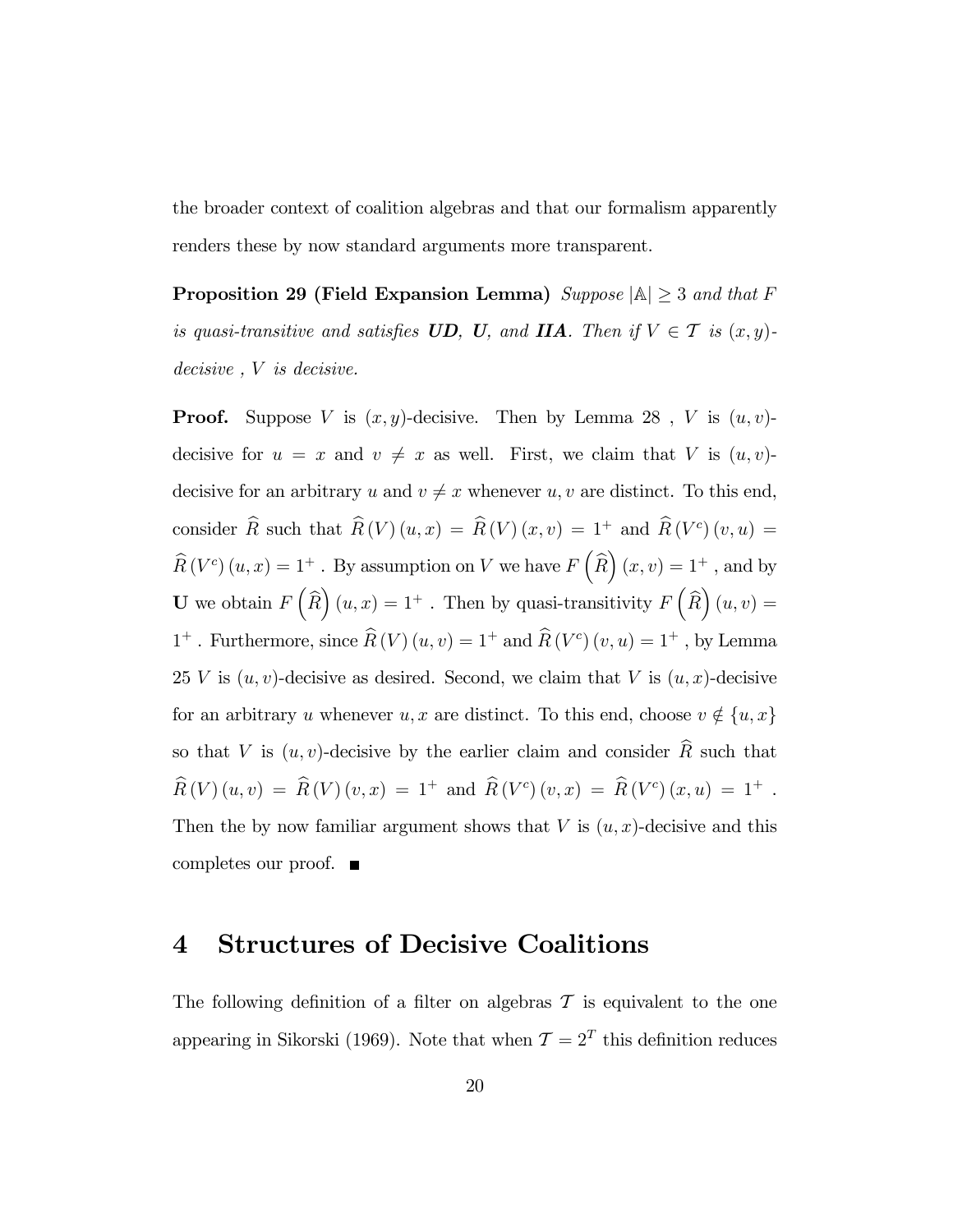to the usual one as in Bourbaki (1966, p.57).

**Definition 30** Let T be a Boolean algebra. A **filter** on T is a subset  $V \subseteq T$ which has the following properties:

- 1.  $\gamma \in \mathcal{V}$ .
- 2.  $\lambda \notin \mathcal{V}$ .
- 3. If  $V_1, V_2 \in \mathcal{V}$  , then  $V_1 \cap V_2 \in \mathcal{V}$  .
- 4. If  $V_1 \in \mathcal{V}, V_2 \in \mathcal{T}$  , and  $V_1 \subseteq V_2$  , then  $V_2 \in \mathcal{V}$  .

**Remark 31** There is no filter on  $\mathcal{T} = \{\emptyset\}$ . If  $\mathcal{N}$  is a proper ideal of  $\mathcal{T}$ ,  $\mathcal{V} = \{-V : V \in \mathcal{N}\}$  is a filter on  $\mathcal T$  . Our definition of a filter  $\mathcal V$  assumes that it is nonempty. Some authors call such a filter a proper filter.

We supply proofs of the results in this section only for  $\mathcal{N} = \{\emptyset\}$  since the same line of arguments works as well for  $\mathcal{N} \neq \{\emptyset\}$  by simply replacing  $\mathcal{T}$ with its quotient Boolean algebra  $T/N$  in which each element  $\langle V \rangle$  is now an equivalence class of  $V \in \mathcal{T}$  and in which the notion of decisiveness naturally descends from  $\mathcal T$  [see Armstrong (1980, p.60) for general discussions about quotient Boolean algebras].

**Definition 32** A filter V on an algebra  $\mathcal T$  is said to be an **ultrafilter** if it is a maximal element in the ordered set of all filters on  $T$  .

**Definition 33** A corrective choice rule  $F$  is said to be **Arrovian** whenever it satisfies  $UD$ ,  $U$ , and  $IIA$ .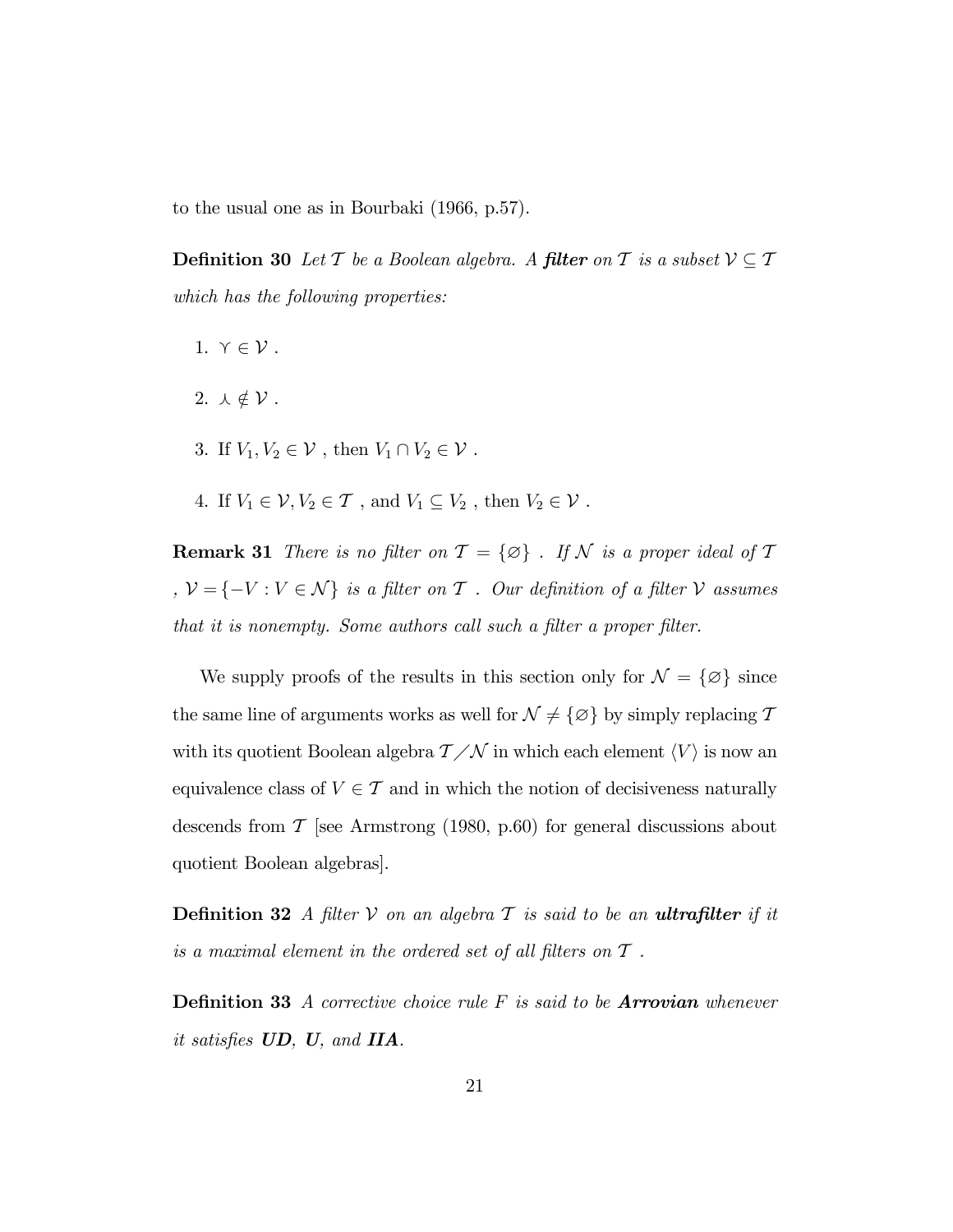**Definition 34** For an Arrovian corrective choice rule  $F$ ,  $V_F$  denotes the set of all decisive coalitions associated with  $F$ . We obtain a map

$$
\rho : \mathbb{CR} \to 2^T
$$

defined by  $F \mapsto \mathcal{V}_F$ .

**Definition 35** We denote the set of all filters on  $\mathcal T$  by  $\mathbb F$  and the set of all ultrafilters on  $T$  by  $\mathbb{UF}$ .

**Definition 36** We denote the set of all Arrovian collective choice rules by  $\mathbb{CR}$ , the subset of all transitive and complete (hence reflexive) Arrovian collective choice rules by  $\mathbb{CR}^{T,C} \subseteq \mathbb{CR}$ , the set of all quasi-transitive and complete Arrovian collective choice rules by  $\mathbb{CR}^{QT,C} \subseteq \mathbb{CR}$ , and the set of all quasi-transitive Arrovian collective choice rules by  $\mathbb{CR}^{QT}\subseteq \mathbb{CR}$  .

As noted in Bossert and Suzumura (2009), Hansson (1976) proved in the terminology adopted here that the restriction of  $\rho$  defines a surjective map

$$
\rho: \mathbb{CR}^{T,C} \twoheadrightarrow \mathbb{UF} \subseteq 2^T
$$

and

$$
\rho : \mathbb{CR}^{QT, C} \twoheadrightarrow \mathbb{F} \subseteq 2^T ,
$$

where T may be finite or infinite,  $\mathcal{T} = 2^T$ , and  $\mathcal{N} = \{ \emptyset \}$ .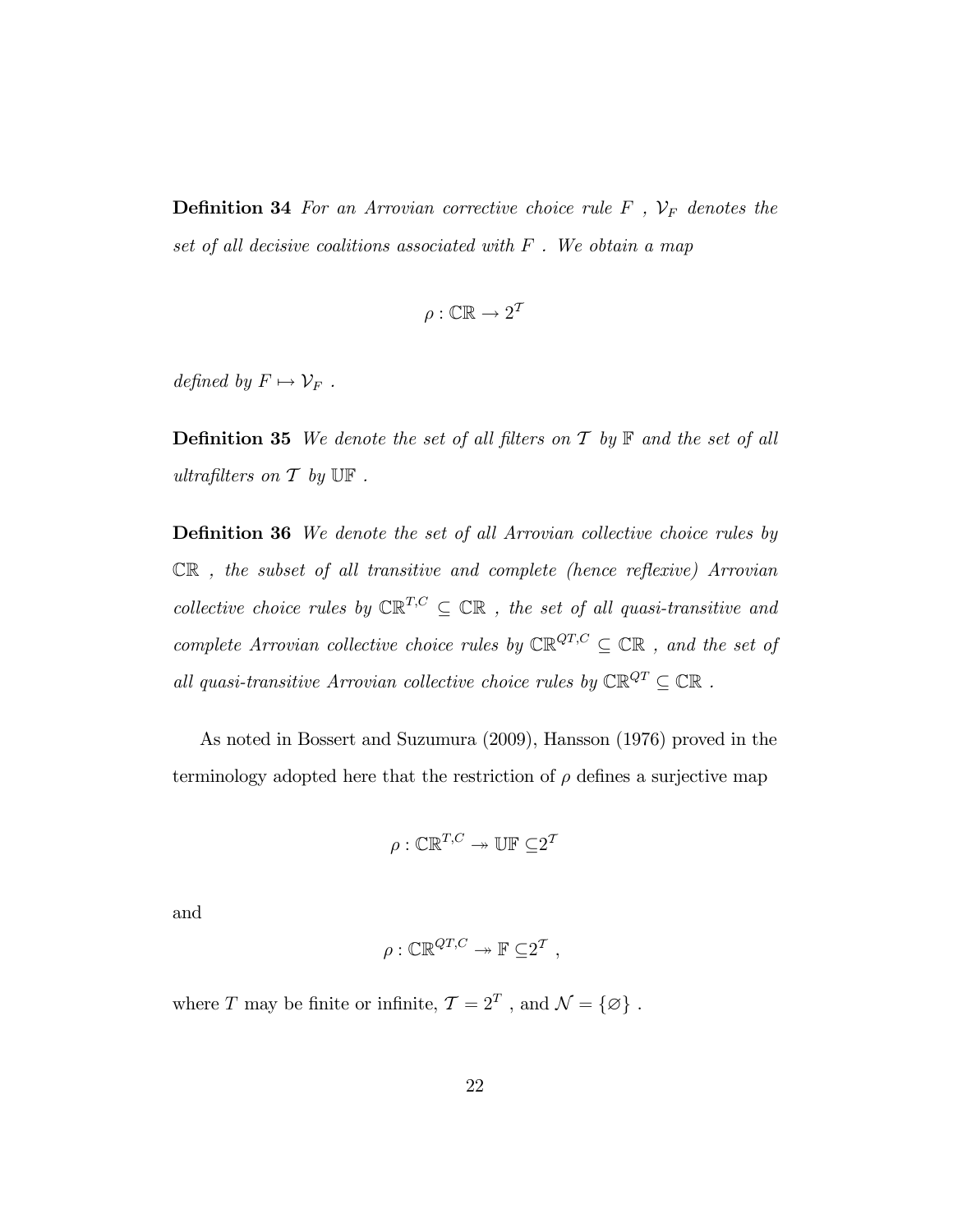Bossert and Suzumura (2009) proved the following theorem for the special instance that T is finite,  $\mathcal{T} = 2^T$ , and  $\mathcal{N} = {\emptyset}$ , which sharpened the earlier results obtained by Hansson (1976) in the sense that analogous results remain valid in the absence of completeness of  $F$  (and hence in the absence of reflexivity of  $F$  as well).

## **Theorem 37** Suppose  $|\mathbb{A}| \geq 3$  and  $F \in \mathbb{CR}^{QT}$  . Then  $V_F \in \mathbb{F}$  .

**Proof.** By Proposition 21 we know that  $\varnothing \notin V$  and by definition it follows that if  $V \in \mathcal{V}$  and  $V \subseteq V'$ , then  $V' \in \mathcal{V}$ . Suppose  $V, V' \in \mathcal{V}$ . We claim that  $V \cap V' \in \mathcal{V}$ . For distinct alternatives  $x$ ,  $y$ , and  $z$ , consider  $\hat{R}$  such that  $\hat{R}(V \setminus V')(y, z) = \hat{R}(V \setminus V')(z, x) = 1^+$ ,  $\hat{R}(V \cap V')(z, x) =$  $\hat{R}(V \cap V') (x, y) = 1^+$ , and  $\hat{R}(V' \setminus V) (x, y) = \hat{R}(V' \setminus V) (y, z) = 1^+$ . Then since  $\widehat{R}(V)(z, x) = 1^+$ ,  $F(\widehat{R})(z, x) = 1^+$  and since  $\widehat{R}(V')(x, y) = 1^+$ ,  $F\left(\widehat{R}\right)(x,y) = 1^+$ . Now by quasi-transitivity we deduce that  $F\left(\widehat{R}\right)(z,y) =$ 1<sup>+</sup>. Note that  $\widehat{R}(V \cap V')(z, y) = 1^+$  and  $\widehat{R}((V \cap V')^c)(y, z) = 1^+$ . Then by Lemma 25 we conclude that  $V \cap V' \in \mathcal{V}$ .

Thus the restriction of  $\rho$  defines a map

$$
\rho : \mathbb{CR}^{QT} \to \mathbb{F} \subseteq 2^T
$$

which was shown to be surjective by Bossert and Suzumura (2009) in a similar situation. For each  $\mathcal{V} \in \mathbb{F}$ , we define collective choice rules  $\sigma(\mathcal{V})$  and  $\sigma^a(\mathcal{V})$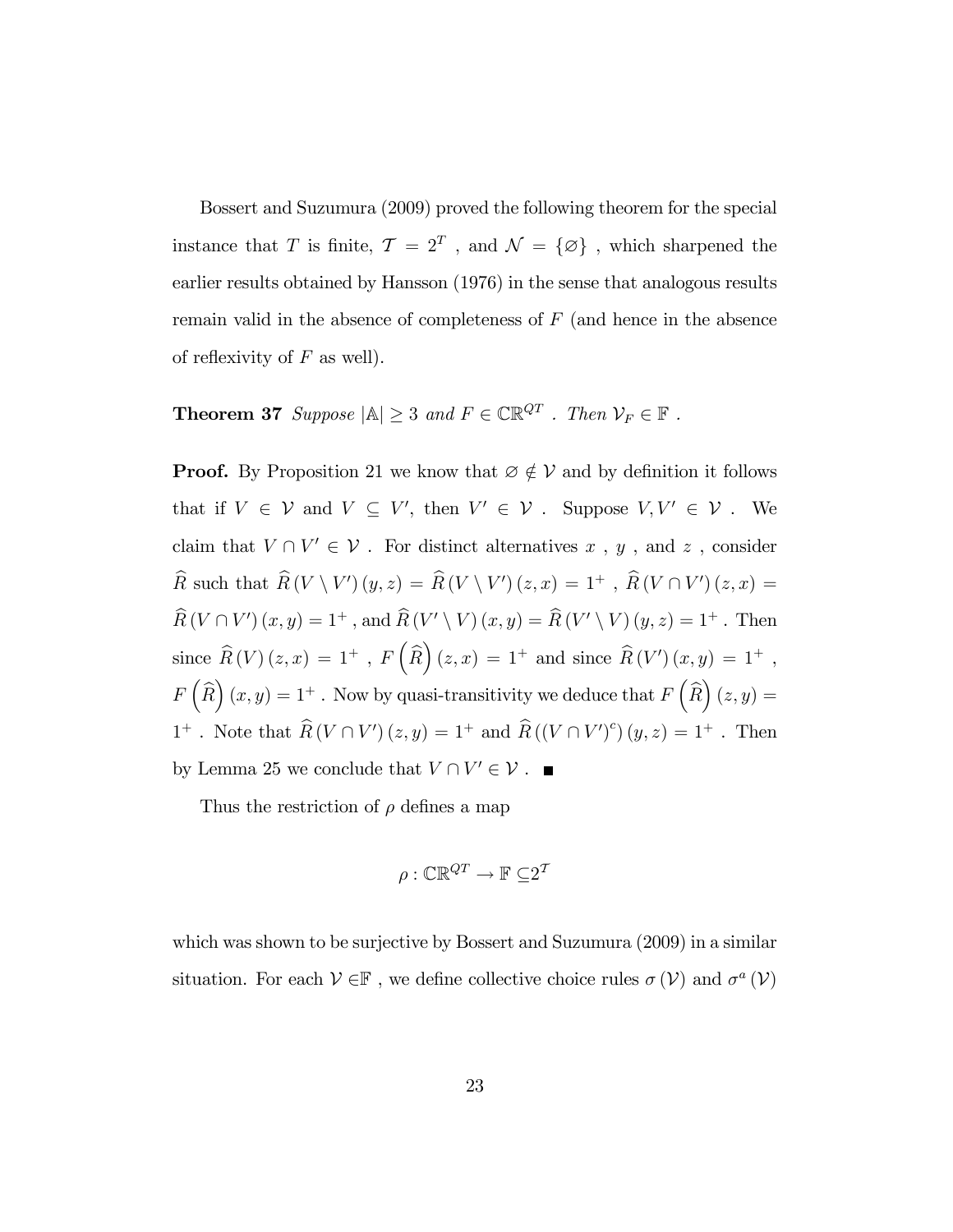as follows:

.

$$
\sigma(\mathcal{V})\left(\widehat{R}\right)(x,y) = 1 \Longleftrightarrow \left\{t : \widehat{R}(t)(x,y) = 1\right\} \in \mathcal{V}
$$

$$
\sigma^{a}(\mathcal{V})\left(\widehat{R}\right)(x,y) = 1 \Longleftrightarrow \left\{t : \widehat{R}(t)(x,y) = 1^{+}\right\} \in \mathcal{V}
$$

We will show in the following sequence of lemmata that both  $\sigma(\mathcal{V})$  and  $\sigma^a(\mathcal{V})$ are Arrovian collective choice rules which are transitive and hence by Lemma 3 quasi-transitive. We thus obtain maps  $\sigma : \mathbb{F} \to \mathbb{CR}^{QT}$  and  $\sigma^a : \mathbb{F} \to \mathbb{CR}^{QT}$ 

**Lemma 38** 
$$
\sigma^a(\mathcal{V})\left(\widehat{R}\right)(x,y) = 1^+ \Longleftrightarrow \left\{t : \widehat{R}(t)(x,y) = 1^+\right\} \in \mathcal{V}
$$

**Proof.** Note that  $\sigma^a(\mathcal{V})\left(\widehat{R}\right)(y,x) = 1 \Longleftrightarrow \left\{t : \widehat{R}(t)(y,x) = 1^+\right\} \in \mathcal{V}$ . Thus  $\sigma^a(\mathcal{V})$  is asymmetric, i.e.,  $\sigma^a(\mathcal{V})\left(\widehat{R}\right)(x,y) = 1 \Rightarrow \sigma^a(\mathcal{V})\left(\widehat{R}\right)(y,x) =$ 0. This implies that  $\sigma^a(\mathcal{V})\left(\widehat{R}\right)(x,y) = 1 \Leftrightarrow \sigma^a(\mathcal{V})\left(\widehat{R}\right)(x,y) = 1^+$  and the result follows.  $\blacksquare$ 

Lemma 39  $\sigma(\mathcal{V})\left(\widehat{R}\right)(x,y) = 1^+ \Longleftarrow \left\{t : \widehat{R}\left(t\right)(x,y) = 1^+\right\}$  $\in V$ 

**Proof.** Suppose  $\{t : \widehat{R}(t) (y,x) = 0\} = \{t : \widehat{R}(t) (y,x) = 1\}^c \in \mathcal{V}$  and  $\{t : \widehat{R}(t)(x,y) = 1\} \in \mathcal{V}$ , i.e.,  $\{t : \widehat{R}(t)(x,y) = 1^+\} \in \mathcal{V}$ . Then since  $\mathcal V$  is a filter,  $\left\{t : \widehat R\left(t\right) (y,x) = 1\right\} \notin \mathcal V$  and hence  $\sigma\left(\mathcal V\right)\left(\widehat R\right)(y,x) = 0$  . Thus  $\sigma(\mathcal{V})\left(\widehat{R}\right)(x,y) = 1^+$ .

**Lemma 40**  $\sigma(\mathcal{V})$  and  $\sigma^a(\mathcal{V})$  satisfy **UD**, **U**, and **IIA**.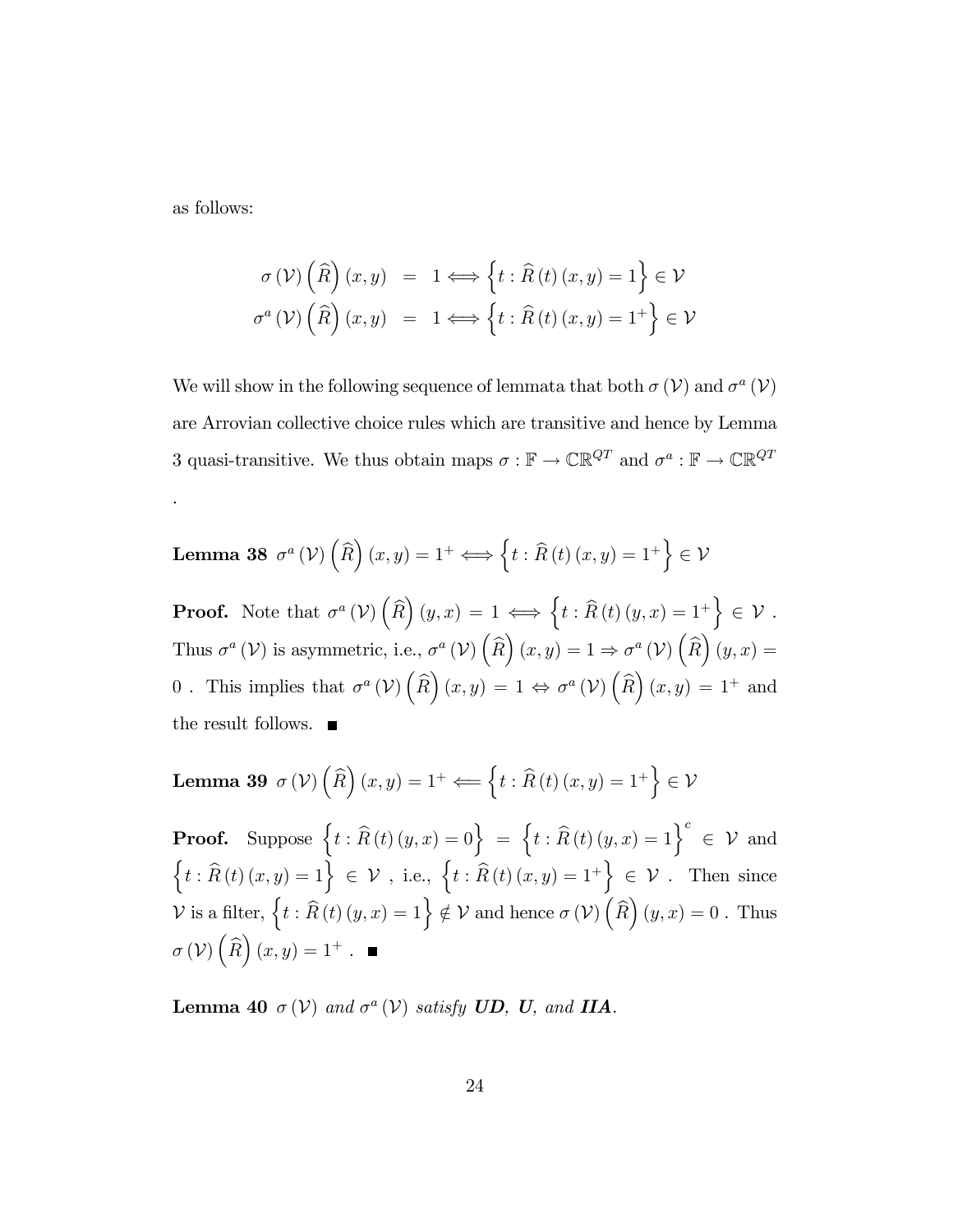**Proof.** We only need to verify **U** since the others follow trivially. Suppose  $\widehat{R}(T)(x,y) = 1^+$ . Since  $T \in \mathcal{V}$ , we obtain  $\{t : \widehat{R}(t)(x,y) = 1^+\} = T \in$  $\mathcal V$ , and hence by Lemma 38 and Lemma 39  $\sigma^a(\mathcal V)\left(\widehat R\right)(x,y) = 1^+$  and  $\sigma(\mathcal{V})\left(\widehat{R}\right)(x,y) = 1^+$ .

**Lemma 41**  $\sigma(\mathcal{V})$  and  $\sigma^a(\mathcal{V})$  are transitive and hence quasi-transitive.

**Proof.** Suppose  $\{t : \widehat{R}(t)(x, y) = 1\} \in \mathcal{V}$  and  $\{t : \widehat{R}(t)(y, z) = 1\} \in \mathcal{V}$ . Since

$$
\begin{aligned} \left\{ t : \widehat{R}(t)(x,y) = 1 \land \widehat{R}(t)(y,z) = 1 \right\} \\ = \left\{ t : \widehat{R}(t)(x,y) = 1 \right\} \cap \left\{ t : \widehat{R}(t)(y,z) = 1 \right\} \\ \in \mathcal{V} \end{aligned}
$$

and  $\{t : \widehat{R}(t) (x, y) = 1 \land \widehat{R}(t) (y, z) = 1\} \subseteq$  $\left\{ t:\widehat{R}\left(t\right)\left(x,z\right)=1\right\}$ , we obtain  $\{t : \widehat{R}(t) (x, z) = 1\} \in V$  as desired.  $\sigma^a$  can be treated in a similar manner keeping in mind that  $\widehat{R}(t)$  is quasi-transitive.

We next demonstrate that  $\sigma^a$  is a section of  $\rho : \mathbb{CR}^{QT} \to \mathbb{F}$  when it is viewed as a bundle, i.e.,  $\sigma^a$  has the property that  $\rho \circ \sigma^a = id_{\mathbb{F}}$ , where  $id$ denotes the identity map on the space appearing in the subscript.

Proposition 42 Suppose  $|\mathbb{A}| \geq 3$ . Then  $\rho \circ \sigma^a = id_{\mathbb{F}}$ 

**Proof.** Suppose  $V \in \mathcal{V}$  and  $\widehat{R}(V) (x, y) = 1^+$ . Then  $\left\{ t : \widehat{R}(t) (x, y) = 1^+ \right\}$  $\epsilon$ V and consequently,  $\sigma^a(\mathcal{V})\left(\widehat{R}\right)(x,y) = 1^+$ . Thus  $V \in \mathcal{V}_{\sigma^a(\mathcal{V})} = \rho \circ \sigma^a(\mathcal{V})$ .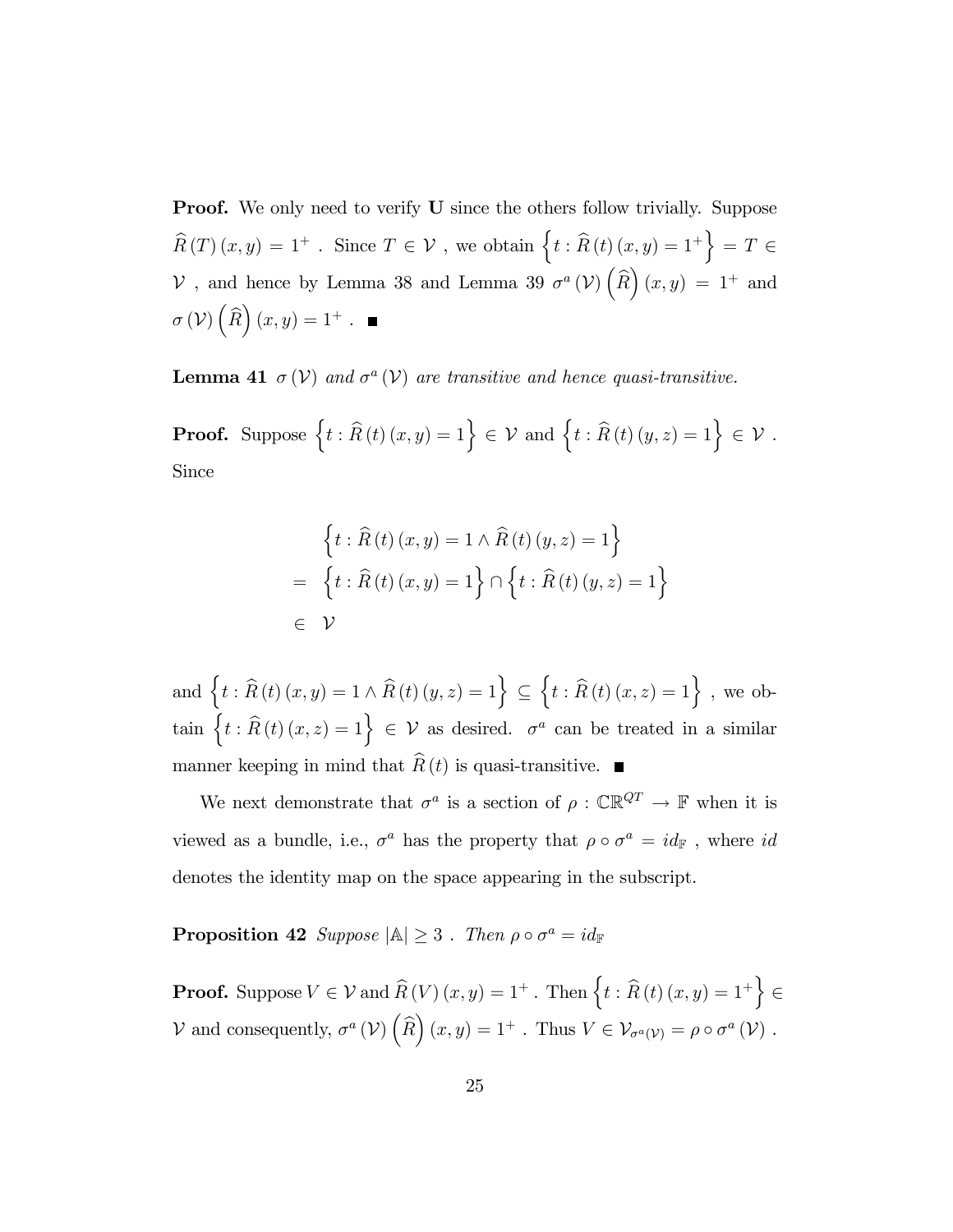This proves  $V \subseteq \rho \circ \sigma^a (V)$ . Now let  $V \in \mathcal{V}_{\sigma^a(V)} = \rho \circ \sigma^a (V)$ . By Lemma 25, we can choose  $x \neq y$  and  $\hat{R}$ , such that  $\hat{R}(V)(x, y) = 1^+$ ,  $\hat{R}(V^c)(y, x) = 1^+$ and  $\sigma^a(\mathcal{V})\left(\widehat{R}\right)(x,y) = 1^+$ . Then  $V = \{t : \widehat{R}(t)(x,y) = 1^+\}$  and hence by Lemma 39,  $V \in \mathcal{V}$ . This proves the other inclusion to complete the proof.

**Corollary 43** Suppose  $|\mathbb{A}| \geq 3$ . Then the map  $\sigma^a : \mathbb{F} \to \mathbb{CR}^{QT}$  is injective, and the map  $\rho: \mathbb{CR}^{QT} \to \mathbb{F}$  is surjective.

**Remark 44** The map  $\sigma^a$  is exactly the same as that constructed in Bossert and Suzumura (2009) for showing that in our terminology  $\rho : \mathbb{CR}^{QT} \to \mathbb{F}$ is surjective. Our proof presented above is indeed verbatim to theirs. It is interesting to note that  $\sigma : \mathbb{F} \to \mathbb{CR}^{QT}$  may not be a section of  $\rho : \mathbb{CR}^{QT} \to \mathbb{F}$ . This is because a similar assertion in Lemma 38 may not hold in general for  $\sigma$ .

Our next goal is to determine the inverse image  $\rho^{-1}(\mathbb{U}\mathbb{F})$  under the surjective map  $\rho : \mathbb{CR}^{QT} \to \mathbb{F}$ . When  $T =$  a finite set,  $\mathcal{T} = 2^T$ , and  $\mathcal{N} = \{ \varnothing \}$ , the set  $\rho^{-1}(\mathbb{U}\mathbb{F})$  turns out to be exactly the set of quasi-transitive Arrovian collective choice rules which are dictatorial, i.e., which admit a dictator.

We start with stating a lemma providing a necessary and sufficient condition for a filter to be an ultrafilter.

**Lemma 45** Let V be a filter on a Boolean algebra  $\mathcal T$  . Then V is an ultrafilter if and only if  $\forall V \in \mathcal{T} \; V \in \mathcal{V} \; or \; -V \in \mathcal{V}$ .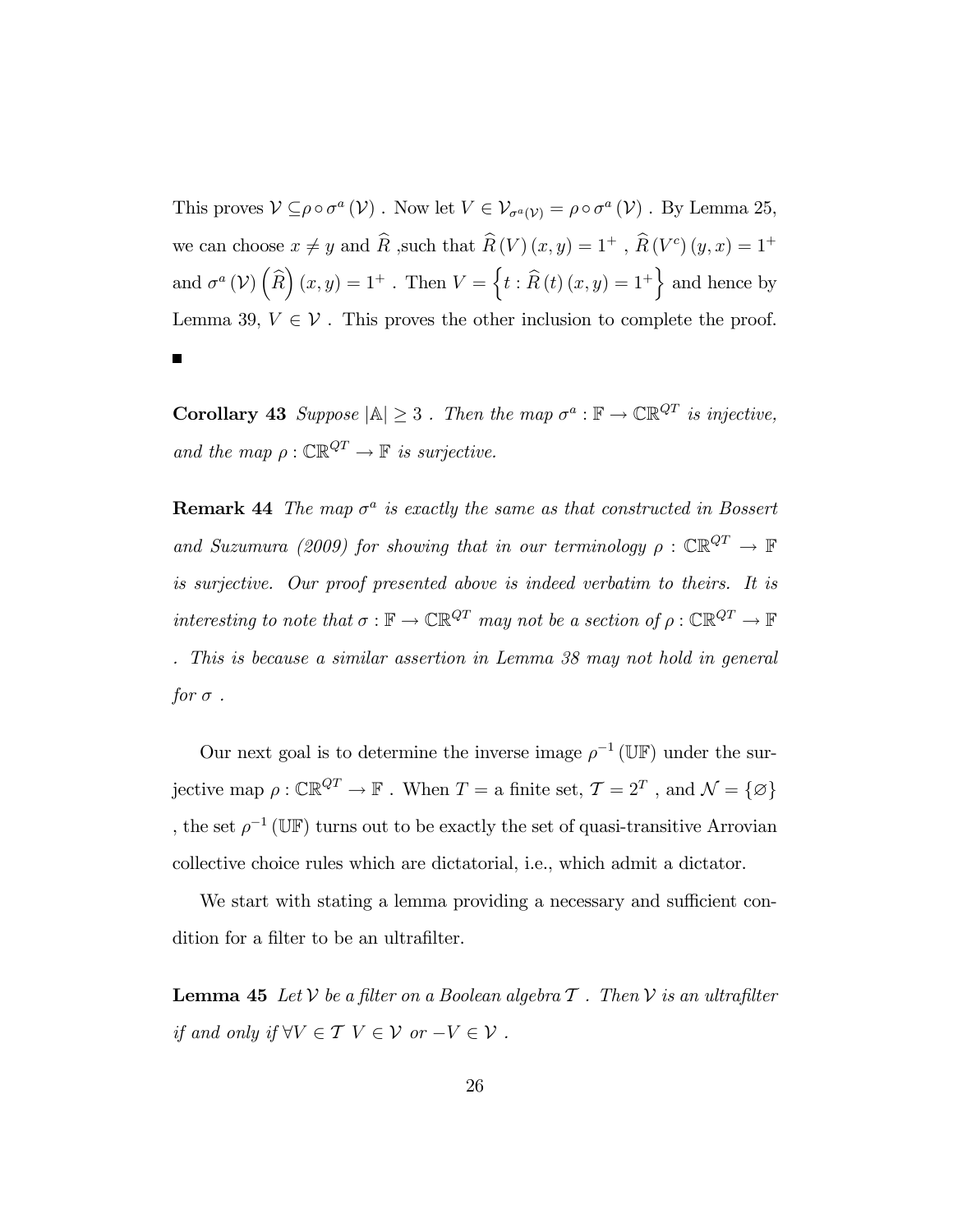**Proof.** Let  $\mathcal F$  be a filter containing  $\mathcal V$  and suppose there is  $V \in \mathcal F$  such that  $V \notin \mathcal{V}$  . Then by assumption  $-V \in \mathcal{V} \subseteq \mathcal{F}$  and it follows that  $V \cap -V = \emptyset$  $\lambda \, \in \, \mathcal{F}$  . But this is absurd and thus  $\mathcal{V}$  is an ultrafilter. Next, suppose  $\mathcal{V}$ is an ultrafilter and there exists  $V\,\in\,\mathcal{F}$  such that  $V\,\notin\,\mathcal{V}$  and  $-V\,\notin\,\mathcal{V}$  . Define  $\mathcal{F} = \{U \in \mathcal{T} : U \cup V \in \mathcal{V}\}$  . A simple exercise shows that  $F$  is a filter properly containing  $V$ , which is absurd.  $\blacksquare$ 

We introduce the following condition which requires that strict individual preferences over distinct alternatives  $x, y$  result in a strict social preference over  $x, y$ .

 ${x, y}$ -Strict Preference,  ${x, y}$ -SP Let x, y be distinct alternatives. Then F is said to satisfy  $\{x, y\}$ -Strict Preference, or  $\{x, y\}$ -SP for short, if  $\left[ \widehat{R}\left( t\right) \left( x,y\right) =1^{+}\vee \widehat{R}\left( t\right) \left( y,x\right) =1^{+}\right]$  for almost all  $t\in \mathcal{I}$  $\Rightarrow$  $\left[ F\left( \widehat{R}\right) \left( x,y\right) =1^{+}\vee F\left( \widehat{R}\right) \left( y,x\right) =1^{+}\right] .$ 

**Strict Preference, SP**  $F$  is said to satisfy **Strict Preference**, or **SP** for short, if it satisfies  $\{x, y\}$ -SP for all distinct alternatives x and y.

**Definition 46** We denote the set of all quasi-transitive Arrovian collective choice rules which satisfy  $\pmb{SP}$  by  $\mathbb{CR}^{QT,SP} \subseteq \mathbb{CR}$ 

**Remark 47** Geanakoplos (2005) and Ubeda (2003) showed that when  $F$  is transitive and complete,  $SP$  follows from  $UD$ ,  $U$ , and  $IIA$ . Thus we obtain the following inclusion:

$$
\mathbb{CR}^{T,C} \subseteq \mathbb{CR}^{QT,SP}.
$$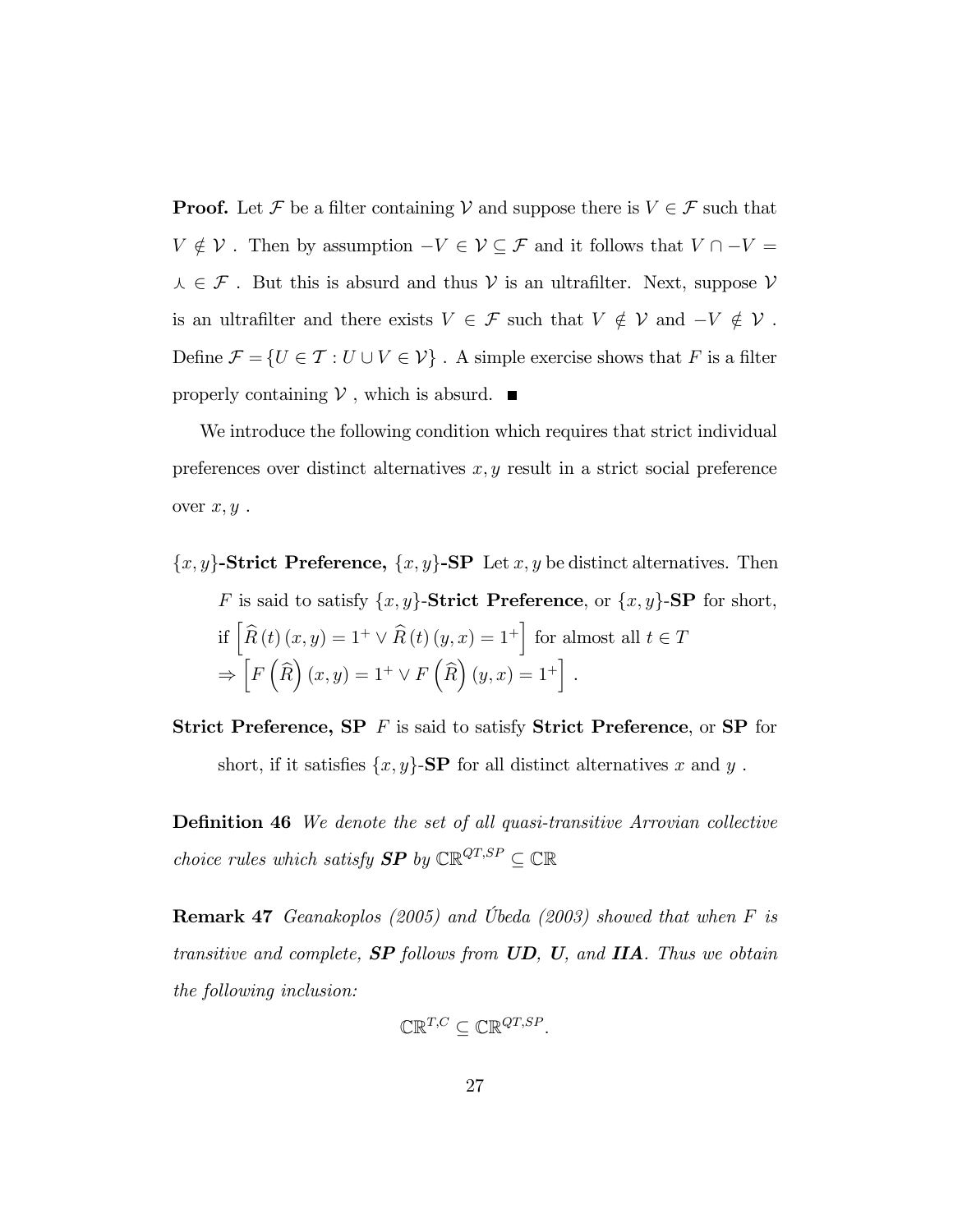The assertion in the next proposition is called *Equivalent Subsets* in Sen (1986). We prove it under somewhat weaker hypotheses than usual.

Proposition 48 (Equivalent Subsets)  $\textit{Suppose } |A| \geq 3 \textit{ and } F \in \mathbb{CR}^{QT}$ . Let  $V, V' \in \mathcal{T}$  where  $V \in \mathcal{V}_F$  and  $V' \subseteq V$ . Then if F satisfies  $\{x, y\}$  -**SP** for some distinct x and y, either  $V' \in \mathcal{V}_F$  or  $V \setminus V' \in \mathcal{V}_F$ .

**Proof.** Let  $x, y, z \in A$  be distinct alternatives where F satisfies  $\{y, z\}$  -**SP**. Consider  $\hat{R}$  such that  $\hat{R}(V')(x, y) = \hat{R}(V')(y, z) = 1^+$ ,  $\hat{R}(V \setminus V')(z, x) =$  $\hat{R}(V \setminus V')(x,y) = 1^+$  and  $\hat{R}(V^c)(y,z) = \hat{R}(V^c)(z,x) = 1^+$ . Since V is decisive and  $\widehat{R}(V)(x,y) = 1^+$ , we deduce  $F(\widehat{R})(x,y) = 1^+$ . By assumption either  $F\left(\widehat{R}\right)(z, y) = 1^+$  or  $F\left(\widehat{R}\right)(y, z) = 1^+$  . First, suppose  $F\left(\widehat{R}\right)(z, y) = 1^+$ . Then since

$$
\widehat{R}(V \setminus V') (z, y) = 1^+ \text{ and } \widehat{R} ((V \setminus V')^c) (y, z) = 1^+ ,
$$

by Lemma 25  $V \setminus V'$  is  $(z, y)$ -decisive. Second, suppose  $F\left(\widehat{R}\right)(y, z) = 1^+$ . Then by quasi-transitivity,  $F\left(\widehat{R}\right)(x,z) = 1^+$  . Note that  $\widehat{R}(V')(x,z) = 1^+$ and  $\hat{R}(V'^c)(z, x) = 1^+$ . Consequently, V' is  $(x, z)$ -decisive. Thus by virtue of Proposition 29, either  $V'$  or  $V \setminus V'$  is decisive.

**Corollary 49** Suppose  $|\mathbb{A}| \geq 3$  and that  $F \in \mathbb{CR}^{QT}$ . Then if F satisfies  $\{x,y\}$  -SP for some distinct  $x$  and  $y$  ,  $\mathcal{V}_F \in \mathbb{UF}$  .

**Proof.** Let  $V = T$  in Proposition 48 and apply Lemma 45.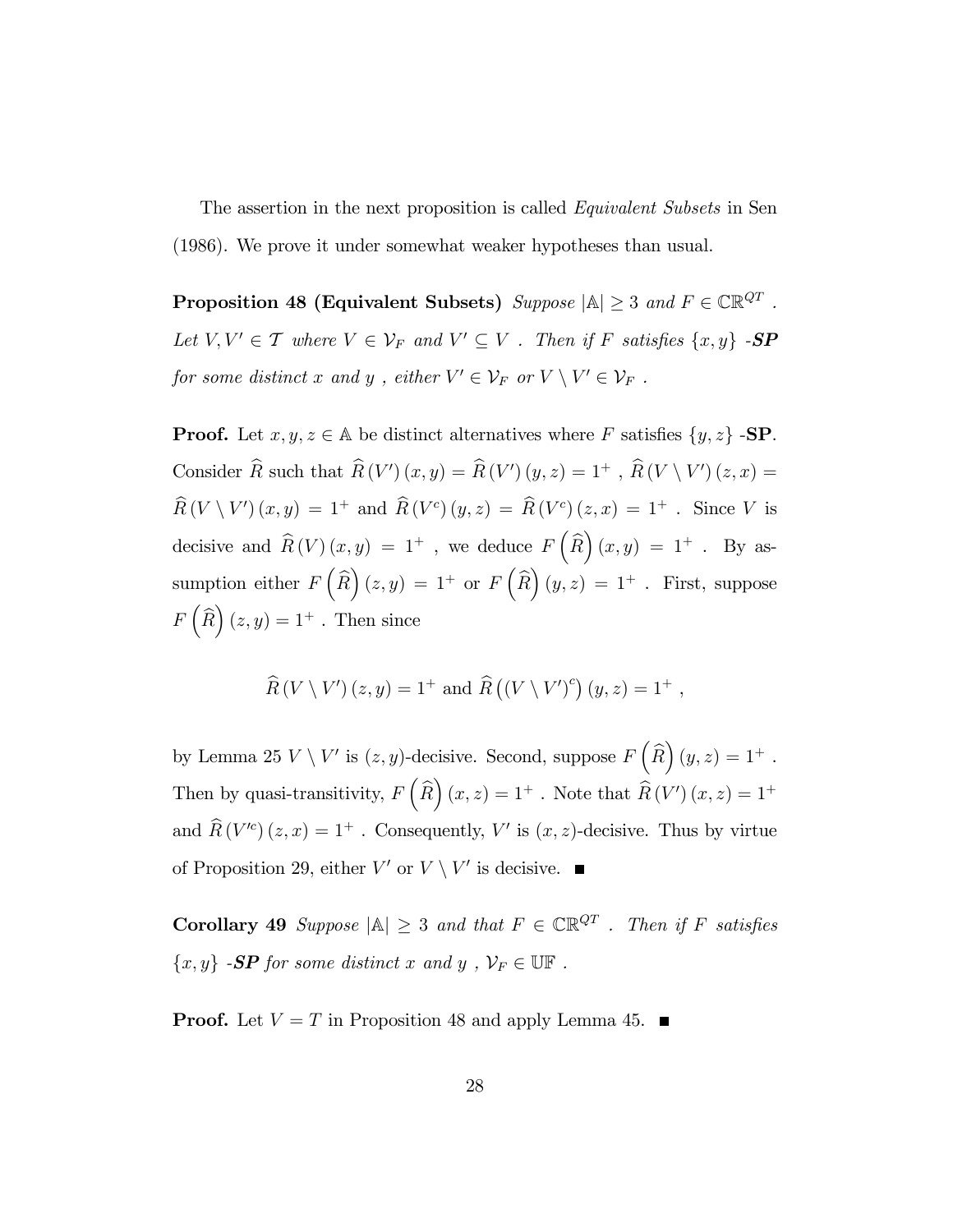**Proposition 50** Let  $V, V' \in \mathcal{T}$  where  $V \in \mathcal{V}_F$  and  $V' \subseteq V$ . Then if either  $V' \in \mathcal{V}_F$  or  $V \setminus V' \in \mathcal{V}_F$ , F satisfies **SP**.

**Proof.** Let  $x, y \in A$  be distinct alternatives where for  $\lambda$  -almost all t,  $\widehat{R}(t)(x, y) = 1^+$  or  $\widehat{R}(t)(y, x) = 1^+$ . Define  $V' = \{t \in V : \widehat{R}(t)(x, y) = 1^+\}$ Then if V' is decisive,  $F\left(\widehat{R}\right)(x,y) = 1^+$  and if  $V \setminus V'$  is decisive,  $F\left(\widehat{R}\right)(y,x) = 1^+.$ 

**Corollary 51** Suppose  $|A| \geq 3$  and  $F \in \mathbb{CR}^{QT}$  . Let  $V, V' \in T$  where  $V \in \mathcal{V}_F$  and  $V' \subseteq V$ . Then F satisfies  $\mathbf{SP}$  if and only if either  $V' \in \mathcal{V}_F$  or  $V \setminus V' \in \mathcal{V}_F$ .

**Proof.** Simply combine Proposition 48 and Proposition 50. ■

**Corollary 52** Suppose  $|\mathbb{A}| \geq 3$  and  $F \in \mathbb{CR}^{QT}$  . Then F satisfies **SP** if and only if  $\mathcal{V}_F \in \mathbb{UF}$ .

**Proof.** Let  $V = T$  in Corollary 51 and apply Lemma 45.

We can summarize the results obtained thus far as the following theorem:

**Theorem 53** Suppose  $|\mathbb{A}| \geq 3$  and that  $F \in \mathbb{CR}^{QT}$  . Then the following are equivalent.

- (1) F satisfies  $\{x, y\}$ -SP for some distinct x and y.
- (2)  $\mathcal{V}_F \in \mathbb{UF}$ .
- (3)  $F$  satisfies SP.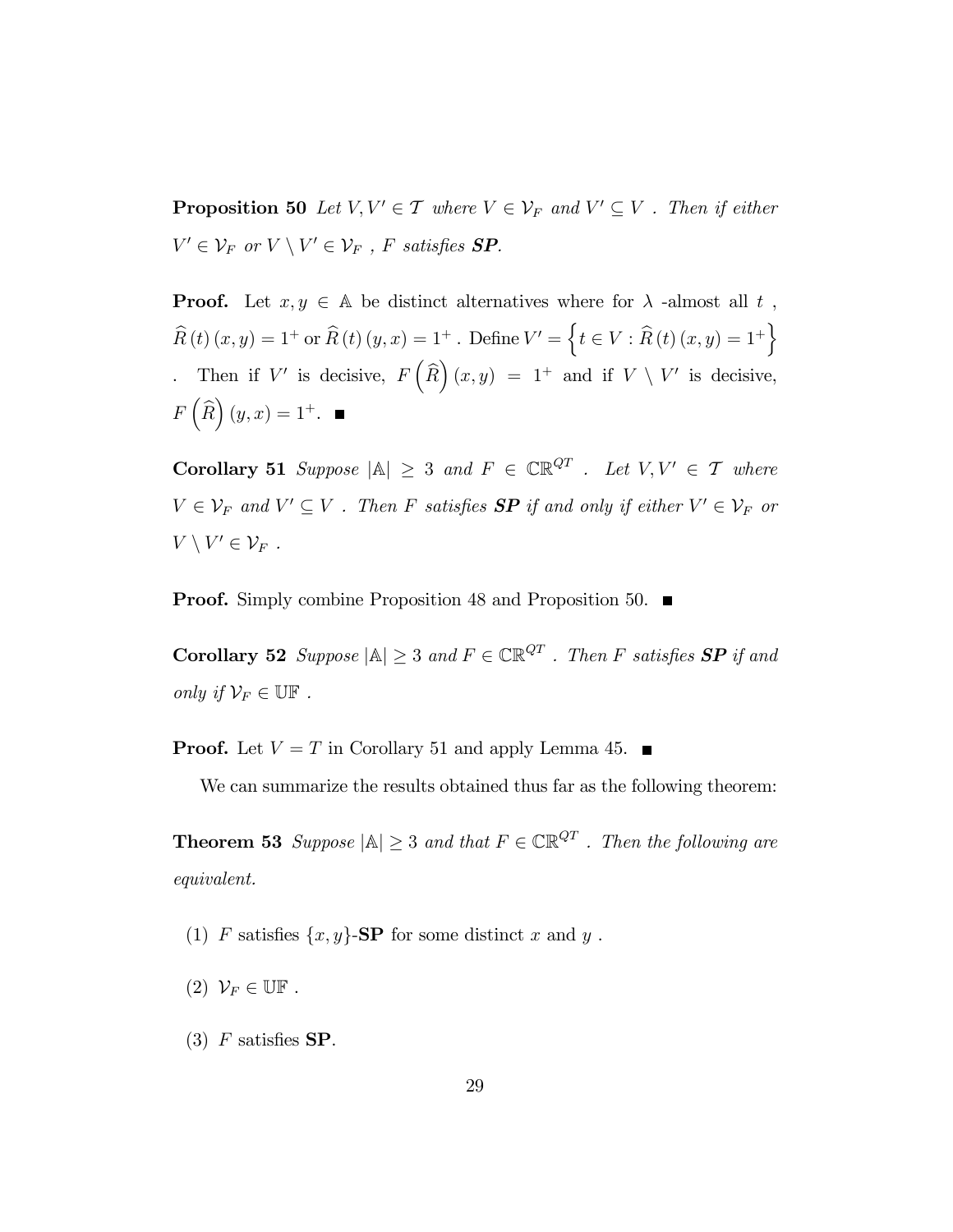**Proof.** (1)  $\Rightarrow$  (2) follows from Corollary 49 and (2)  $\Rightarrow$  (3) follows from Corollary 50, while  $(3) \Rightarrow (1)$  follows from the definition of **SP**.

Remark 54 It is interesting to note that under the assumptions of the proceeding theorem, if strict individual preferences over a particular pair of distinct alternatives x, y result in a strict social preference over those  $x, y$ , then strict individual preferences over **any** pair of distinct alternatives  $x, y$ result in a strict social preference over those  $x, y$ .

Corollary 55 Suppose  $|\mathbb{A}| \geq 3$ . Then  $\rho^{-1}(\mathbb{U}\mathbb{F}) = \mathbb{CR}^{QT,SP}$ .

We next show that the restriction  $\sigma'$ :  $\mathbb{UF} \to \mathbb{CR}^{QT}$  indeed defines a section of the restriction  $\rho' : \mathbb{CR}^{QT,SP} \to \mathbb{UF}$ . We already showed in Lemma 41 that  $\sigma'(\mathcal{V})$  is transitive for all  $\mathcal{V} \in \mathbb{UF}$ . We will show in the following lemma that  $\sigma'(\mathcal{V})$  is complete for all  $\mathcal{V} \in \mathbb{UF}$  and combining this with the inclusion  $\mathbb{CR}^{T,C} \subseteq \mathbb{CR}^{QT,SP}$ , we deduce that  $\sigma'(\mathbb{UF}) \subseteq \mathbb{CR}^{QT,SP}$ .

**Lemma 56**  $\sigma'(\mathcal{V})$  is complete for all  $\mathcal{V} \in \mathbb{UF}$ .

**Proof.** Let  $x \neq y$ . Then by Theorem 45, either  $\left\{ t : \widehat{R}(t) (x, y) = 1 \right\} \in \mathcal{V}$  or  $\{t : \widehat{R}(t) (x, y) = 0\}$  =  $\{t : \widehat{R}(t) (x, y) = 1\}^c$   $\in \mathcal{V}$ . Then since  $\left\{ t:\widehat{R}\left(t\right)\left(x,y\right)=0\right\} \subseteq$  $\left\{ t:\widehat{R}\left(t\right)\left(y,x\right)=1\right\}$   $\in\mathcal{V}$ , we conclude that  $F_{\mathcal{V}}\left(\widehat{R}\right)(x,y) = 1$  or  $F_{\mathcal{V}}\left(\widehat{R}\right)(y,x) = 1$ .

We next prove that a similar assertion in Lemma 38 holds for  $\sigma'$ .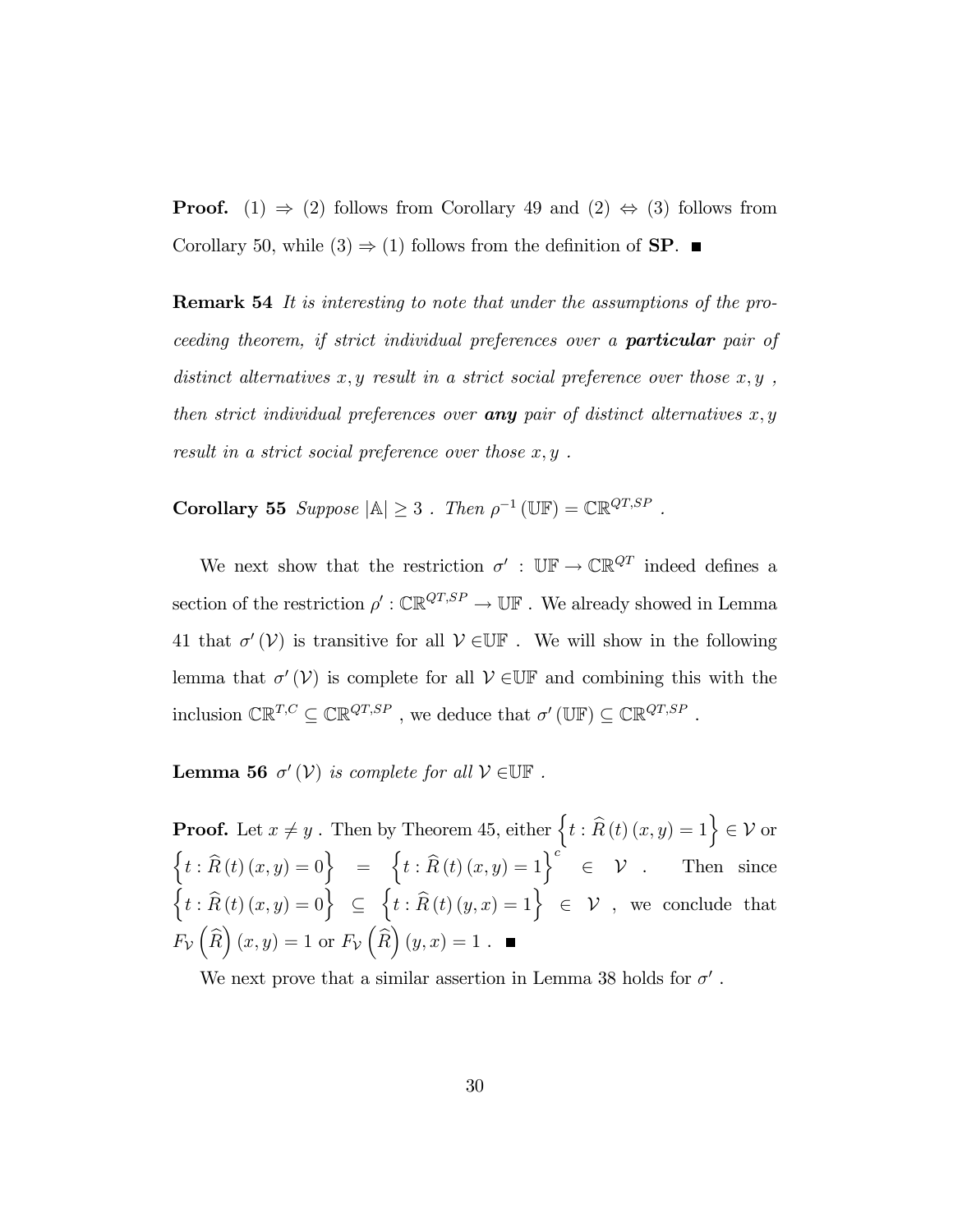Lemma 57 For each  $V \in \mathbb{UF}$ ,

$$
\sigma'(\mathcal{V})\left(\widehat{R}\right)(x,y) = 1^+ \Leftrightarrow \left\{ t : \widehat{R}(t)(x,y) = 1^+ \right\} \in \mathcal{V} .
$$

**Proof.** Negating  $\sigma'(\mathcal{V})\left(\widehat{R}\right)(y,x) = 1 \Leftrightarrow \left\{t : \widehat{R}(t)(y,x) = 1\right\} \in \mathcal{V}$ , we obtain by Theorem 45 that  $\sigma'(\mathcal{V})\left(\widehat{R}\right)(y,x) = 0 \Leftrightarrow \left\{t : \widehat{R}\left(t\right)(y,x) = 0\right\} \in \mathcal{V}$ . Combining the last expression with

$$
\sigma'\left(\mathcal{V}\right)\left(\widehat{R}\right)\left(x,y\right) = 1 \Leftrightarrow \left\{t : \widehat{R}\left(t\right)\left(x,y\right) = 1\right\} \in \mathcal{V}
$$

yields

П

$$
\sigma'(\mathcal{V})\left(\widehat{R}\right)(x,y) = 1^+\
$$
  
\n
$$
\Leftrightarrow \left\{t : \widehat{R}(t)(x,y) = 1\right\} \in \mathcal{V} \setminus \left\{t : \widehat{R}(t)(y,x) = 0\right\} \in \mathcal{V}
$$
  
\n
$$
\Leftrightarrow \left\{t : \widehat{R}(t)(x,y) = 1\right\} \cap \left\{t : \widehat{R}(t)(y,x) = 0\right\} \in \mathcal{V}
$$
  
\n
$$
\Leftrightarrow \left\{t : \widehat{R}(t)(x,y) = 1^+\right\}.
$$

With Lemma 57 and replacing  $\sigma^a$  by  $\sigma'$ , the proof of Proposition 42 works word by word to obtain the following proposition:

Proposition 58  $\rho' \circ \sigma' = id_{\mathbb{U} \mathbb{F}}$ 

**Corollary 59** The map  $\sigma'$ :  $\mathbb{UF} \to \mathbb{CR}^{QT,SP}$  is injective, and the map  $\rho'$ :  $\mathbb{CR}^{QT,SP} \to \mathbb{UF}$  is surjective.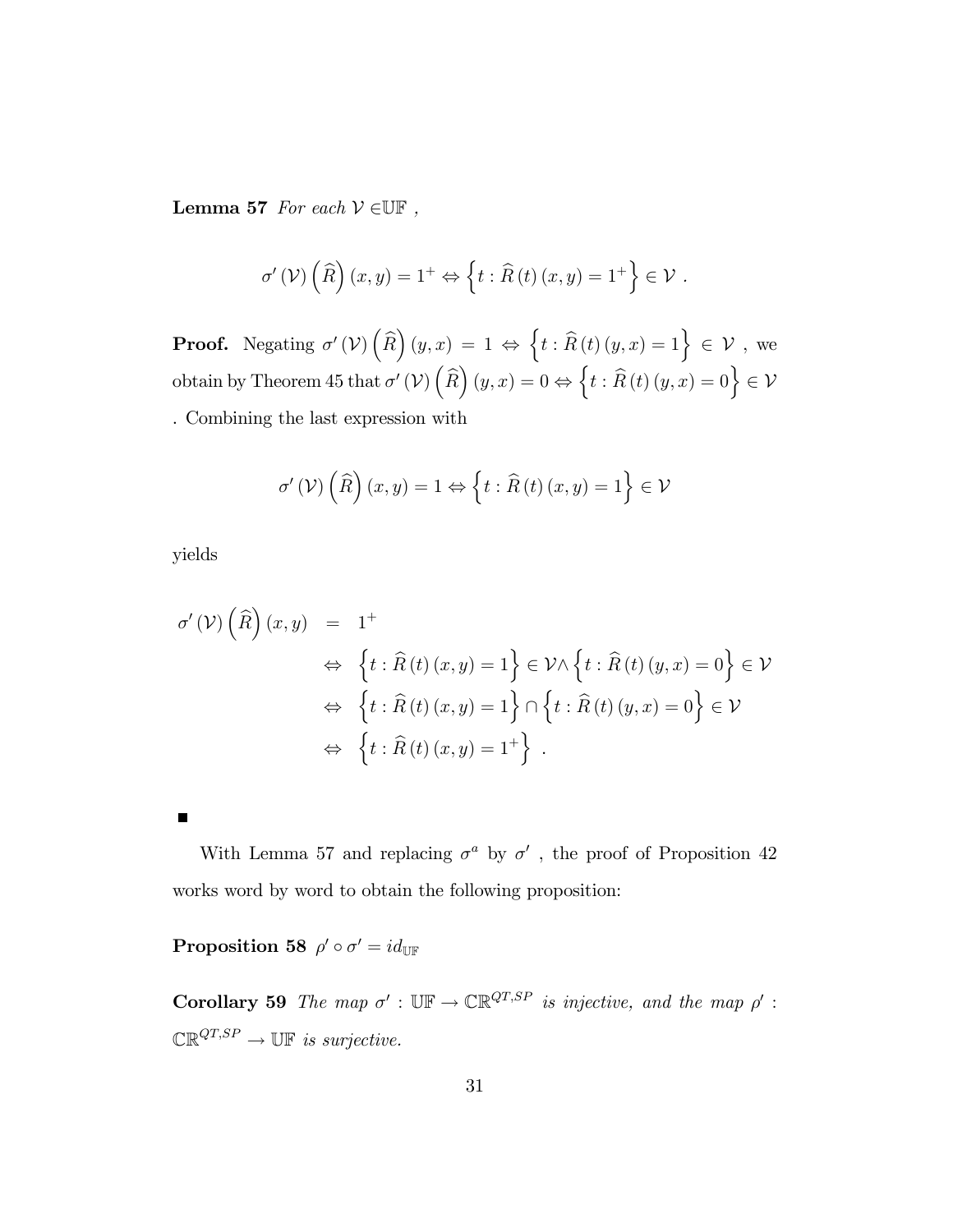It is well-known that given an ultrafilter  $V \in \mathbb{UF}$ , there exists a complete, transitive Arrovian collective choice rule  $F_V$  whose ultrafilter  $\mathcal{V}_{F_V}$  of decisive coalitions coincide with  $V$ . The above assertion simply reiterates this fact in our terminology, and the essential arguments in our proof are all familiar in the literature, such as Kirman and Sondermann (1972, Theorem 1, p.269), Armstrong (1980, Proposition 3.1, p.62), and Torres (2005, Lemma 27, p.933).

**Definition 60** If a filter  $V \in \mathbb{F}$  arises as  $V = \{V \in \mathcal{T} : V_0 \subseteq V\}$  for some  $f \wedge f \neq V_0 \in \mathcal{T}$ ,  $\mathcal{V}$  is said to be the **principal filter generated by**  $V_0 \in \mathcal{T}$  and is denoted by  $\mathcal{V}(V_0)$ .

**Definition 61** Given a  $F \in \mathbb{CR}$  , a feasible individual  $t \in T$  , i.e.,  $t \in T$ such that  $\{t\} \in \mathcal{T}$ , is said to be a **dictator** if  $\{t\} \in \mathcal{V}_F$ . Note that when  $\mathcal{T}=2^T$ , the above definition reduces to the usual one.

**Proposition 62** Suppose  $|\mathbb{A}| \geq 3$  and  $F \in \mathbb{CR}^{QT}$ . Then a feasible individual  $t \in T$  is a dictator if and only if  $\mathcal{V}_F = \mathcal{V}(\lbrace t \rbrace)$ .

**Proof.** Suppose that  $t \in T$  is a dictator for F satisfying the above conditions and that  $V \in \mathcal{V}_F$ . Let  $x \neq y$ . Then by Lemma 25, there exist  $\widehat{R}$  such that  $\widehat{R}\left(V\right)\left(x,y\right) = 1^+$  ,  $\widehat{R}\left(V^c\right)\left(y,x\right) = 1^+$  , and  $F\left(\widehat{R}\right)\left(x,y\right) = 1^+$  . If  $t \notin V$  then  $t \in V^c$  and since  $\{t\}$  is not negligible,  $\widehat{R}(t) (y, x) = 1^+$ . Then  $F(\widehat{R})(y, x) =$  $1^+$  must hold, which leads to a contradiction and thus we conclude that  $t \in V$ which shows that  $\mathcal{V}_F \subseteq \mathcal{V}(\{t\})$  . Now suppose  $V \in \mathcal{V}(\{t\})$  , i.e.  $t \in V$  , and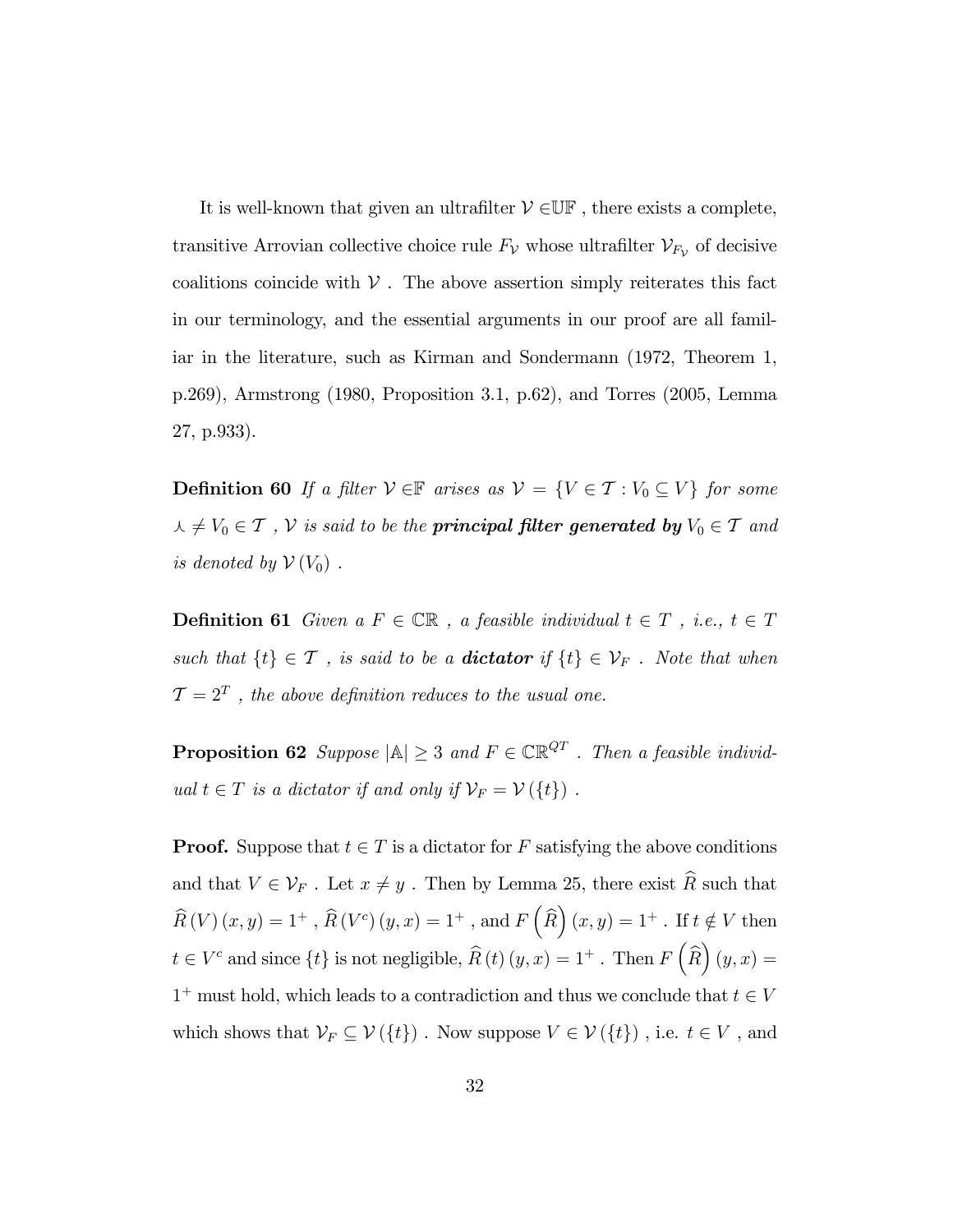$\widehat{R}\left(V \right) (x,y)$  =  $1^+$  . Then since  $\{t\}$  is not negligible,  $\widehat{R}\left(t\right) (x,y)$  =  $1^+$  and hence  $F\left(\widehat{R}\right)(x,y) = 1^+$ . This shows that  $V \in \mathcal{V}_F$  and thus  $\mathcal{V}(\lbrace t \rbrace) \subseteq \mathcal{V}_F$ as desired. Now suppose  $\mathcal{V}_F = \mathcal{V}(\{t\})$ . Then t clearly is a dictator.

Suppose that T is rich enough to make each individual  $t \in T$  feasible and that  $\mathcal{N} = \{ \varnothing \}$ . Then for each  $t \in T$ , the principal filter  $\mathcal{V}(\{t\})$  will be an ultrafilter, i.e.,  $\mathcal{V}(\{t\}) \in \mathbb{UF}$  . Moreover, the assignment  $t \mapsto \mathcal{V}(\{t\})$  defines an embedding  $i : T \to \mathbb{U} \mathbb{F}$  such that the image  $i(T)$  is dense in  $\mathbb{U} \mathbb{F}$  with respect to the Stone topology. This can be seen as follows: Let  $[V]$  ,  $V\in\mathcal{T}$  , be a basic neighborhood in the Stone topology, i.e.,  $[V]=\{\mathcal{V}\in\mathbb{UF}: V\in\mathcal{V}\}$  . Choose a point  $t \in V$ . Then  $V \in \mathcal{V}(\{t\})$  since  $\{t\} \subseteq V$ . Thus  $\mathcal{V}(\{t\}) \in [V]$ and this establishes our earlier claim.

When T is a finite set, every ultrafilter arises as  $V(\lbrace t \rbrace)$  for some  $t \in T$ and hence  $i(T) = \mathbb{U}\mathbb{F}$ . When T is an infinite set, however,  $\mathbb{U}\mathbb{F}\setminus i(T)$  may be nonempty. Recall from Corollary 55 that every ultrafilter  $\mathcal V$  is an ultrafilter of decisive coalitions of some  $F \in \mathbb{CR}$ . In light of the above discussions we may call an ultrafilter in  $i(T)$  a **visible dictator** (for some  $F \in \mathbb{CR}$  ) and that in  $\mathbb{UF}\setminus i(T)$  an **invisible dictator**. Note that invisible dictators are in some sense the limits of visible dictators as reasoned out by Kirman and Sondermann (1972, p.272).

We can also describe the difference between visible and invisible dictators in terms of an intersection property of ultrafilters. We say an ultrafilter  $V$ is fixed if  $\bigcap_{V \in \mathcal{V}} V \neq \emptyset$  and is free otherwise. Indeed, if  $\mathcal{V}$  is fixed, there will be a  $t \in T$  such that for all  $V \in \mathcal{V}$ ,  $t \in V$ , i.e.,  $V \in \mathcal{V}(\{t\})$ . Thus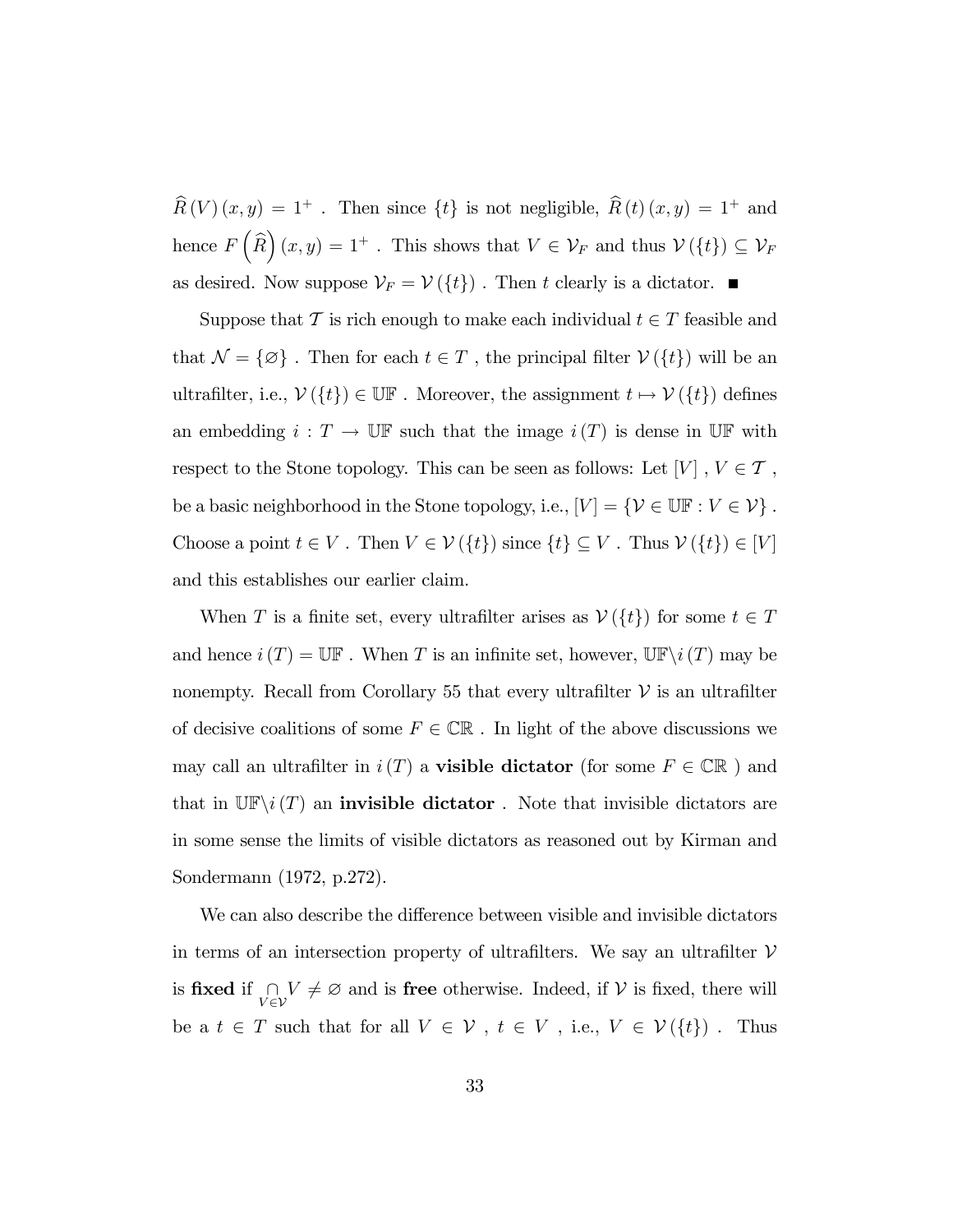$\mathcal{V} \subseteq \mathcal{V}(\{t\})$  but since  $\mathcal{V}$  is maximal by assumption, we obtain  $\mathcal{V} = \mathcal{V}(\{t\})$  . It follows that the fixed ultrafilters are precisely the visible dictators and the free ultrafilters the invisible ones.

In the case where  $\mathcal{N} \neq \{\varnothing\}$  , we can naturally extend the above notions of visible and invisible dictators in the following manner: An ultrafilter  $V$  in  $T/N$  is said to be a visible dictator if it equals the principal filter generated by the equivalence class of some  $\{t\}$ ,  $t \in T$ , that is,  $\mathcal{V} = \mathcal{V}(\langle \{t\} \rangle)$  for some  $t \in T$ , and an ultrafilter not in this form is said to be an invisible dictator.

**Remark 63** Note that the above definition of visible and invisible dictators generalizes the usual ones appearing in the literature, such as Kirman and Sondermann (1972), to the case that negligible coalitions are incorporated.

If  $T$  is finite ,  $\mathcal{T} = 2^T$  , and  $\mathcal{N} = \{ \varnothing \}$  , then it follows from Lemma 45 that every ultrafilter  $V \in \mathbb{UF}$  is of the form  $V(\lbrace t \rbrace)$  for some  $t \in T$ . The following theorem is a version of the celebrated impossibility theorem by Arrow (1963).

**Theorem 64** Suppose  $|\mathbb{A}| \geq 3$ . If T is finite,  $\mathcal{T} = 2^T$ , and  $\mathcal{N} = {\emptyset}$ , then  $\mathbb{CR}^{QT,SP}$  is exactly the set of  $F \in \mathbb{CR}^{QT}$  such that Arrow's impossibility theorem holds.

**Proof.** Suppose  $F \in \mathbb{CR}^{QT}$  admits a dictator. Then by Proposition 62,  $\mathcal{V}_F = \mathcal{V}(\{t\})$  for some  $t \in T$ , which is a member of  $\mathbb{U} \mathbb{F}$ . Then by Corollary 55,  $F \in \mathbb{CR}^{QT,SP}$ . On the other hand, if  $F \in \mathbb{CR}^{QT,SP}$ ,  $\mathcal{V}_F \in \mathbb{UF}$ , but as noted above,  $\mathcal{V}_F = \mathcal{V}(\{t\})$  for some  $t \in T$ . Thus t is a dictator.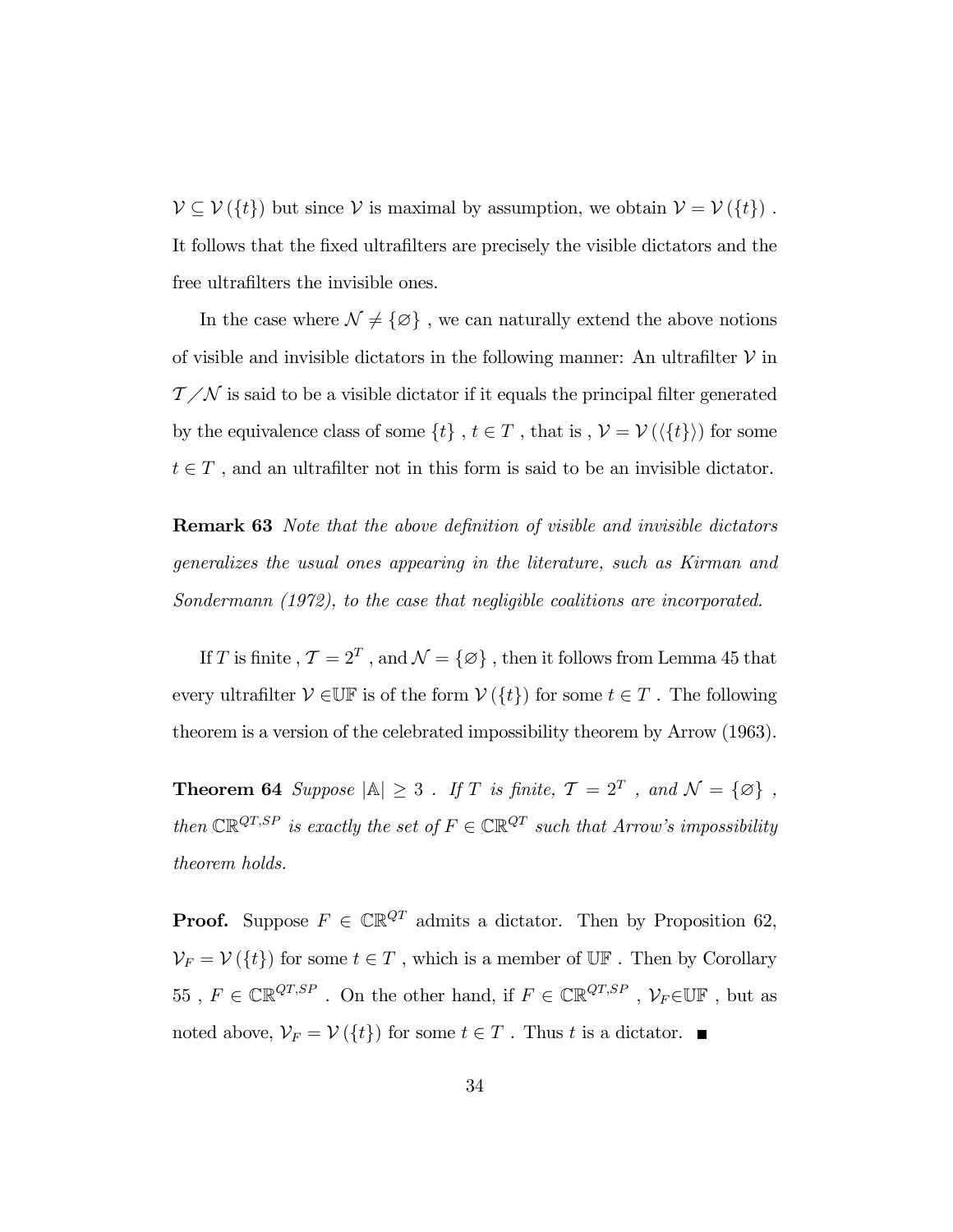## 5 The Images of  $\sigma^{a}$  and  $\sigma'$  .

Armstrong (1980, 1985) considered the problem of identifying the image set of  $\sigma'$ , which is contained in  $\mathbb{CR}^{T,C}$  and which corresponds bijectively to UF under  $\sigma'$  and hence under  $\rho'$ . This set is interesting because when UF consists only of visible dictators, a collective choice rule  $F$  in such a set has the property that if one alternative  $x$  is strictly socially preferred to another alternative y in a situation  $\widehat{R}$ , i.e.,  $F\left(\widehat{R}\right)(x,y) = 1^+$ , then there is a dictator  $t \in T$  whose preference over x and y agrees with the society, i.e.,  $\widehat{R}(t) (x, y) = 1^+$ . Armstrong called such collective choice rules precisely dictatorial Arrovian social welfare functions. Armstrong (1985) introduced the notion of monotonicity of collective choice rules  $F\in\mathbb{CR}^{T,C}\subseteq\mathbb{CR}^{QT,SP}$ : F is said to satisfy relational monotonicity provided that the asymmetric factor of  $F$  as a relation on  $\mathbb A$  enlarges when the asymmetric factor of  $\widehat R\left( t\right)$ for each  $t$  enlarges as a relation on  $A$ . He demonstrated that the set of precisely dictatorial Arrovian social welfare functions coincides with the subset of  $\mathbb{CR}^{T,C}$  which consists of those  $F$  that satisfies relational monotonicity.

Corollary 52 and Lemma 41 together imply that  $\sigma^a(\mathbb{U}\mathbb{F}) \subseteq \mathbb{CR}^{QT,SP}$ provided  $|\mathbb{A}| \geq 3$  . In this section we identify the image set of the restriction  $\sigma^{a'} : \mathbb{UF} \to \mathbb{CR}^{QT,SP}$  and find a relationship between this set and the image set of  $\sigma'$ .

#### Relational Monotonicity, RM F is said to satisfy Relational Monotonic-

ity, or RM for short, if for each pair of preference profiles  $\widehat{R}$  and  $\widehat{R}$ <sup>'</sup>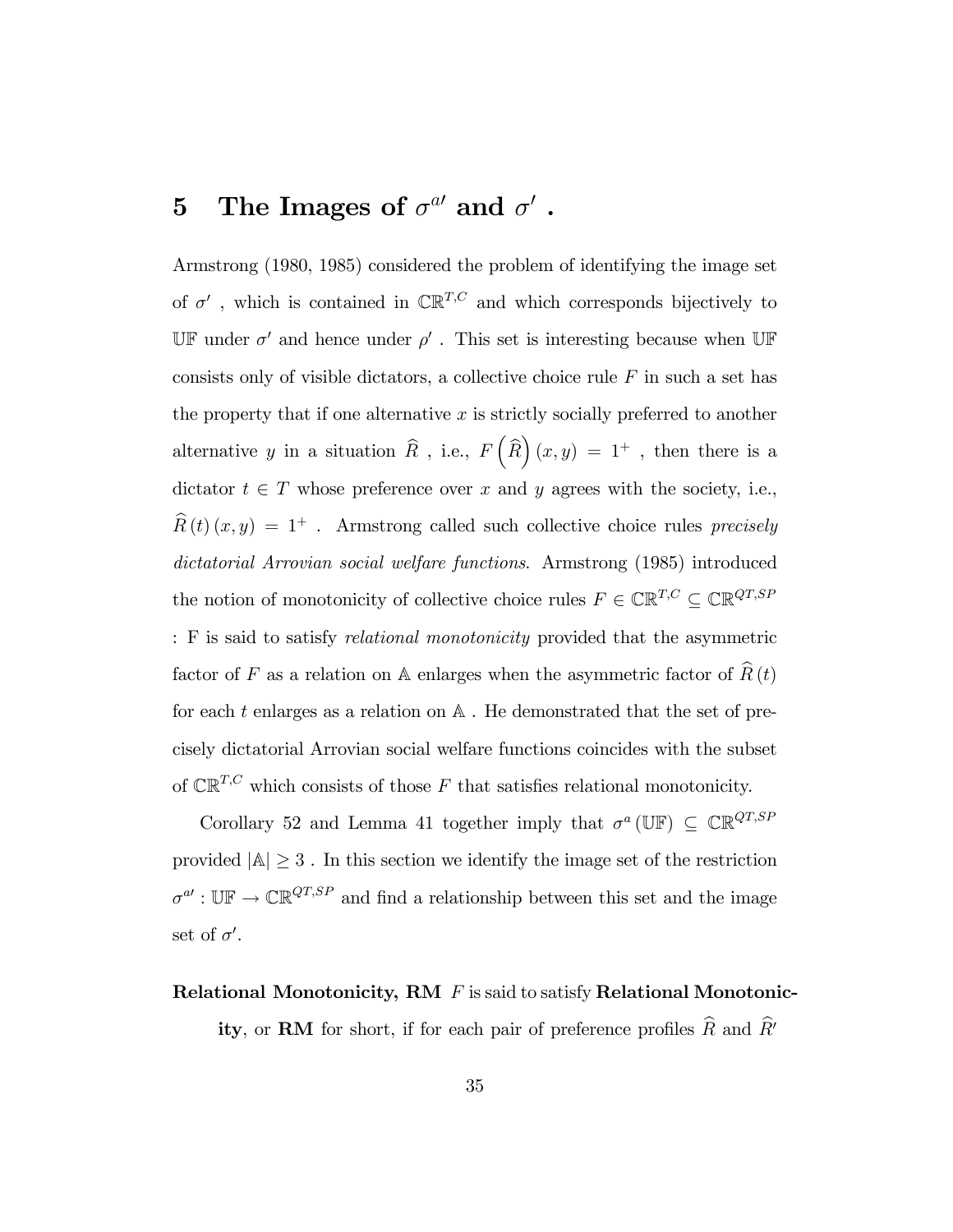, F satisfies the condition that  $\left[ \widehat{R}\left( t\right) \left( x,y\right) =1^{+}\Rightarrow\widehat{R}^{\prime}\left( t\right) \left( x,y\right) =1^{+}\right]$ for almost all t implies  $\left[ F\left( \widehat{R}\right) (x,y) =1^{+} \Rightarrow F\left( \widehat{R^{\prime}}\right) (x,y) =1^{+}\right]$ .

**Definition 65** We denote the set of all negative quasi-transitive and asymmetric Arrovian collective choice rules which satisfy  $SP$  and  $RM$  by  $\mathbb{CR}^{NQT,SP,A,RM} \subseteq \mathbb{CR}$ . Note by virtue of Lemma 6 we have the inclusion  $\mathbb{CR}^{NQT,SP,A,RM} \subseteq \mathbb{CR}^{QT,SP}$ . The next theorem shows that the image set of  $\sigma^{a}$  coincides with  $\mathbb{CR}^{NQT,SP,A,RM}$ .

**Lemma 66** If  $F = \sigma^a \circ \rho(F)$ , F is asymmetric.

**Proof.** By definition we have

$$
\sigma^{a}(\mathcal{V})\left(\widehat{R}\right)(x,y) = 1 \Leftrightarrow \left\{t : \widehat{R}(t)(x,y) = 1^{+}\right\} \in \mathcal{V}
$$
  

$$
\sigma^{a}(\mathcal{V})\left(\widehat{R}\right)(y,x) = 1 \Leftrightarrow \left\{t : \widehat{R}(t)(y,x) = 1^{+}\right\} \in \mathcal{V}.
$$

Since  $\{t : \widehat{R}(t) (x, y) = 1^+ \wedge \widehat{R}(t) (y, x) = 1^+\} = \varnothing$ , the conclusion follows.

**Lemma 67** If  $F = \sigma^{a} \circ \rho'(F)$ , F is negative quasi-transitive.

**Proof.** Suppose  $F\left(\widehat{R}\right)(x, y) \neq 1^+ \wedge F\left(\widehat{R}\right)(y, z) \neq 1^+$ . Since F is asymmetric by Lemma 66, Lemma 7 implies that  $F\left(\widehat{R}\right)(x, y) \neq 1 \land$  $F\left(\widehat{R}\right)\left(y,z\right)\neq1$  and hence  $\left\{ t:\widehat{R}\left(t\right)\left(x,y\right)\neq1^{+}\right\}$  $\in V_F \wedge$  $\left\{ t:\widehat{R}\left(t\right)\left(y,z\right)\neq1^{+}\right\}$  $\epsilon$  $\mathcal{V}_F$  since  $\mathcal{V}_F \in \mathbb{UF}$ . Thus by Lemma 4  $\{t : \widehat{R}(t) (x, z) \neq 1^+\} \in \mathcal{V}_F$ , which implies  $F\left(\widehat{R}\right)(x, z) \neq 1$  and hence  $F\left(\widehat{R}\right)(x, z) \neq 1^+$  since  $F$  is asymmetric and since Lemma 7 holds.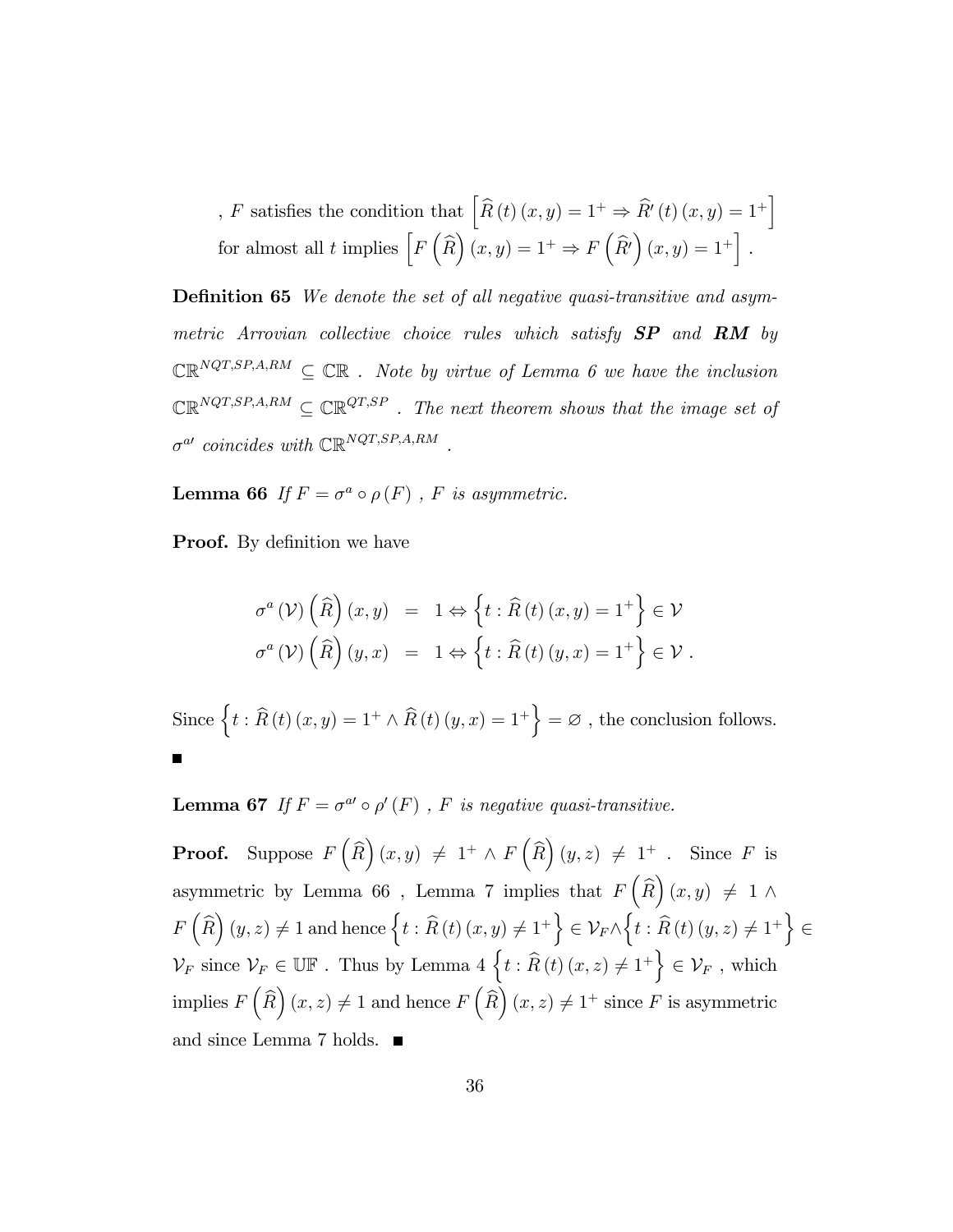**Lemma 68** If  $F = \sigma^{a} \circ \rho'(F)$ , F satisfies **RM**.

**Proof.** Suppose  $F\left(\widehat{R}\right)(x, y) = 1^+$  and  $\widehat{R}\left(t\right)(x, y) = 1^+ \Rightarrow \widehat{R}'\left(t\right)(x, y) = 1^+$ . Then  $\left\{ t : \widehat{R}(t) (x, y) = 1^+ \right\} \in \mathcal{V}_F$  and

$$
\{t : \widehat{R}(t)(x, y) = 1^+\} \subseteq \{t : \widehat{R}'(t)(x, y) = 1^+\}
$$

and consequently  $\Big\{ t : \widehat{R}'\left(t\right)(x,y) = 1^+ \Big\} \in \mathcal{V}_F$  , which implies  $F\left(\widehat{R}'\right)(x,y) = 1^+ \Big\}$ 1 and hence by Lemma 7  $F\left(\widehat{R}'\right)(x, y) = 1^+$ . Thus F satisfies **RM**.

Given  $R \in \Gamma$  and a negative quasi-transitive F, we define  $R': T \to \mathcal{P}$  by

$$
\widehat{R}'(t)(x,y) = 1
$$
  
\n
$$
\Leftrightarrow \widehat{R}(t)(x,y) = 1
$$
  
\n
$$
\wedge \qquad \left[ \widehat{R}(t)(y,x) = 1^+ \vee \widehat{R}(t)(x,y) = 1^+ \vee F(\widehat{R})(x,y) \neq 1^+ \right].
$$

**Lemma 69**  $R'(t)$  is complete for all  $t \in T$ .

**Proof.** Suppose  $R'(t)(x, y) = 0$ . Then  $R(t)(x, y) = 0$  or  $R(t)(x, y) = 0$  $1 \wedge \widehat{R}(t) (y, x) = 1 \wedge F(\widehat{R})(x, y) = 1^+$ . Note that  $\widehat{R}(t) (x, y) = 0$  implies  $\hat{R}(t)(y, x) = 1^+$ , which in turn implies  $\hat{R}'(t)(y, x) = 1$ . On the other hand, since the asymmetric component of F is asymmetric,  $F\left(\widehat{R}\right)(x,y) =$  $1^+$  implies  $F(\widehat{R})(y,x) \neq 1^+$ . Thus  $\widehat{R}(t)(x,y) = 1 \wedge \widehat{R}(t)(y,x) = 1 \wedge \widehat{R}(t)$  $F\left(\widehat{R}\right)(x, y) = 1^+$  implies  $\widehat{R}'(t)(y, x) = 1$  as well.

**Lemma 70**  $R'(t)$  is transitive for all  $t \in T$ .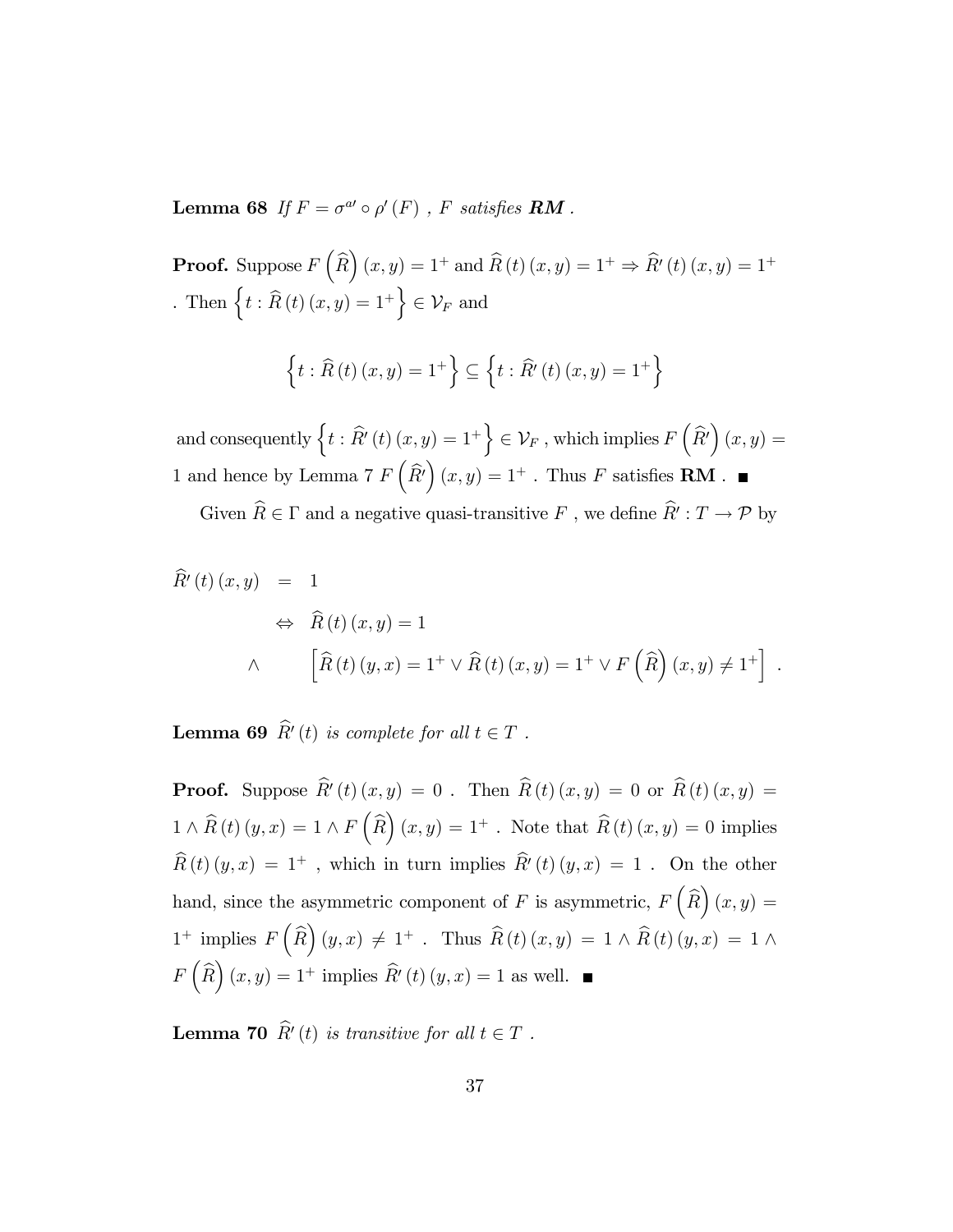**Proof.** Suppose  $R'(t)(x, y) = 1 \wedge R'(t)(y, z) = 1$ . Assume the contrary:  $R'(t)(x, z) = 0$ . Note that  $R'(t)(x, z) = 0$  implies  $R(t)(x, z) = 0$  or  $\widehat{R}(t)\,(z, x) \, \neq \, 1^+ \wedge \widehat{R}(t)\,(x, z) \, \neq \, 1^+ \wedge F\left(\widehat{R}\right)(x, z) \, = \, 1^+ \,\, . \,\, \text{ If } \, \widehat{R}(t)\,(x, z) \, = \,$ 0 then by transitivity  $\widehat{R}(t) (x, y) = 0 \vee \widehat{R}(t) (y, z) = 0$ , which implies  $R'(t)(x, y) = 0 \lor R'(t)(y, z) = 0$ , a contradiction. Now suppose the second alternative holds. By negative quasi-transitivity of  $F$ , we obtain  $F\left(\widehat{R}\right)(x,y) = 1^+ \vee F\left(\widehat{R}\right)(y,z) = 1^+$ . Note that  $\widehat{R}'(t)(x,y) = 1$  implies  $\widehat{R}(t) (x, y) = 1$ , which in turn implies  $\widehat{R}(t) (y, x) \neq 1^+$ , and similarly  $\hat{R}'(t)(y, z) = 1$  implies  $\hat{R}(t)(z, y) \neq 1^+$ . Moreover, by Lemma 4,  $\widehat{R}(t)$   $(x, z) \neq 1^+ \wedge \widehat{R}(t)$   $(z, y) \neq 1^+$  implies  $\widehat{R}(t)$   $(x, y) \neq 1^+$ , and similarly  $\widehat{R}(t) (y, x) \neq 1^+ \wedge \widehat{R}(t) (x, z) \neq 1^+$  implies  $\widehat{R}(t) (y, z) \neq 1^+$ . We thus obtain  $\widehat{R}(t)(y, x) \neq 1^+ \wedge \widehat{R}(t)(x, y) \neq 1^+ \wedge F(\widehat{R})(x, y) = 1^+$ , which implies  $\widehat{R}'(t)(x, y) = 0$ , or  $\widehat{R}(t)(z, y) \neq 1^+ \wedge \widehat{R}(t)(y, z) \neq 1^+ \wedge F(\widehat{R})(y, z) = 1^+$ , which implies  $R'(t)(y, z) = 0$ . These contradict the initial premise.

**Theorem 71** Suppose  $|\mathbb{A}| \geq 3$  and let  $F \in \mathbb{CR}^{QT,SP}$  . Then  $F = \sigma^{a} \circ \rho'(F)$ if and only if  $F \in \mathbb{CR}^{NQT,SP,A,RM} \subseteq \mathbb{CR}^{QT,SP}$ .

**Proof.** The above lemmata prove that if  $F = \sigma^{a} \circ \rho'(F)$  then  $F \in \mathbb{CR}^{NQT,SP,A,RM}$  . For the converse, suppose  $F \in \mathbb{CR}^{NQT,SP,A,RM}$  and  $F \neq \sigma^{a\prime} \circ \rho' (F)$  . First, note that for every  $x \neq y$  and  $\widehat{R}$  ,  $\sigma^{a\prime} \circ \rho' (F) (\widehat{R}) (x, y)$ implies  $F\left(\widehat{R}\right)(x,y) = 1^+$ , which is on account of Lemma 7 equivalent to  $F\left(\widehat{R}\right)(x,y) = 1$ . Thus if  $F \neq \sigma^{a} \circ \rho'(F)$ , then there must exist  $x \neq y$  and  $\widehat{R}$  such that  $F\left(\widehat{R}\right)(x, y) = 1^+ \wedge \left\{t : \widehat{R}\left(t\right)(x, y) = 1^+\right\} \notin \mathcal{V}_F$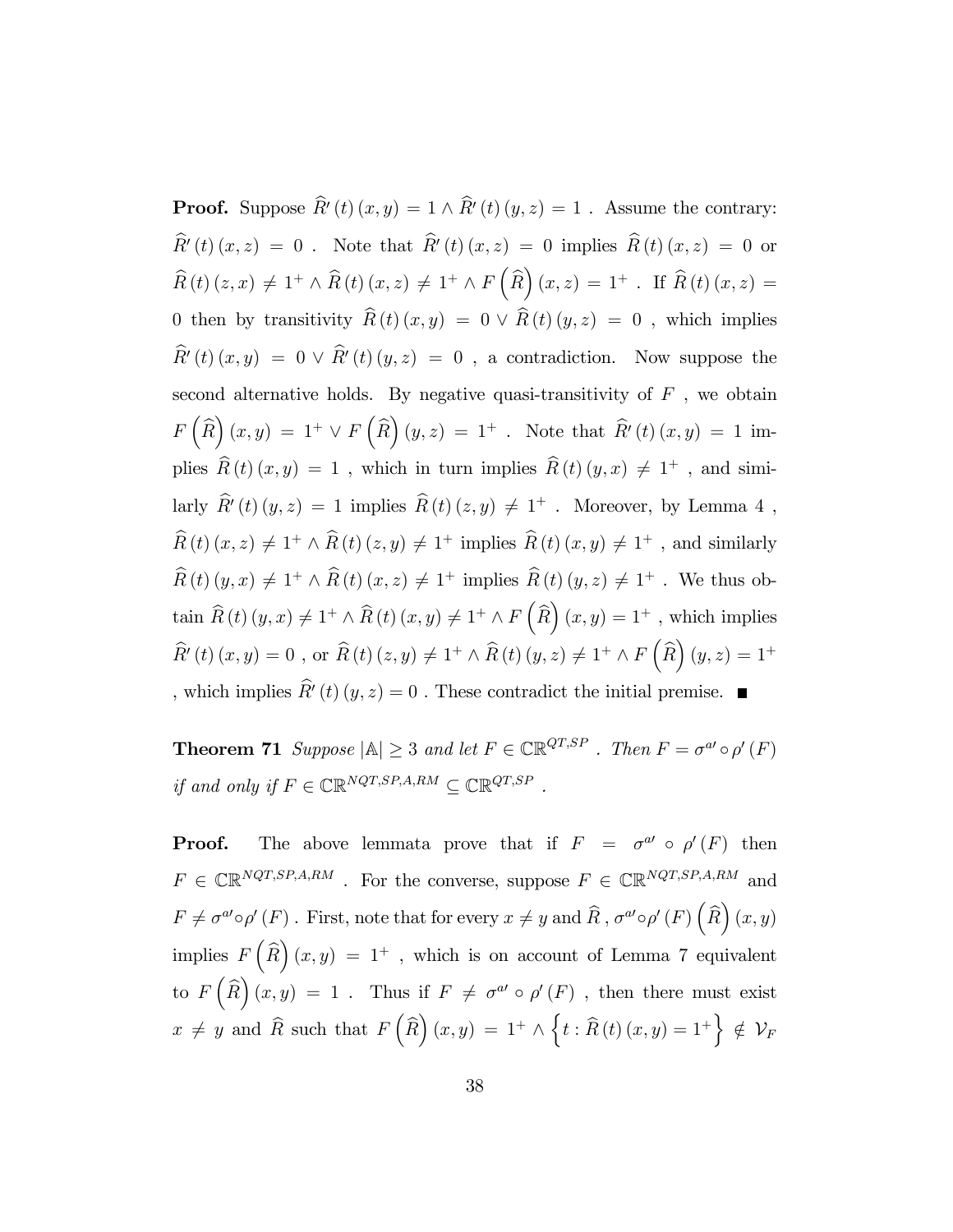and consequently  $\{t : \widehat{R}(t) (x, y) \neq 1^+\} \in \mathcal{V}_F$  since  $\mathcal{V}_F \in \mathbb{U} \mathbb{F}$ . Now suppose  $\left\{t : \widehat{R}(t) (y, x) = 1^+\right\} \in \mathcal{V}_F$ . Then it would be true that  $F\left(\widehat{R}\right)(y, x) = 1^+$ which is impossible. Thus  $\{t : \widehat{R}(t) (y, x) \neq 1^+\} \in \mathcal{V}_F$  and we obtain  $V = \{t : \widehat{R}(t) (x, y) \neq 1^+ \wedge \widehat{R}(t) (y, x) \neq 1^+\} \in \mathcal{V}_F$ . Observe that  $\widehat{R}'$  satis-Öes

$$
\widehat{R}'(t)(y,x) = 1^+\n\Leftrightarrow \widehat{R}(t)(y,x) = 1^+\n\Leftrightarrow \widehat{R}(t)(y,x) \neq 1^+\land \widehat{R}(t)(x,y) \neq 1^+\land F(\widehat{R})(x,y) = 1^+\n\end{aligned}
$$

Since F satisfies **RM,**  $F\left(\widehat{R}\right)(x,y) = 1^+$  implies  $F\left(\widehat{R'}\right)(x,y) = 1^+$ . On the other hand,  $\widehat{R}'(V)(y, x) = 1^+$  which implies  $F(\widehat{R}')(y, x) = 1^+$ . We thus reached a contradiction and hence we deduce that  $F = \sigma^{a} \circ \rho'(F)$ .

We next investigate the relationship between the image set of  $\sigma'$  and that of  $\sigma^{a}$ . Note that there is a map  $\Phi : \mathcal{P}^{T,C} \to \mathcal{P}$  given by  $\succsim \rightarrow \succeq'$ , where  $x \succsim' y \Leftrightarrow x \succ y$ , and a map  $\Psi : \mathcal{P}^{NQT,A} \to \mathcal{P}$  given by  $\succsim' \to \succeq$ , where  $x \succsim y \Leftrightarrow \neg y \succsim' x$  . By virtue of Lemma 4 and Lemma 8, for each  $\succsim \in \mathcal{P}^{T,C}$  ,  $\Phi(\gtrsim)$  is asymmetric and negative quasi-transitive, i.e.,  $\Phi : \mathcal{P}^{T,C} \to \mathcal{P}^{NQT,A}$ where  $\mathcal{P}^{NQT,A}$  consists of asymmetric and negative quasi-transitive preference relations. The following lemma shows that for each  $\gtrsim \in \mathcal{P}^{NQT,A}$  ,  $\Psi(\gtrsim')$  is transitive and complete and hence we have  $\Psi : \mathcal{P}^{NQT,A} \to \mathcal{P}^{T,C}$ .

**Lemma 72** For each  $\succsim' \in \mathcal{P}^{NQT,A}$  ,  $\Psi(\succsim') \in \mathcal{P}^{T,C}$  .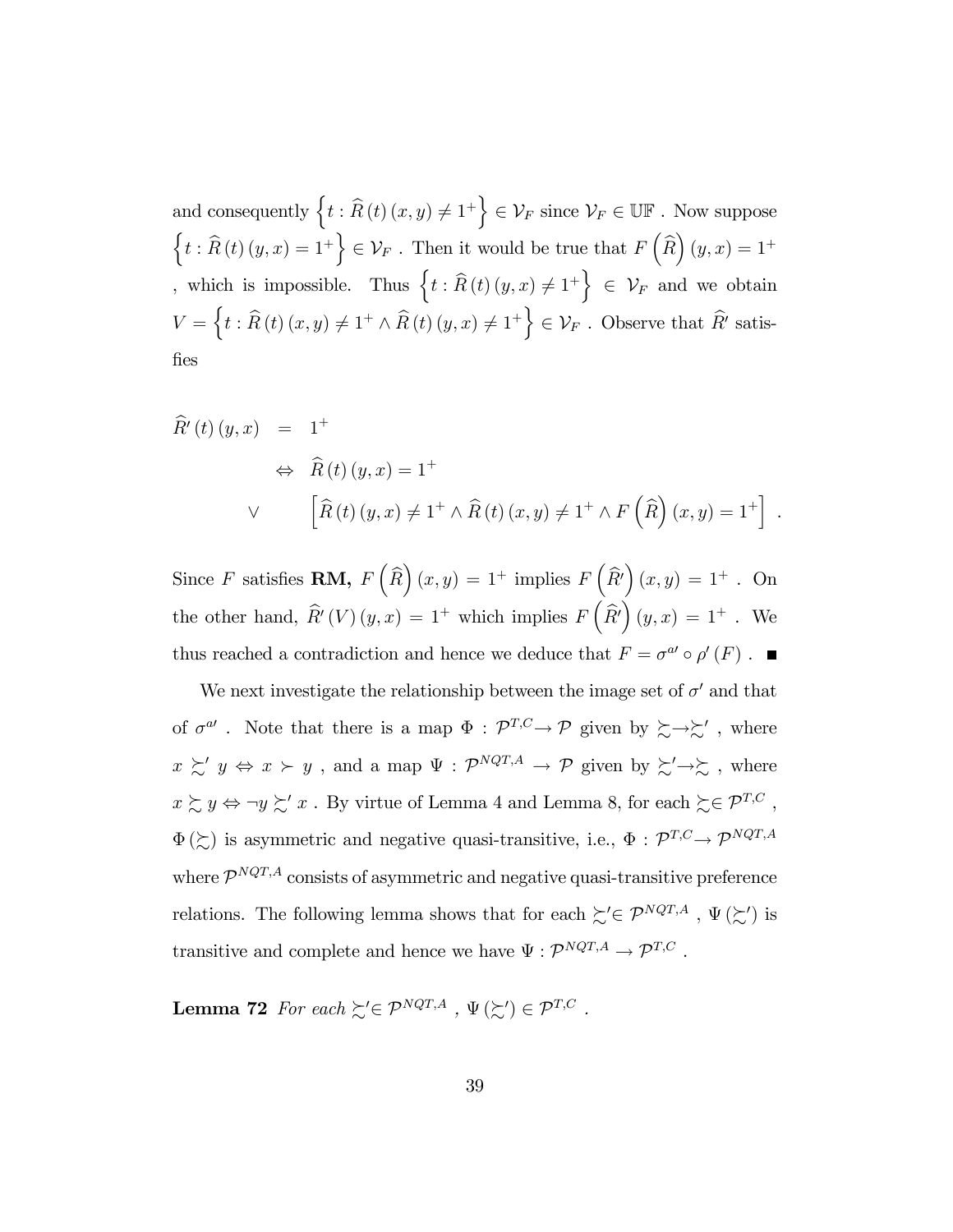**Proof.** Suppose  $\neg x \succsim y$ . Then  $y \succsim' x$  and hence  $\neg x \succsim' y$  since  $\succsim'$  is asymmetric. Now suppose  $x \succsim y \land y \succsim z$ . Then  $\neg y \succsim' x \land \neg z \succsim' y$ . Since  $\succsim'$ is asymmetric,  $\neg y \succ' x \land \neg z \succ' y$ , which implies  $\neg z \succ' x$  since  $\succ'$  is negative quasi-transitive. Thus  $\neg z \succsim' x$  and hence  $x \succsim z$ . Therefore,  $\succsim$  is transitive.  $\blacksquare$ 

We claim that  $\Phi: \mathcal{P}^{T,C} \to \mathcal{P}^{NQT,A}$  is a bijection and  $\Psi: \mathcal{P}^{NQT,A} \to \mathcal{P}^{T,C}$ is the inverse of  $\Phi$  .

**Proposition 73**  $\Phi : \mathcal{P}^{T,C} \to \mathcal{P}^{NQT,A}$  is a bijection and  $\Phi^{-1} = \Psi$ .

**Proof.** We have  $x \Psi \circ \Phi(\succsim y)$   $y \Leftrightarrow \neg y \Phi(\succsim)$   $x \Leftrightarrow \neg y \succ x \Leftrightarrow x \succsim y$  on one hand and  $x\Phi \circ \Psi(\succsim') y \Leftrightarrow x\Psi(\succsim') y \wedge \neg y\Psi(\succsim') x \Leftrightarrow \neg y\Psi(\succsim') x \Leftrightarrow x \succsim' y$  on the other hand. ■

Note that  $\succsim$  and  $\Phi(\succsim)$  have the same asymmetric component. Since SP and RM depend only on asymmetric components,  $\Phi$  induces a bijection

$$
\widetilde{\Phi}: \mathbb{CR}^{T,C,RM} \to \mathbb{CR}^{NQT,SP,A,RM}
$$

by  $F \longmapsto \Phi \circ F$ . It is a simple matter to verify that  $\sigma'$  and  $\sigma^{a'}$  are related by

$$
\widetilde{\Phi}\circ \sigma'=\sigma^{a'}.
$$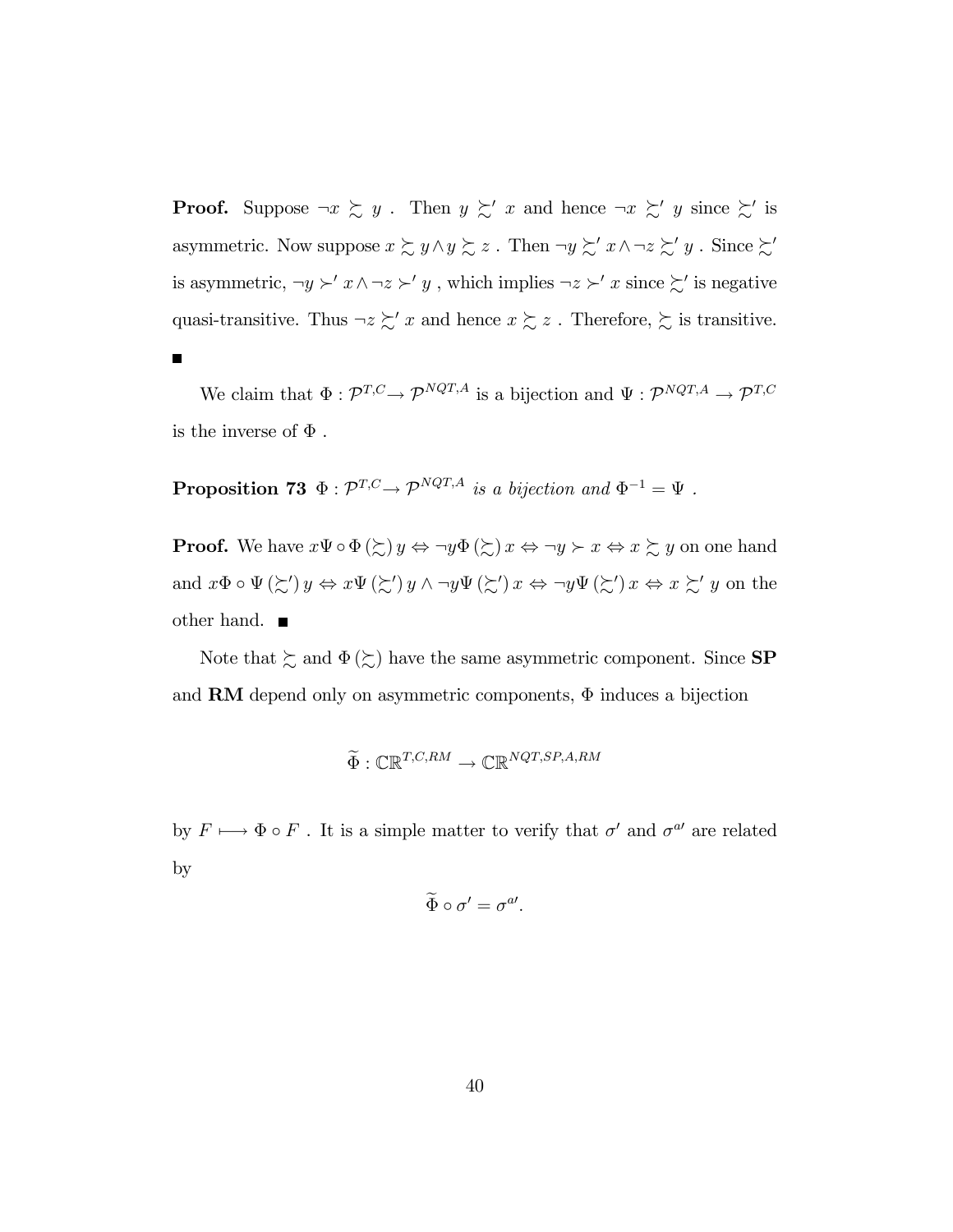## 6 Topological Structures of  $\mathbb{CR}^{QT}$  and Density Theorems

We construct a topology on  $\mathbb F$  in an analogous manner to that used to construct the Stone topology on  $\mathbb{U} \mathbb{F}$ . In the sequel  $(V)$  denotes the set of all filters containing  $V\in\mathcal{T}$  and  $[V]$  the set of all ultrafilters containing  $V\in\mathcal{T}$ . Define  $\alpha = \{(V): V \in \mathcal{T}\}$  and  $\beta = \{[V]: V \in \mathcal{T}\}$  . We will show in the next proposition that  $\alpha$  defines a topology  $\mathcal O$  on  $\mathbb F$ .

**Proposition 74**  $\alpha$  is a basis for a topology  $\mathcal{O}$  on  $\mathbb{F}$ .

**Proof.** Suppose  $V \in \mathbb{F}$ . We must show that there is an element in  $\alpha$  which contains  $\mathcal V$  . Since  $T \in \mathcal V$  we obtain  $\mathcal V \in (T)$  , where  $T \in \mathcal T$  . We next show that for  $(V_1)$ ,  $(V_2) \in \alpha$ , each point in the intersection  $(V_1) \cap (V_2)$  belongs to an element in  $\alpha$ . This assertion clearly holds by the following argument:

$$
\mathcal{V} \in (V_1) \cap (V_2) \Leftrightarrow \mathcal{V} \in (V_1) \land \mathcal{V} \in (V_2)
$$
  
\n
$$
\Leftrightarrow V_1 \in \mathcal{V} \land V_2 \in \mathcal{V}
$$
  
\n
$$
\Leftrightarrow V_1 \cap V_2 \in \mathcal{V}
$$
  
\n
$$
\Leftrightarrow \mathcal{V} \in (V_1 \cap V_2),
$$

which shows that  $(V_1) \cap (V_2) = (V_1 \cap V_2)$ .

Proposition 75  $\mathcal{O}$  is  $T_0$ .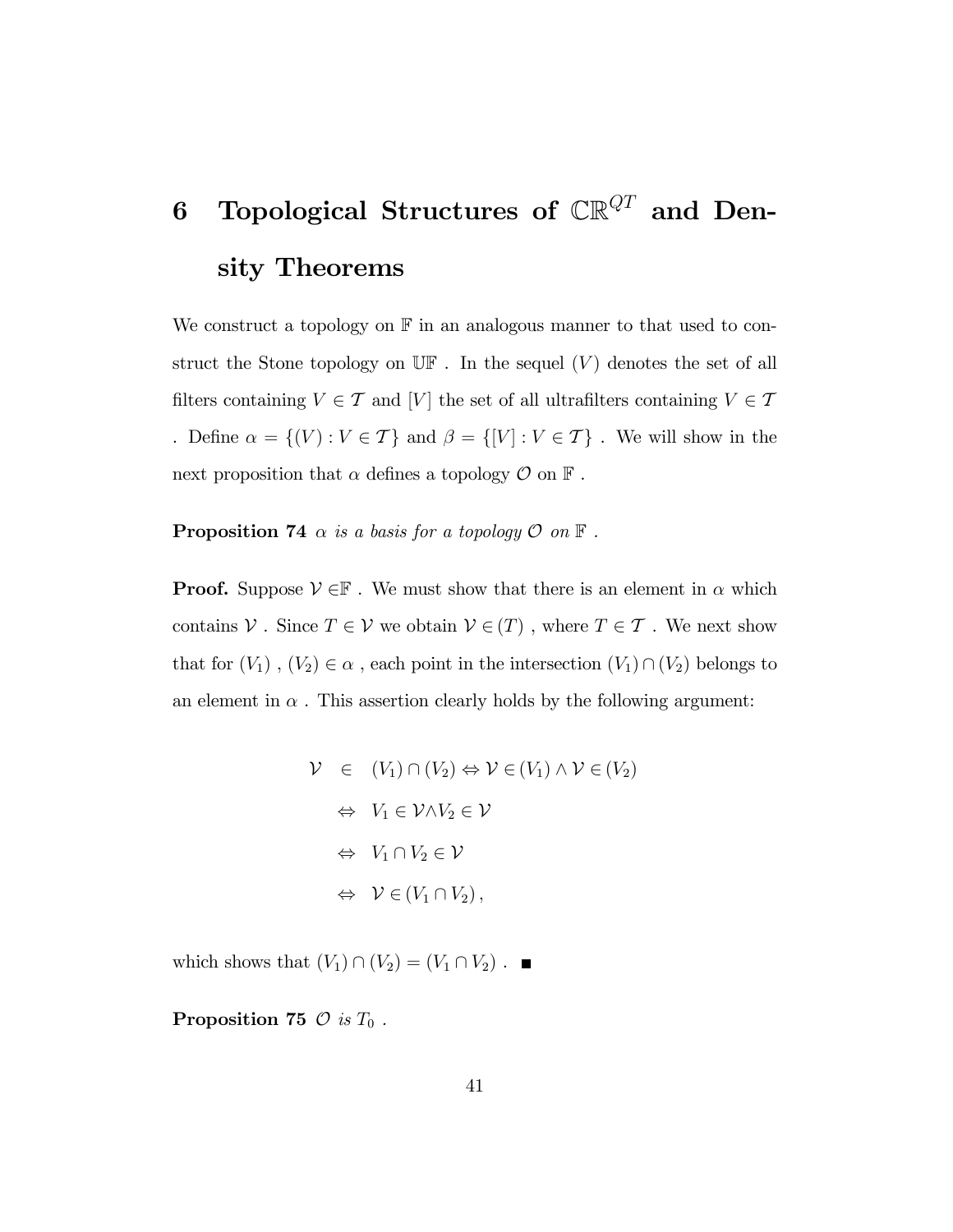**Proof.** Suppose  $\mathcal{V}_1 \neq \mathcal{V}_2 \in \mathbb{F}$ . Then there must be a  $V \in \mathcal{T}$  such that  $V \in$  $\mathcal{V}_1\wedge V\notin \mathcal{V}_2$  or  $V\notin \mathcal{V}_1\wedge V\in \mathcal{V}_2$  . Then  $\mathcal{V}_1\in (V) \wedge \mathcal{V}_2\notin (V )$  or  $\mathcal{V}_1\notin (V) \wedge \mathcal{V}_2\in (V )$ .

As is well-known in the literature,  $\beta$  defines a topology on UF called the Stone topology  $\mathcal{O}_S$  which is compact, totally disconnected and hence Hausdorff (see for example Sikorski, 1969). Since the restriction  $\alpha$  |<sub>UF</sub> coincides with  $\beta$ , we clearly have

$$
\mathcal{O}\mid_{\mathbb{U}\mathbb{F}}=\mathcal{O}_S,
$$

where  $\mathcal{O}$  |<sub>UF</sub> denotes the restriction of  $\mathcal{O}$  to UF. The next proposition shows that  $\mathbb{UF}$  is dense in  $\mathbb F$  with respect to  $\mathcal O$ .

#### **Proposition 76** UF is dense in  $\mathbb{F}$ .

**Proof.** Let  $V \in \mathbb{F}$  and  $V \in (V)$ , i.e.,  $V \in V$ . Then there is an ultrafilter  $\overline{V}$ containing  $\mathcal V$  so that  $V\in\mathcal V\subseteq\overline{\mathcal V}$  . Hence  $\overline{\mathcal V}\in(V)$  .  $\blacksquare$ 

In what follows we endow  $P$  with the topology of pointwise convergence as in Armstrong  $(1980)$ . We then endow  $\mathbb{CR}$  with the topology of pointwise convergence and assume that all relevant subsets such as  $\mathbb{CR}^{T,C}$  and  $\mathbb{CR}^{QT,SP}$ inherit this topology and become topological subspaces of CR . Thus a net  $F_i$  converges to F in CR if and only if  $\forall \widehat{R} \ F_i(\widehat{R}) \rightarrow F(\widehat{R})$  if and only if  $\forall \widehat{R} \ \forall x, y \ F_i\left(\widehat{R}\right)(x, y) \rightarrow F\left(\widehat{R}\right)(x, y)$ . We will show in the next theorem that  $\rho : \mathbb{CR}^{QT} \to \mathbb{F}$  is continuous.

As noted in Armstrong (1980, p.67),  $P$  is a totally disconnected compact Hausdorff space with respect to the topology of pointwise convergence.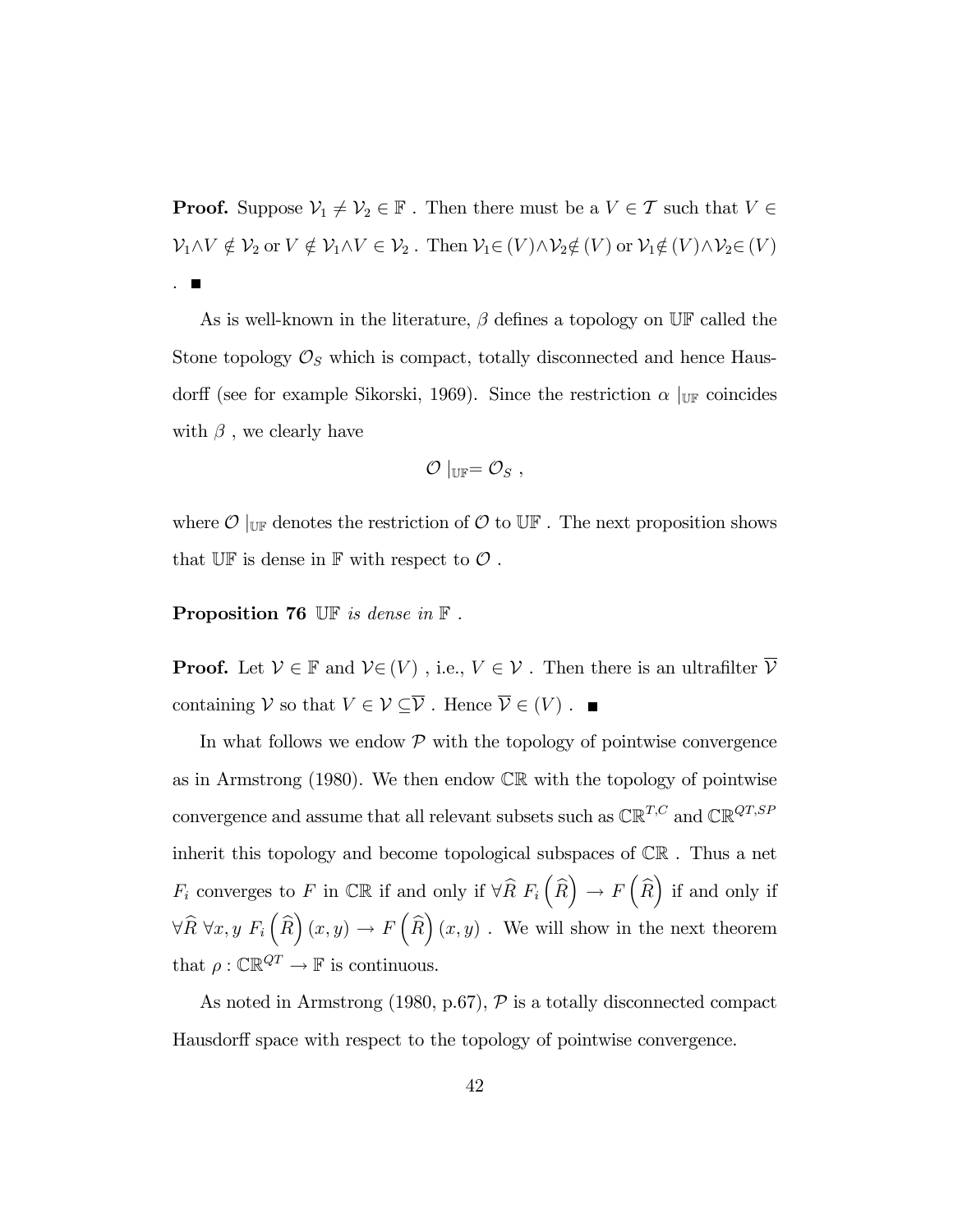**Lemma 77** Suppose  $R_i \to R$  is a convergent net in  $P$ . Then  $R(x, y) = 1^+$ if and only if  $\exists i_0 \forall i \geq i_0 R_i(x, y) = 1^+$ .

**Proof.** Note that  $R_i \to R$  if and only if  $\forall x, y \, R_i(x, y) \to R(x, y)$  if and only if  $\forall x, y \exists i_0 \forall i \geq i_0 R_i(x, y) = R(x, y)$  and our assertion is immediate.

**Lemma 78**  $\mathcal{P}^{QT}$  is closed in  $\mathcal{P}$  and hence compact Hausdorff.

**Proof.** Let  $R_i$  be a net in  $\mathcal{P}^{QT}$  which converges to  $R \in \mathcal{P}$ . We must show that  $R \in \mathcal{P}^{QT}$ . To this end suppose  $R(x, y) = 1^+ \wedge R(y, z) = 1^+$ . Then by Lemma 77,  $\exists i_0 \forall i \geq i_0 R_i(x, y) = 1^+ \wedge R_i(y, z) = 1^+$ . Since  $R_i$  are quasi-transitive,  $\forall i \geq i_0 R_i(x, z) = 1^+$ . Again by Lemma 77, we obtain  $R(x, z) = 1^+$  and thus  $R \in \mathcal{P}^{QT}$ .

**Corollary 79**  $\mathbb{CR}^{QT} = (P^{QT})^{\Gamma}$  is compact Hausdorff.

**Theorem 80** Suppose  $|\mathbb{A}| \geq 3$ . Then  $\rho : \mathbb{CR}^{QT} \to \mathbb{F}$  is continuous.

**Proof.** Let  $F_i \to F$  be a convergent net in  $\mathbb{CR}^{QT}$  . We must show that  $\mathcal{V}_{F_i} \to \mathcal{V}_F$  in  $\mathbb{F}$ . Recall that  $F_i \to F$  if and only if  $\forall \widehat{R} \ \forall x, y \ F_i(\widehat{R})(x, y) \to$  $F\left(\widehat{R}\right)\left(x,y\right)$ . Let  $(V)$  be a basic neighborhood of  $\mathcal{V}_F$  in  $\mathbb{F}$ , where  $V \in \mathcal{T}$ . In view of Lemma 25 we then have

 $\mathcal{V}_F \in (V)$  if and only if  $V \in \mathcal{V}_F$ 

if and only if

 $\exists \widehat{R} \; \widehat{R} \left( V \right) (x,y) \;\; = \;\; 1^+ \;, \; \widehat{R} \left( V^c \right) (y,x) = 1^+ \;, \text{ and } \, F \left( \widehat{R} \right) (x,y) = 1^+ \;.$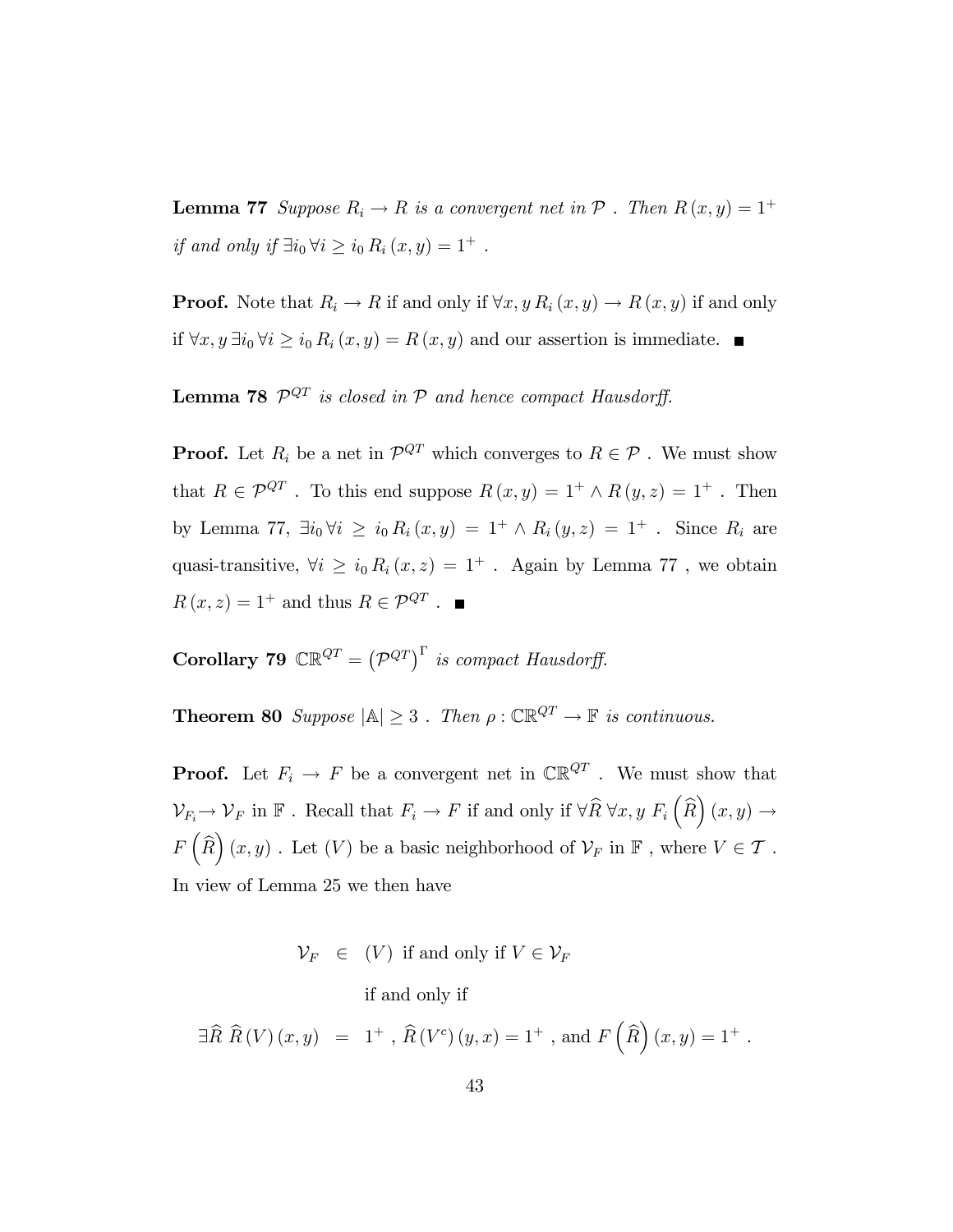We claim that  $\exists i_0$  such that  $\forall i \geq i_0 \mathcal{V}_{F_i} \in (V)$ . Note that  $\exists i_0$  such that  $\forall i \geq i_0 F_i\left(\widehat{R}\right)(x,y) = 1^+$ . This implies that  $\forall i \geq i_0 V \in \mathcal{V}_{F_i}$  and hence  $\forall i \geq i_0 \mathcal{V}_{F_i} \in (V)$  as desired.  $\blacksquare$ 

Corollary 81  $\mathbb F$  is compact.

**Proof.** Recall that **F** is the image of  $\mathbb{CR}^{QT}$  under a continuous map  $\rho$ . We can also prove that  $\sigma^{a'} : \mathbb{UF} \to \mathbb{CR}^{QT,SP}$  is continuous.

**Theorem 82** Suppose  $|\mathbb{A}| \geq 3$ . Then  $\sigma^{a'} : \mathbb{UF} \to \mathbb{CR}^{QT,SP}$  is continuous.

**Proof.** Assuming  $V_i \rightarrow V$ , we must show that

$$
\forall \widehat{R} \ \forall x, y \ \sigma^{a'}(\mathcal{V}_i) \left(\widehat{R}\right)(x, y) \rightarrow \sigma^{a'}(\mathcal{V}) \left(\widehat{R}\right)(x, y) \ .
$$

First, suppose  $\sigma^{a}(\mathcal{V})\left(\widehat{R}\right)(x,y) = 1$ . This holds if and only if

$$
\left\{t:\widehat{R}(t)(x,y)=1^+\right\}\in\mathcal{V}\Leftrightarrow\mathcal{V}\in\left[\left\{t:\widehat{R}(t)(x,y)=1^+\right\}\right]\;.
$$

Then  $\exists i_0$  such that  $\forall i \geq i_0 \mathcal{V}_i \in \left( \left\{ t : \widehat{R}(t) (x, y) = 1^+ \right\} \right)$ , which holds if and only if  $\left\{ t : \widehat{R}(t) (x, y) = 1^+ \right\}$  $\in \mathcal{V}_i$  if and only if  $\sigma^{a'}(\mathcal{V}_i)$   $(\widehat{R})$   $(x, y) = 1$ . This proves our assertion provided  $\sigma^{a}(\mathcal{V})\left(\widehat{R}\right)(x,y) = 1$ . Next, suppose  $\sigma^{a'}(\mathcal{V})\left(\widehat{R}\right)(x,y) \neq 1$ , which holds if and only if  $\left\{t:\widehat{R}\left(t\right)(x,y)=1^+\right\} \notin$  $\mathcal V \text{ if and only if }\Big\{t:\widehat R\left(t\right)(x,y)\neq 1^+\Big\}\in \mathcal V \text{ if and only if }\mathcal V\in \Big[\Big\{t:\widehat R\left(t\right)(x,y)\neq 1^+\Big\}\Big]$ since  $V$  is an ultrafilter. Then as in the earlier argument we can deduce that  $\exists i_0$  such that  $\forall i \geq i_0 \sigma^{a'}(\mathcal{V}_i) \left(\widehat{R}\right)(x, y) \neq 1$ .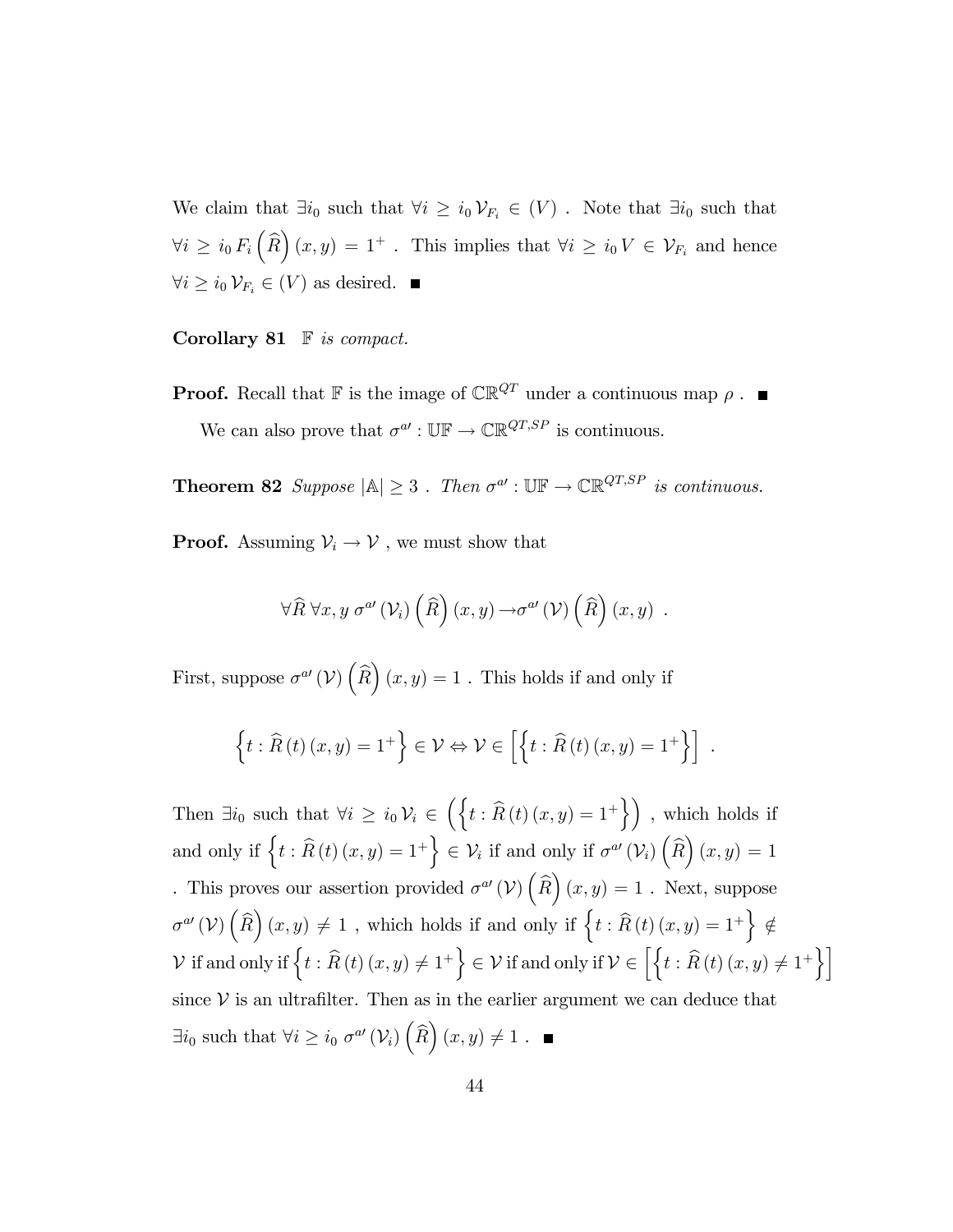Combining Theorem 80 and 82 we obtain the following corollary:

**Corollary 83** Suppose  $|A| \geq 3$ . Then  $\sigma^{a'} : \mathbb{UF} \to \mathbb{CR}^{NQT,SP,A,RM}$  is a homeomorphism. In particular  $\mathbb{CR}^{NQT,SP,A,RM}$  is compact and totally disconnected.

We can also prove that  $\sigma' : \mathbb{UF} \to \mathbb{CR}^{QT,SP}$  is continuous provided  $|\mathbb{A}| \geq 3$ . The proof is almost verbatim to that of Theorem 82. The only change to be made is to replace  $\left\{ t : \widehat{R}(t) (x, y) = 1^+ \right\}$  by  $\left\{ t : \widehat{R}(t) (x, y) = 1 \right\}$  in the proof of Theorem 82. We thus obtain the following corollaries:

**Corollary 84** Suppose  $|\mathbb{A}| \geq 3$ . Then  $\sigma' : \mathbb{UF} \to \mathbb{CR}^{T,C,RM}$  is a homeomorphism. In particular  $\mathbb{CR}^{T,C,RM}$  is compact and totally disconnected.

Corollary 85 Suppose  $|\mathbb{A}| \geq 3$ . Then  $\widetilde{\Phi}: \mathbb{CR}^{T,C,RM} \to \mathbb{CR}^{NQT,SP,A,RM}$  is a homeomorphism.

In the sequel we will show that when there are infinitely many alternatives,  $\mathbb{CR}^{QT,SP}$  becomes nowhere dense in  $\mathbb{CR}^{QT}$ , and  $\mathbb{CR}^{T,C}$  becomes nowhere dense in  $\mathbb{CR}^{QT,SP}$ . The former assertion in particular has an important economic implication: In the presence of a large number of social alternatives the set of Arrovian collective choice rules that fall into Arrowís impossibility theorem is in some sense "negligible" in the totality of quasitransitive Arrovian collective choice rules.

**Lemma 86** Suppose  $|\mathbb{A}| \geq 3$ . Then  $\mathbb{CR}^{QT,SP}$  is closed in  $\mathbb{CR}^{QT}$ .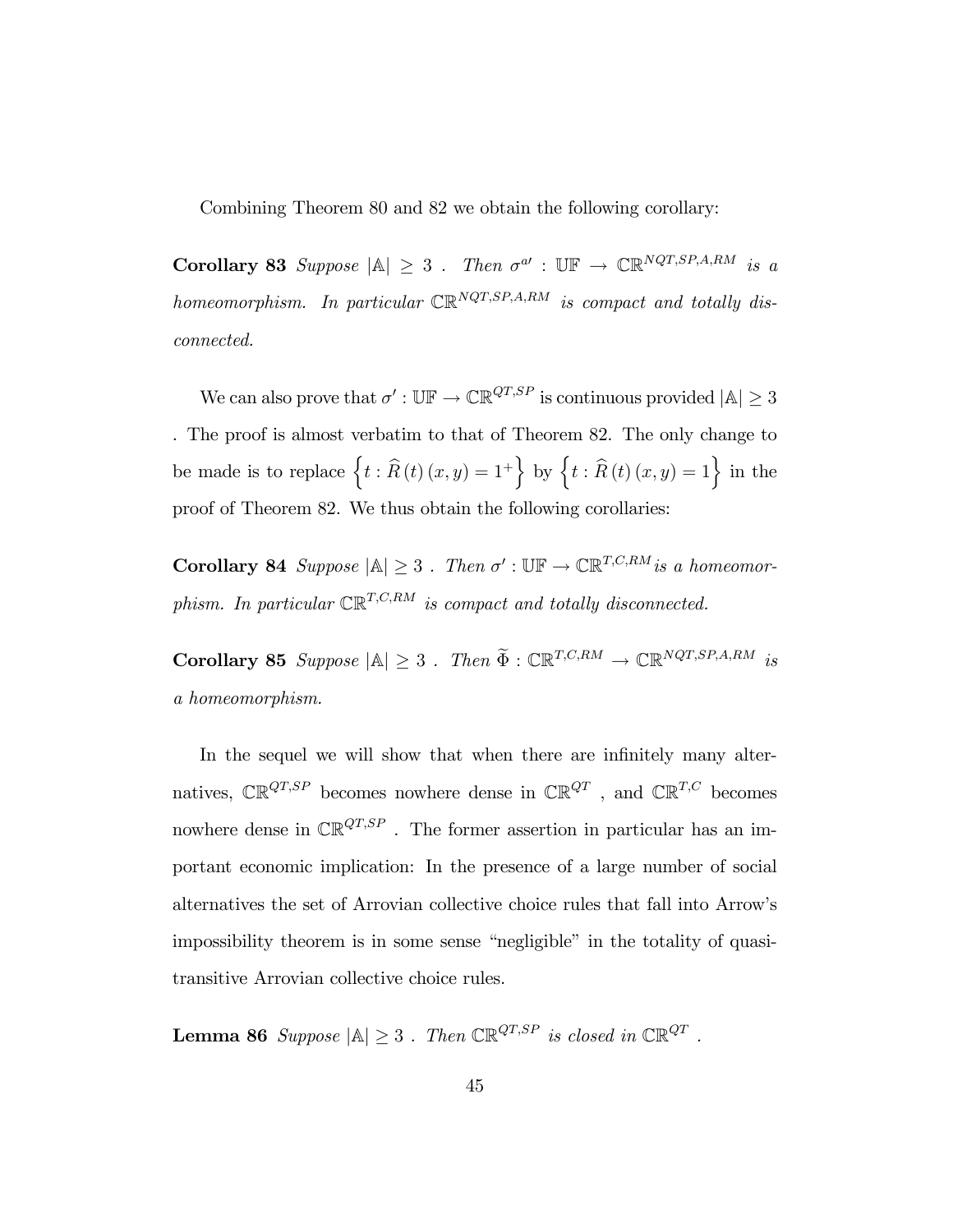**Proof.** Generally, a basic open neighborhood  $U_F$  of  $F \in \mathbb{CR}^{QT}$  looks like

$$
U_F = \left\{ G \in \mathbb{CR}^{QT}: G\left(\widehat{R}_i\right)(x_{ij}, y_{ij}) = F\left(\widehat{R}_i\right)(x_{ij}, y_{ij}); \right\}.
$$
  

$$
i = 1, \cdots, n; ij = i1, \cdots, ij_i
$$

Let  $F \in \mathbb{CR}^{QT} \setminus \mathbb{CR}^{QT,SP}$ . Then there exist  $\widehat{R}_0$  and distinct  $x_0$  and  $y_0$ such that  $\widehat{R}_0 (t) (x_0, y_0) = 1^+ \vee \widehat{R}_0 (t) (y_0, x_0) = 1^+$  for almost all  $t \in T$  and  $F\left(\widehat{R}_{0}\right)(x_{0}, y_{0}) \neq 1^{+} \wedge F\left(\widehat{R}_{0}\right)(y_{0}, x_{0}) \neq 1^{+}$ . Define

$$
U_F = \left\{ G \in \mathbb{CR}^{QT}: G\left(\widehat{R}_0\right)(x_0, y_0) = F\left(\widehat{R}_0\right)(x_0, y_0) \atop \wedge G\left(\widehat{R}_0\right)(y_0, x_0) = F\left(\widehat{R}_0\right)(y_0, x_0)
$$

.

Note that  $U_F$  is an open neighborhood of  $F$  such that  $U_F \cap \mathbb{CR}^{QT,SP} = \varnothing$  . П

**Remark 87** Note that since  $\mathbb F$  is only  $T_0$ , even though  $\mathbb{UF}$  is compact it may not be closed in  $\mathbb F$ . Thus we cannot conclude the above assertion from Corollary 55.

Corollary 88 Suppose  $|\mathbb{A}| \geq 3$ . Then  $\mathbb{CR}^{QT,SP}$  is compact Hausdorff.

.

**Theorem 89** Suppose  $|\mathbb{A}| = \infty$ . Then  $\mathbb{CR}^{QT,SP}$  is nowhere dense in  $\mathbb{CR}^{QT}$ 

**Proof.** Since  $\mathbb{CR}^{QT,SP}$  is closed in  $\mathbb{CR}^{QT}$  by Corollary 88, it suffices to show that  $\mathbb{CR}^{QT,SP}$  has empty interior. Let  $F \in \mathbb{CR}^{QT,SP}$  and let  $U_F$  be an open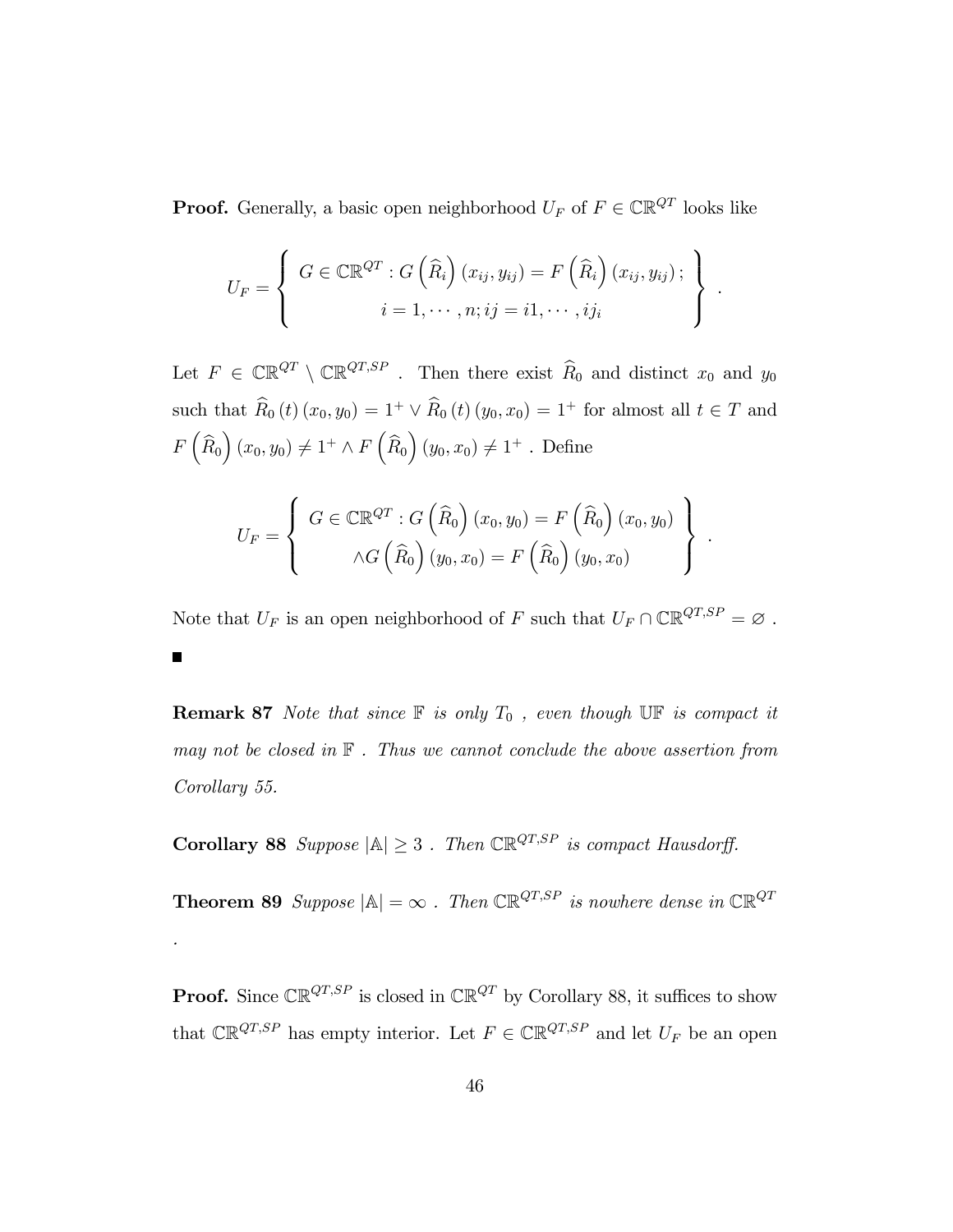neighborhood of  $F$ . We may assume that  $U_F$  is a basic open neighborhood of  $F$  so that

$$
U_F = \left\{ G \in \mathbb{CR}^{QT}: G\left(\widehat{R}_i\right)(x_{ij}, y_{ij}) = F\left(\widehat{R}_i\right)(x_{ij}, y_{ij}); \newline i = 1, \cdots, n; ij = i1, \cdots, ij_i \right\}
$$

.

Then since  $|\mathbb{A}| = \infty$ , we can safely choose  $x_0 \neq y_0$  from the complement of the list  $\{(x_{ij}, y_{ij}) : i = 1, \cdots, n; ij = i1, \cdots, ij_i\}$ . Choose  $\widehat{R}_0 \in \Gamma$  such that  $\widehat{R}_0 (t) (x_0, y_0) = 1^+ \vee \widehat{R}_0 (t) (y_0, x_0) = 1^+$  for almost all  $t \in T$  and choose the symmetric factor  $\sim_0$  of any  $\succsim \in \mathcal{P}^{T,C} \subseteq \mathcal{P}^{QT}$  . Now define  $\widetilde{F} \in \mathbb{CR}^{QT}$  by

$$
\widetilde{F}(\widehat{R}) = \begin{cases}\nF(\widehat{R}) & \widehat{R} \neq \widehat{R}_0 \\
\sim_0 & \widehat{R} = \widehat{R}_0\n\end{cases}
$$

.

Note that  $\widetilde{F}\notin\mathbb{CR}^{QT,SP}$  and  $\widetilde{F}\in U_F$  .  $\blacksquare$ 

**Lemma 90**  $\mathbb{CR}^{T,C}$  is closed in  $\mathbb{CR}^{QT,SP}$ .

**Proof.** First, we show that  $\mathbb{CR}^{T,C}$  is closed in  $\mathbb{CR}$ . Then since  $\mathbb{CR}^{T,C} \subseteq$  $\mathbb{CR}^{QT,SP}$ ,  $\mathbb{CR}^{T,C}$  will be closed in  $\mathbb{CR}^{QT,SP}$ . Let  $F_i \in \mathbb{CR}^{T,C}$  be a net converging to  $F \in \mathbb{CR}$  . We must show that  $F \in \mathbb{CR}^{T,C}$  . To this end it suffices to show that if  $R_i \in \mathcal{P}^{T,C}$  is a net converging to  $R \in \mathcal{P}$ , then  $R \in \mathcal{P}$  $\mathcal{P}^{T,C}$ , i.e.,  $\mathcal{P}^{T,C}$  is closed in  $\mathcal P$ . Suppose  $R(x,y) = 1 \wedge R(y,z) = 1$ . Then  $\exists i_0 \forall i \geq i_0 R_i(x, y) = 1 \land R_i(y, z) = 1$  and hence  $\exists i_0 \forall i \geq i_0 R_i(x, z) = 1$ . Thus  $R(x, z) = 1$ , i.e., R is transitive. We must show that R is complete as well. Given x and y, suppose  $R(x, y) = 0$ . Then  $\exists i_0 \forall i \geq i_0 R_i(x, y) = 0$ .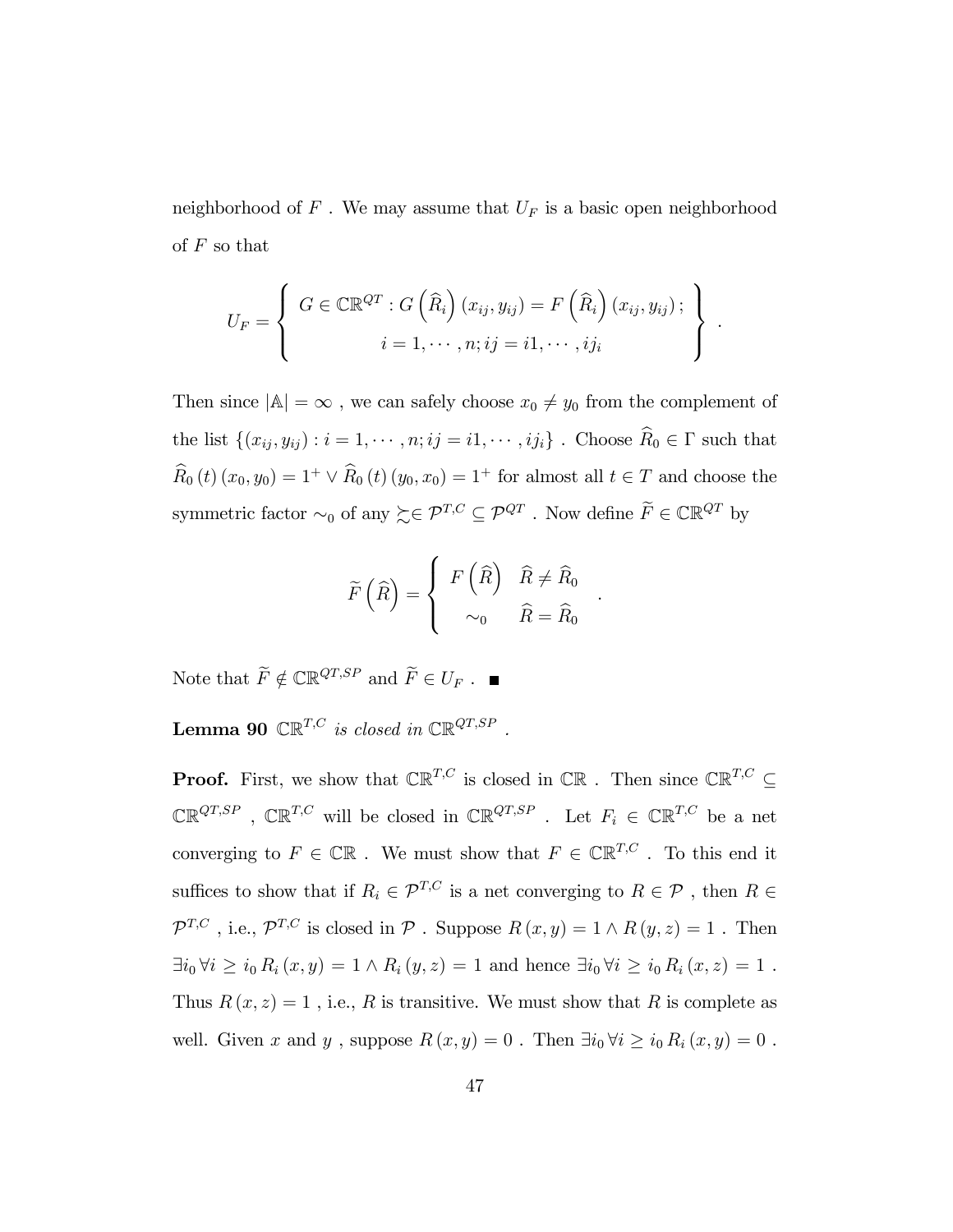Since  $R_i$  is complete,  $\exists i_0 \forall i \geq i_0 R_i(y, x) = 1$ , and hence  $R(y, x) = 1$ , i.e., R is complete.  $\blacksquare$ 

**Lemma 91** Suppose  $|\mathbb{A}| = \infty$ . Then  $\mathcal{P}^{T,C}$  is nowhere dense in  $\mathcal{P}^{QT}$ .

**Proof.** As noted in the previous proof,  $\mathcal{P}^{T,C}$  is closed in  $\mathcal{P}$  and since  $\mathcal{P}^{T,C} \subseteq$  $\mathcal{P}^{QT}$ ,  $\mathcal{P}^{T,C}$  is closed in  $\mathcal{P}^{QT}$ . We only need to show that  $\mathcal{P}^{T,C}$  has empty interior in  $\mathcal{P}^{QT}$ . To this end, let  $R \in \mathcal{P}^{T,C}$  and  $U_R$  be an open neighborhood of  $R$ . We may assume that  $U_R$  is a basic open set, i.e.,

$$
U_R = \{ R' \in \mathcal{P}^{QT} : R'(x_i, y_i) = R(x_i, y_i) , i = 1, \cdots, n \} .
$$

Let  $D = \{(x_i, y_i), i = 1, \dots, n\}$  and find a finite subset  $I \subseteq A$  such that  $D \subseteq I \times I$ . Now define  $R' \in \mathcal{P}$  by

$$
R'(x,y) = \begin{cases} R(x,y) & (x,y) \in I \times I \\ 0 & (x,y) \notin I \times I \end{cases}
$$

.

Note that since  $|\mathbb{A}| = \infty$  , there exists a  $(x, y)$  such that  $R'(x, y) = R'(y, x) =$ 0. Thus  $R'$  is not complete. Furthermore, since  $R'$  is transitive on  $I \times I$ , it is transitive on  $\mathbb{A} \times \mathbb{A}$  as well. In particular,  $R'$  is quasi-transitive.

The following theorem indicates that in the presence of many social alternatives the set of the so-called Arrovian social welfare functions, i.e.,  $\mathbb{CR}^{T,C}$  is in some sense "negligible" in the totality of quasi-transitive collective choice rules that give rise to ultrafilters of decisive coalitions.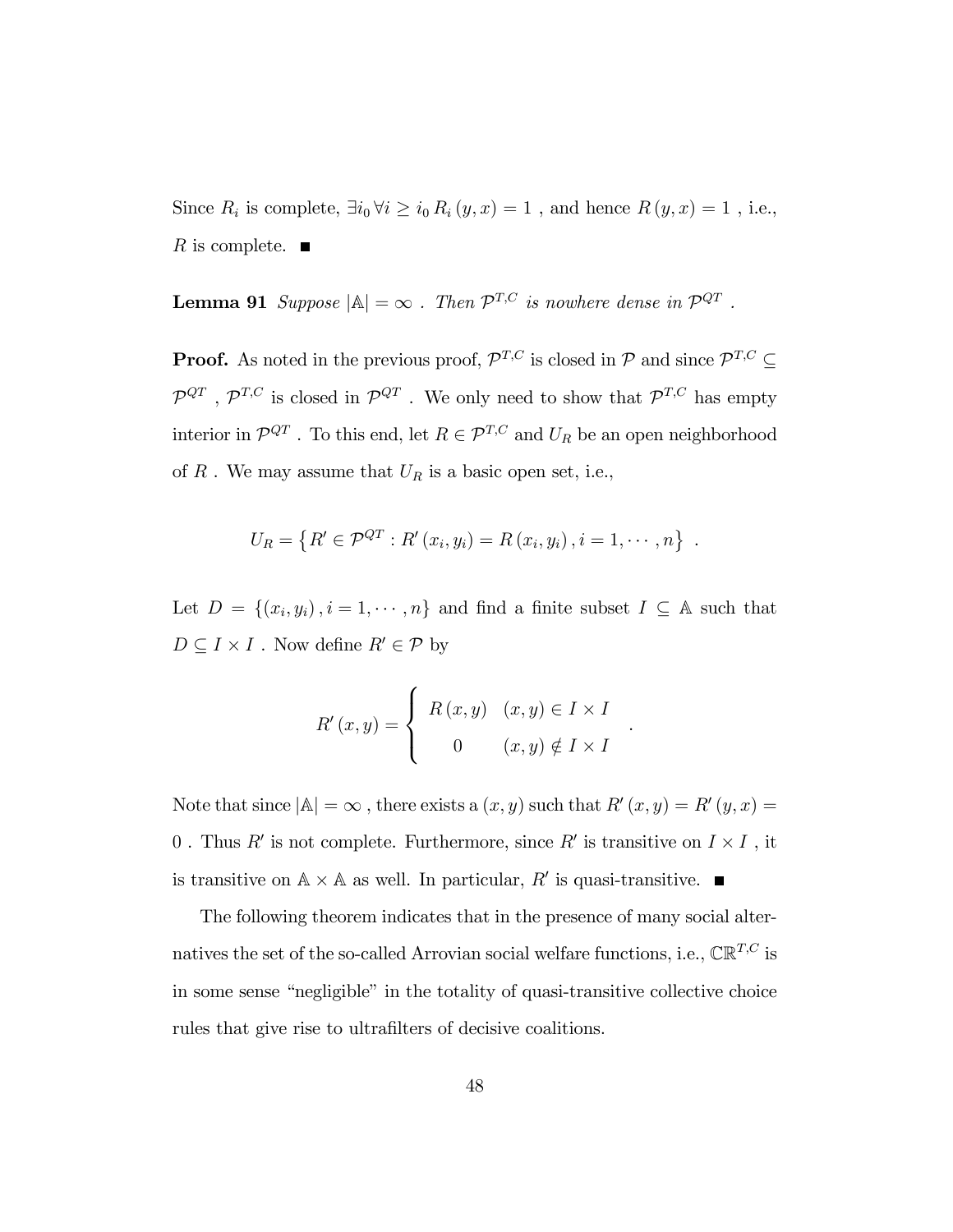**Theorem 92** Suppose  $|\mathbb{A}| = \infty$ . Then  $\mathbb{CR}^{T,C}$  is nowhere dense in  $\mathbb{CR}^{QT,SP}$ 

.

**Proof.** In view of Lemma 90, we only need to show that  $\mathbb{CR}^{T,C}$  has empty interior. Define  $\widehat R_0\in\Gamma$  by  $\widehat R_0 \left(T\right) (x,y)=\widehat R_0 \left(T\right) (y,x)=1$  . Let  $F\in{\mathbb C}{\mathbb R}^{T,C}$ and let  $U_F$  be an open neighborhood of  $F$  . We may assume that  $U_F$  is a basic open neighborhood of  $F$  so that

$$
U_F = \left(\underset{\widehat{R} \in \Gamma}{\Pi} W_{\widehat{R}}\right) \cap \mathbb{CR}^{QT,SP} \ ,
$$

where  $W_{\widehat{R}}$  is an open subset of  $\mathcal{P}^{QT}$  containing  $F\left(\widehat{R}\right)$  , and  $W_{\widehat{R}} = \mathcal{P}^{QT}$  for all but finitely many  $\widehat{R}$  . By Lemma 91, we can choose  $R'\in \big(\mathcal{P}^{QT}\setminus \mathcal{P}^{T,C}\big)\cap W_{\widehat{R}_0}$ . Now define a modification  $\widetilde{F}$  of  $F$  by

$$
\widetilde{F}\left(\widehat{R}\right) = \left\{ \begin{array}{cl} F\left(\widehat{R}\right) & \widehat{R} \neq \widehat{R}_0 \\ R' & \widehat{R} = \widehat{R}_0 \end{array} \right.
$$

.

Note that  $\widetilde{F} \in (\mathbb{CR}^{QT} \setminus \mathbb{CR}^{T,C}) \cap$  $\sqrt{ }$  $\prod\limits_{\widehat{P}\subset \Gamma} W_{\widehat{R}}$  $R \in \Gamma$  $\overline{ }$ and by our construction,  $F$ satisfies **SP** as well and hence belongs to  $(\mathbb{CR}^{QT,SP} \setminus \mathbb{CR}^{T,C}) \cap U_F$ .

### 7 Large Society and Dictatorial Coalitions

We give yet another natural generalization of Arrow's dictators:

**Definition 93** Given  $F \in \mathbb{CR}$  and  $V \in \mathcal{V}_F$ , if V is minimal with respect to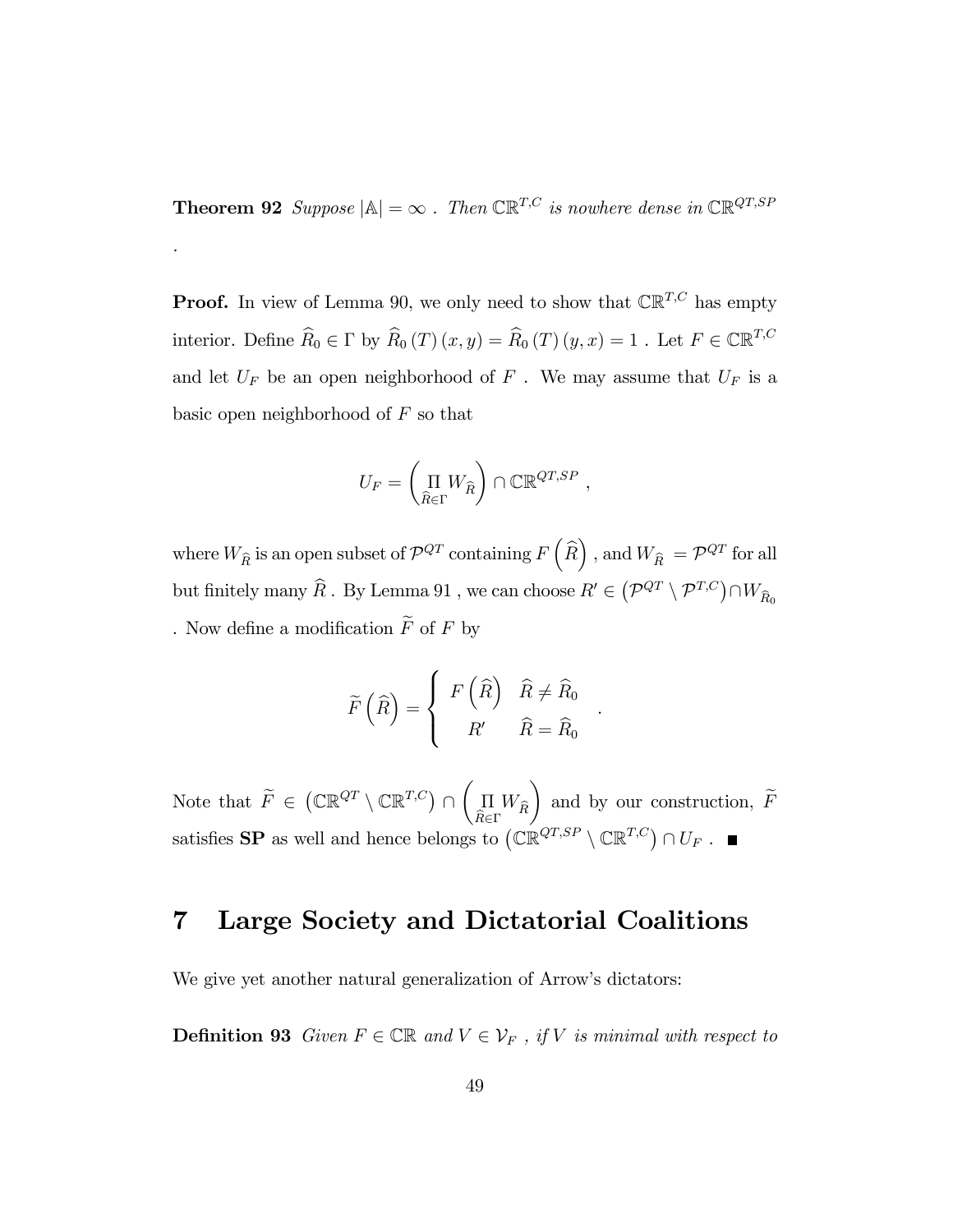set inclusion modulo  $N$ ,  $V$  is said to be a **dictatorial coalition**.

Proposition 94 (Uniqueness of a Dictatorial Coalition)  $Suppose |\mathbb{A}| \geq$ 3 and  $F\in\mathbb{CR}^{QT}$  . Then a dictatorial coalition is unique modulo  $\mathcal N$  .

**Proof.** Suppose there are two dictatorial coalitions  $V_1, V_2 \in \mathcal{V}_F$ . Since  $\mathcal{V}_F$ is a filter under the present assumptions, we obtain  $V_1 \cap V_2 \in \mathcal{V}_F$ . Now since  $V_1 \cap V_2 \subseteq V_i$ , we deduce by minimality that  $V_1 = V_2$  modulo  $\mathcal{N}$ , i.e.,  $V_1 \bigtriangleup V_2 \in \mathcal{N}$  , where  $\bigtriangleup$  denotes symmetric difference.  $\blacksquare$ 

**Definition 95** Suppose  $V, V' \in \mathcal{T}$  . If  $V' \subseteq V$  implies either  $V' \in \mathcal{N}$  or  $V \setminus V' \in \mathcal{N}$ , then V is said to be an **atom**.

Proposition 96 (Atomicity of a Dictatorial Coalition)  $Suppose |\mathbb{A}| \geq$ 3 and  $F \in \mathbb{CR}^{QT,SP}$ . Then a dictatorial coalition is an atom.

**Proof.** Suppose a dictatorial coalition  $V$  is not an atom. Then there exists  $V' \subseteq V, V' \in \mathcal{T}$  such that  $V' \notin \mathcal{N}$  and  $V \setminus V' \notin \mathcal{N}$ . If  $V' \in \mathcal{V}_F$ , it contradicts the minimality of V. On the other hand if  $V' \notin \mathcal{V}_F$ , we obtain by Corollary 51 that  $V \setminus V' \in \mathcal{V}_F$ , which again contradicts the minimality of V.

**Proposition 97** Suppose  $|\mathbb{A}| \geq 3$  and  $F \in \mathbb{CR}^{QT}$  . Then if  $V \in \mathcal{V}_F$  is an atom, it is dictatorial.

**Proof.** By way of contradiction, assume that  $V \in \mathcal{V}_F$  is not dictatorial. Then there must be a  $V' \in \mathcal{V}_F$  such that  $V^c \cap V' \in \mathcal{N}$  and  $V \setminus V \cap V' \notin \mathcal{N}$ .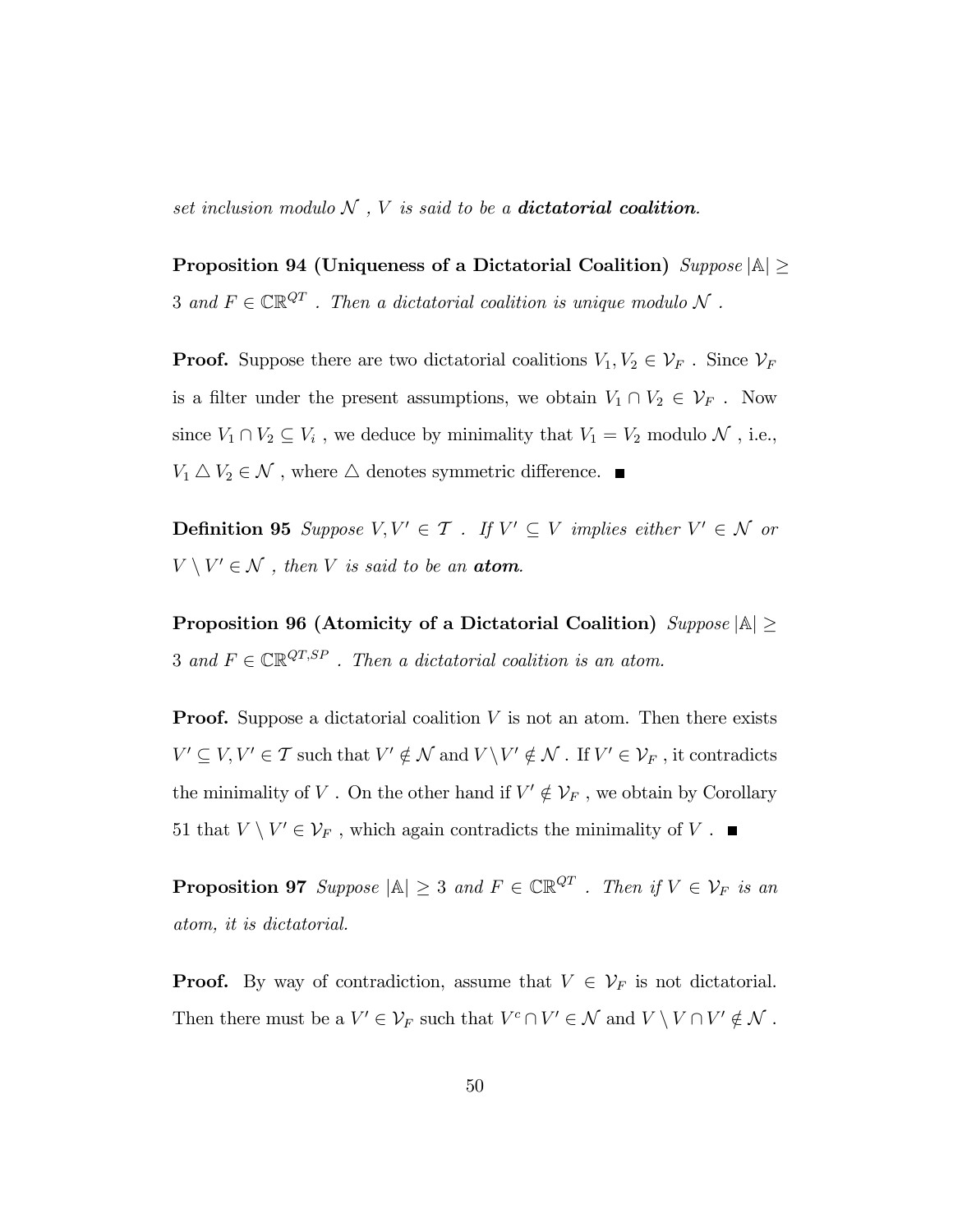Since V is assumed to be an atom, we obtain  $V \cap V' \in \mathcal{N}$ , which leads to a contradiction in light of Proposition 21.  $\blacksquare$ 

The following theorem is yet another version of Arrow's impossibility theorem.

**Theorem 98** Suppose  $|\mathbb{A}| \geq 3$  and and  $F \in \mathbb{CR}^{QT,SP}$  . Let  $(T, \mathcal{T}, \mathcal{N})$  be a finite disjoint union of atoms. Then there exists a unique dictatorial coalition  $V \in \mathcal{T}$ .

**Proof.** By assumption we can write  $T = T_1 \cup T_2 \cup \cdots \cup T_N$ , where  $T_1, T_2 \cdots$ are mutually disjoint atoms. Then by Corollary 51 either  $T_1$  or  $T_1^c$  is decisive. If  $T_1$  is decisive our assertion holds by Proposition 97. Now suppose  $T_1^c$  is decisive. Repeating the preceding argument we eventually capture a dictatorial  $T_i$ . The uniqueness follows from Proposition 94.

**Remark 99** Note that when  $T = \{1, 2, \dots N\}$  with  $\mathcal{T} = 2^T$  and  $\mathcal{N} = \{\emptyset\}$ , the statement of the above theorem means precisely the same thing as that of Arrowís impossibility theorem since dictatorial coalitions in this case are singletons.

Consider  $(T, \mathcal{T}, \mathcal{N})$  where  $T = \{1, 2, 3, \dots\}$ ,  $\mathcal{T} = 2^T$ , and  $\mathcal{N} = \{\emptyset\}$ Note that  $(T, \mathcal{T}, \mathcal{N})$  is a disjoint union of atoms, i.e., singletons. We demonstrate in this case that a collective choice rule  $F \in \mathbb{CR}^{QT,SP}$  may or may not admit a dictator, where  $|A| \geq 3$ . Denote the initial segment  $\{1, 2, 3, \dots n\}$  by  $I_n$ . Given  $F$ , there are two possibilities: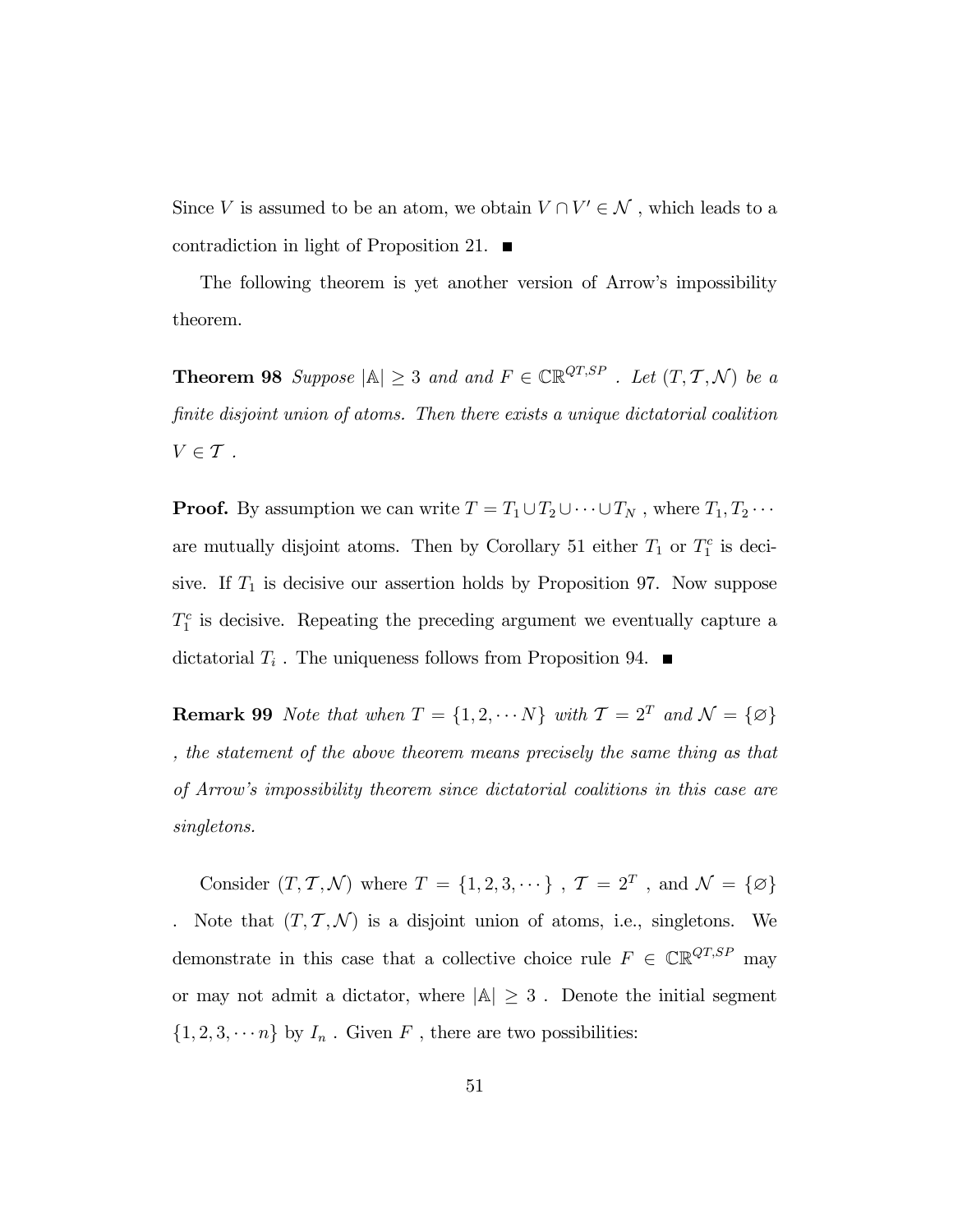**Case 100**  $I_n \in \mathcal{V}_F$  for some n.

**Case 101**  $I_n \notin \mathcal{V}_F$  for any n.

If Case 1 holds,  $I_n$  contains a dictator and hence  $F$  admits a dictator. On the other hand, if Case 2 holds and if there is a dictator  $n_0 \in \{1, 2, 3, \dots\}$ , which is necessarily unique in virtue of Proposition 94, we reach a contradiction that is

$$
n_0 \in \bigcap_{n=1}^{\infty} I_n^c
$$
  
=  $\varnothing$ .

Therefore,  $F$  does not admit a dictator. For example, let  $V$  be the ultrafilter on T consisting of all sets with finite complement in  $T = \{1, 2, 3, \dots\}$  and let  $F = \sigma'(\mathcal{V})$ . Since  $\mathcal{V}_F = \mathcal{V}$  falls into Case 2, F admits no dictators.

We define large society to be one in which all members are negligible. Hence large society is the opposite extreme of finite society considered by Arrow.

## Definition 102 Large society is an atomless triple  $(T, \mathcal{T}, \mathcal{N})$ .

In view of Proposition 96, there cannot be any dictatorial coalition in large society. We formally state this fact in the following proposition:

**Proposition 103** Suppose  $|A| \geq 3$  and  $F \in \mathbb{CR}^{QT,SP}$  . In large society  $(T, T, \mathcal{N})$ , there cannot exist a dictatorial coalition.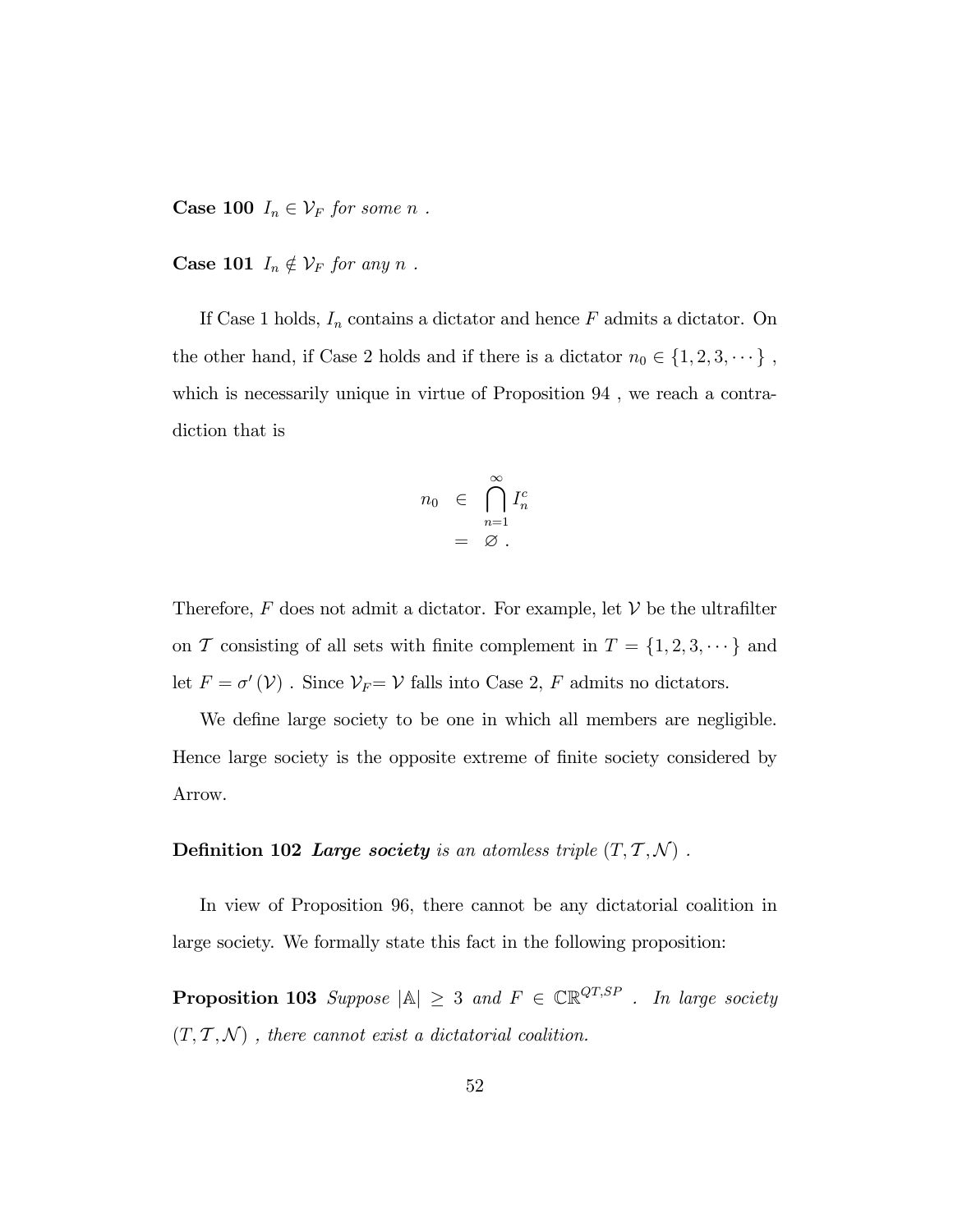**Remark 104** When large society  $(T, \mathcal{T}, \mathcal{N})$  arises from an atomless measure space, where  $T$  is a  $\sigma$  -algebra and  $\mathcal N$  the collection of null sets with respect to some measure  $\lambda$  on  $\mathcal T$ , Kirman and Sondermann (1972, p.271) showed that there exists an arbitrary small decisive coalition. To be precise, they showed that for any  $\epsilon > 0$ , there exists a decisive coalition  $V \in \mathcal{T}$  such that  $\lambda(V) < \epsilon$ .

## References

Armstrong T E, Arrowís Theorem with Restricted Coalition Algebras, Journal of Mathematical Economics 1980; 7; 55-75.

Armstrong T E, Precisely Dictatorial Social Welfare functions, Journal of Mathematical Economics 1985; 14; 57-59.

Arrow K J, Social Choice and Individual Values (2nd ed.), Wiley: New York; 1963.

Bossert W, Suzumura K, Consistency, Choice and Rationality, Technical Report, Hitotsubashi University Repository, http://hdl.handle.net/10086/17300, 2009.

Bourbaki N, General Topology Part 1, Addison-Wesley: Reading; 1966.

Fishburn P C., Arrow's impossibility theorem: Concise Proof and Infinite Voters, Journal of Economic Theory 1970; 2, 103-106.

Geanakoplos J., Three brief proofs of Arrowís impossibility theorem, Economic Theory 2005; 26, 211-205.